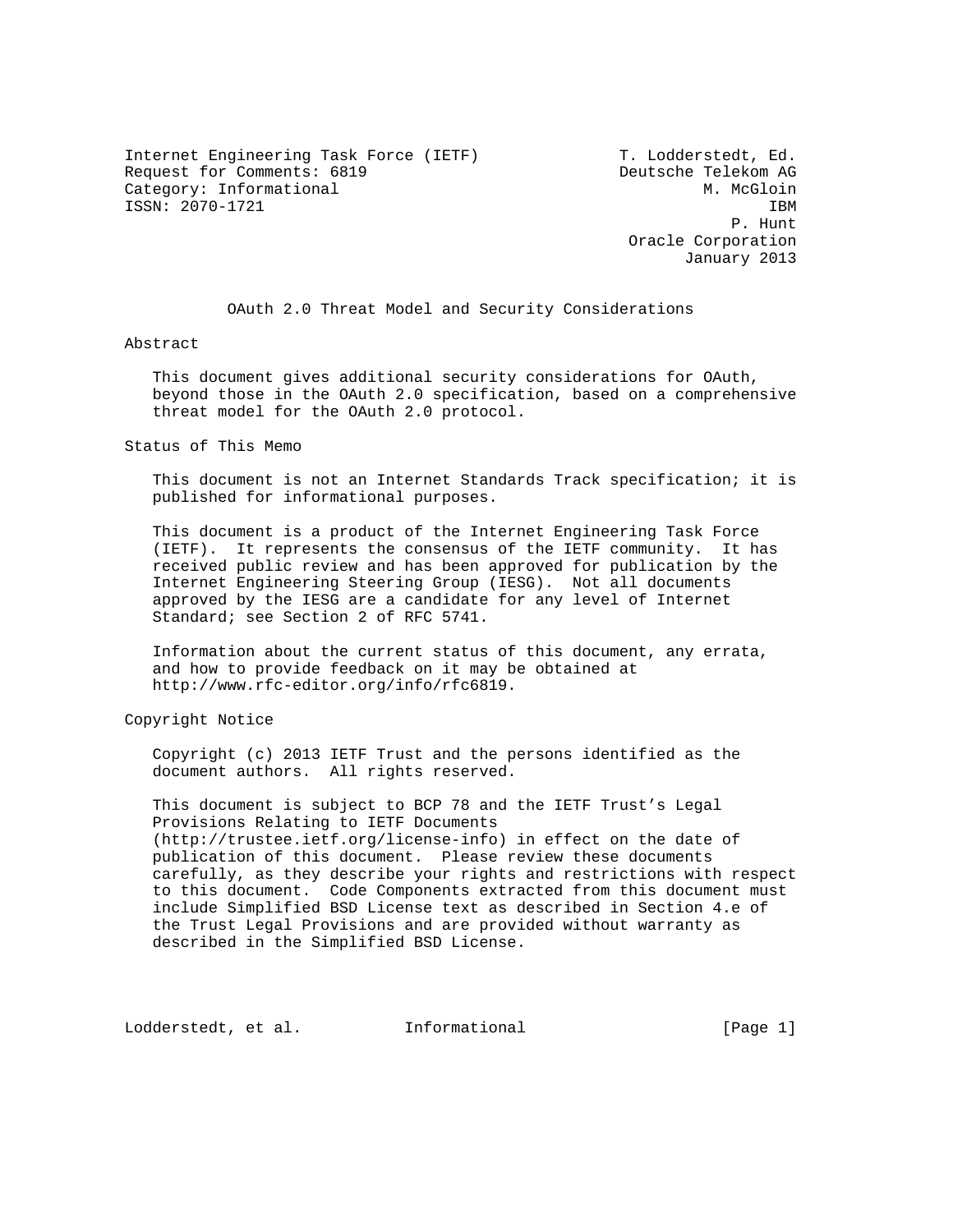| Table of Contents |  |  |  |
|-------------------|--|--|--|
|-------------------|--|--|--|

|  |      | 3.1.2. Limited Access Token Lifetime 11                                       |  |
|--|------|-------------------------------------------------------------------------------|--|
|  |      |                                                                               |  |
|  |      |                                                                               |  |
|  |      |                                                                               |  |
|  |      |                                                                               |  |
|  | 3.6. |                                                                               |  |
|  |      |                                                                               |  |
|  |      |                                                                               |  |
|  |      |                                                                               |  |
|  |      | 4.1.1. Threat: Obtaining Client Secrets 16                                    |  |
|  |      | 4.1.2. Threat: Obtaining Refresh Tokens 17                                    |  |
|  |      | 4.1.3. Threat: Obtaining Access Tokens 19                                     |  |
|  |      | 4.1.4. Threat: End-User Credentials Phished Using                             |  |
|  |      | Compromised or Embedded Browser 19                                            |  |
|  |      | 4.1.5. Threat: Open Redirectors on Client 20                                  |  |
|  |      |                                                                               |  |
|  |      | 4.2.1. Threat: Password Phishing by Counterfeit                               |  |
|  |      | Authorization Server 21                                                       |  |
|  |      | 4.2.2. Threat: User Unintentionally Grants Too                                |  |
|  |      |                                                                               |  |
|  |      | Much Access Scope 21                                                          |  |
|  |      | 4.2.3. Threat: Malicious Client Obtains Existing<br>Authorization by Fraud 22 |  |
|  |      |                                                                               |  |
|  |      | 4.2.4. Threat: Open Redirector 22                                             |  |
|  |      |                                                                               |  |
|  |      | 4.3.1. Threat: Eavesdropping Access Tokens 23                                 |  |
|  |      | 4.3.2. Threat: Obtaining Access Tokens from                                   |  |
|  |      | Authorization Server Database 23                                              |  |
|  |      | 4.3.3. Threat: Disclosure of Client Credentials                               |  |
|  |      | during Transmission 23                                                        |  |
|  |      | 4.3.4. Threat: Obtaining Client Secret from                                   |  |
|  |      | Authorization Server Database 24                                              |  |
|  |      | 4.3.5. Threat: Obtaining Client Secret by Online Guessing .24                 |  |

Lodderstedt, et al. 1nformational 1000 [Page 2]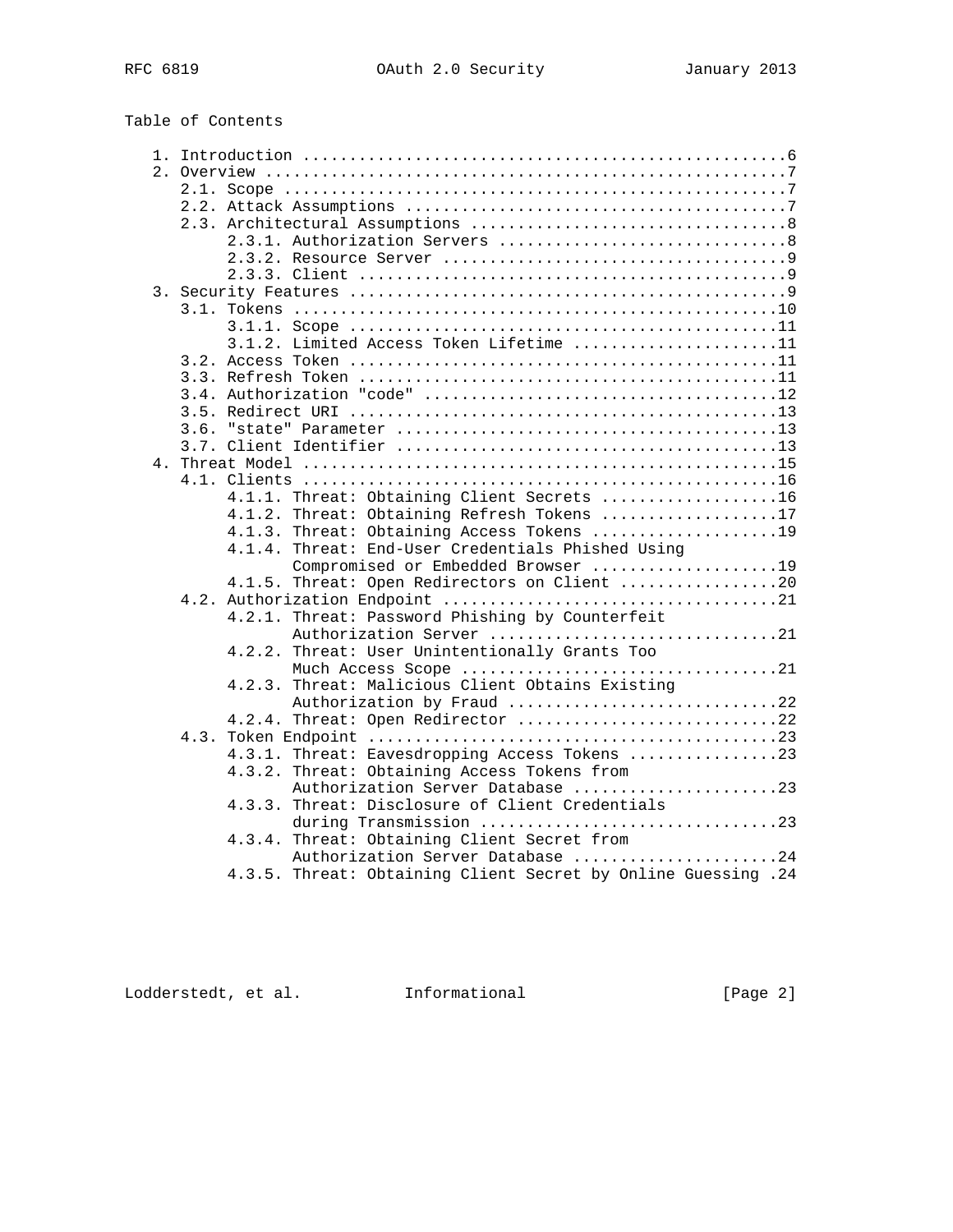|  |          | 4.4.1. Authorization "code" 25                                      |
|--|----------|---------------------------------------------------------------------|
|  |          | 4.4.1.1. Threat: Eavesdropping or Leaking                           |
|  |          | Authorization "codes" 25                                            |
|  |          | 4.4.1.2. Threat: Obtaining Authorization "codes"                    |
|  |          | from Authorization Server Database 26                               |
|  |          | 4.4.1.3. Threat: Online Guessing of                                 |
|  |          | Authorization "codes" 27                                            |
|  |          | 4.4.1.4. Threat: Malicious Client Obtains                           |
|  |          | Authorization 27                                                    |
|  |          | 4.4.1.5. Threat: Authorization "code" Phishing 29                   |
|  |          | 4.4.1.6. Threat: User Session Impersonation 29                      |
|  |          | 4.4.1.7. Threat: Authorization "code" Leakage                       |
|  |          | through Counterfeit Client 30                                       |
|  |          | 4.4.1.8. Threat: CSRF Attack against redirect-uri 32                |
|  |          | 4.4.1.9. Threat: Clickjacking Attack against                        |
|  |          | Authorization 33                                                    |
|  |          | 4.4.1.10. Threat: Resource Owner Impersonation 33                   |
|  |          | 4.4.1.11. Threat: DoS Attacks That Exhaust                          |
|  |          | Resources 34                                                        |
|  |          | 4.4.1.12. Threat: DoS Using Manufactured                            |
|  |          | Authorization "codes" 35                                            |
|  |          | 4.4.1.13. Threat: Code Substitution (OAuth Login) 36                |
|  |          |                                                                     |
|  |          | 4.4.2.1. Threat: Access Token Leak in                               |
|  |          | Transport/Endpoints 37                                              |
|  |          | 4.4.2.2. Threat: Access Token Leak in                               |
|  |          | Browser History 38                                                  |
|  |          | 4.4.2.3. Threat: Malicious Client Obtains                           |
|  |          | Authorization 38                                                    |
|  |          | 4.4.2.4. Threat: Manipulation of Scripts 38                         |
|  |          | 4.4.2.5. Threat: CSRF Attack against redirect-uri 39                |
|  |          | 4.4.2.6. Threat: Token Substitution (OAuth Login) 39                |
|  |          | 4.4.3. Resource Owner Password Credentials 40                       |
|  |          | 4.4.3.1. Threat: Accidental Exposure of                             |
|  |          | Passwords at Client Site 41                                         |
|  | 4.4.3.2. | Threat: Client Obtains Scopes                                       |
|  |          | without End-User Authorization 42                                   |
|  |          | 4.4.3.3. Threat: Client Obtains Refresh                             |
|  |          | Token through Automatic Authorization 42                            |
|  |          | 4.4.3.4. Threat: Obtaining User Passwords                           |
|  |          | on Transport 43                                                     |
|  |          | 4.4.3.5. Threat: Obtaining User Passwords                           |
|  |          | from Authorization Server Database 43                               |
|  |          |                                                                     |
|  |          | 4.4.3.6. Threat: Online Guessing 43<br>4.4.4. Client Credentials 44 |
|  |          |                                                                     |

Lodderstedt, et al. 1nformational 1000 [Page 3]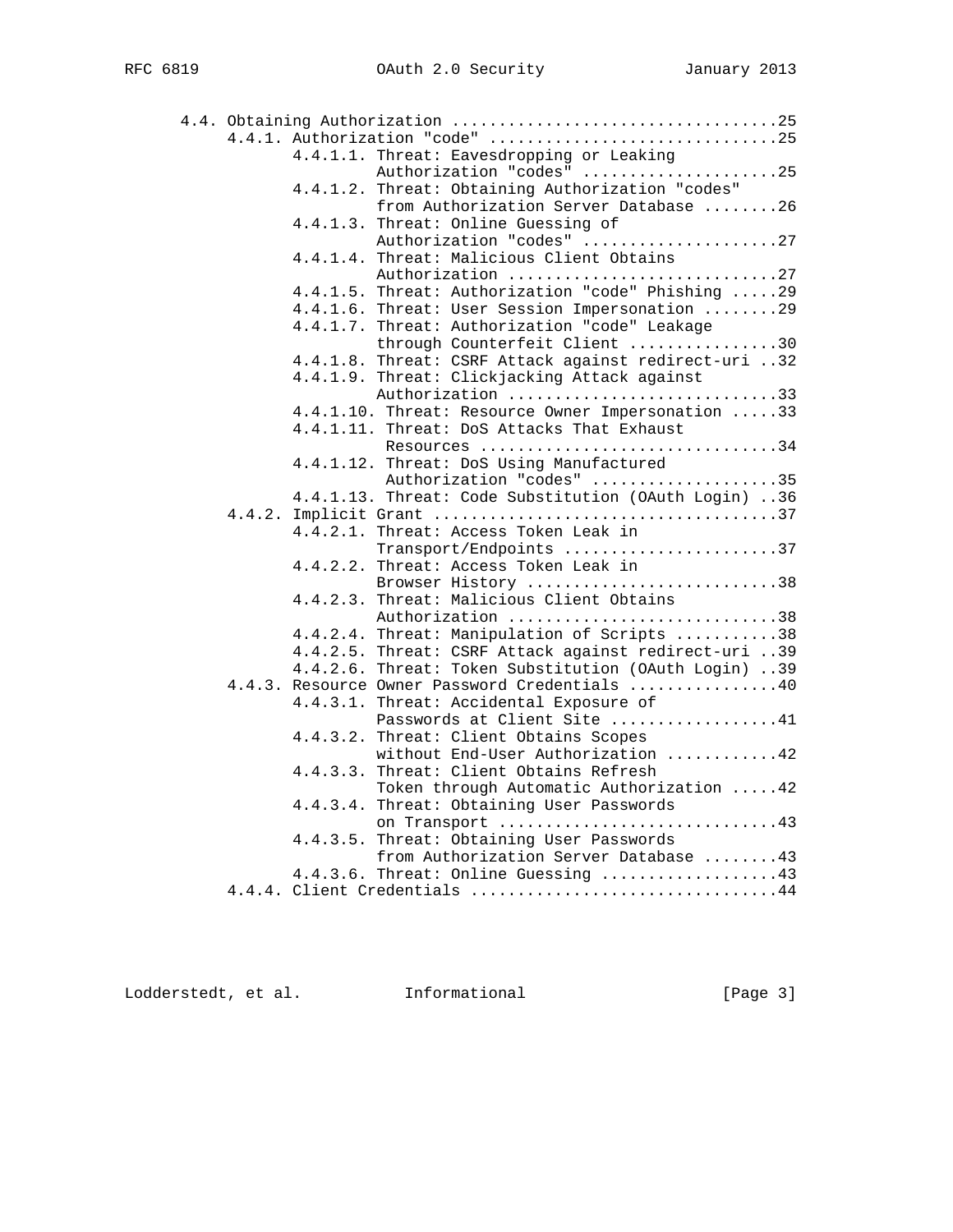|  | 4.5. Refreshing an Access Token 44                          |
|--|-------------------------------------------------------------|
|  | 4.5.1. Threat: Eavesdropping Refresh Tokens from            |
|  |                                                             |
|  | 4.5.2. Threat: Obtaining Refresh Token from                 |
|  | Authorization Server Database 44                            |
|  | 4.5.3. Threat: Obtaining Refresh Token by Online            |
|  |                                                             |
|  | 4.5.4. Threat: Refresh Token Phishing by                    |
|  | Counterfeit Authorization Server 45                         |
|  | 4.6. Accessing Protected Resources 46                       |
|  | 4.6.1. Threat: Eavesdropping Access Tokens on Transport  46 |
|  | 4.6.2. Threat: Replay of Authorized Resource                |
|  |                                                             |
|  | 4.6.3. Threat: Guessing Access Tokens 46                    |
|  | 4.6.4. Threat: Access Token Phishing by                     |
|  | Counterfeit Resource Server 47                              |
|  | 4.6.5. Threat: Abuse of Token by Legitimate                 |
|  | Resource Server or Client 48                                |
|  | 4.6.6. Threat: Leak of Confidential Data in HTTP Proxies 48 |
|  | 4.6.7. Threat: Token Leakage via Log Files and              |
|  |                                                             |
|  |                                                             |
|  |                                                             |
|  | 5.1.1. Ensure Confidentiality of Requests 49                |
|  | 5.1.2. Utilize Server Authentication 50                     |
|  | 5.1.3. Always Keep the Resource Owner Informed 50           |
|  |                                                             |
|  | 5.1.4.1. Enforce Credential Storage                         |
|  | Protection Best Practices 51                                |
|  | 5.1.4.2. Online Attacks on Secrets 52                       |
|  | 5.1.5. Tokens (Access, Refresh, Code) 53                    |
|  | 5.1.5.1. Limit Token Scope 53                               |
|  | 5.1.5.2. Determine Expiration Time 54                       |
|  | 5.1.5.3. Use Short Expiration Time 54                       |
|  | 5.1.5.4. Limit Number of Usages or One-Time Usage 55        |
|  | 5.1.5.5. Bind Tokens to a Particular                        |
|  | Resource Server (Audience) 55                               |
|  | 5.1.5.6. Use Endpoint Address as Token Audience  56         |
|  | 5.1.5.7. Use Explicitly Defined Scopes for                  |
|  | Audience and Tokens 56                                      |
|  | 5.1.5.8. Bind Token to Client id 56                         |
|  | 5.1.5.9. Sign Self-Contained Tokens 56                      |
|  | 5.1.5.10. Encrypt Token Content 56                          |
|  | 5.1.5.11. Adopt a Standard Assertion Format 57              |
|  |                                                             |

Lodderstedt, et al. Informational [Page 4]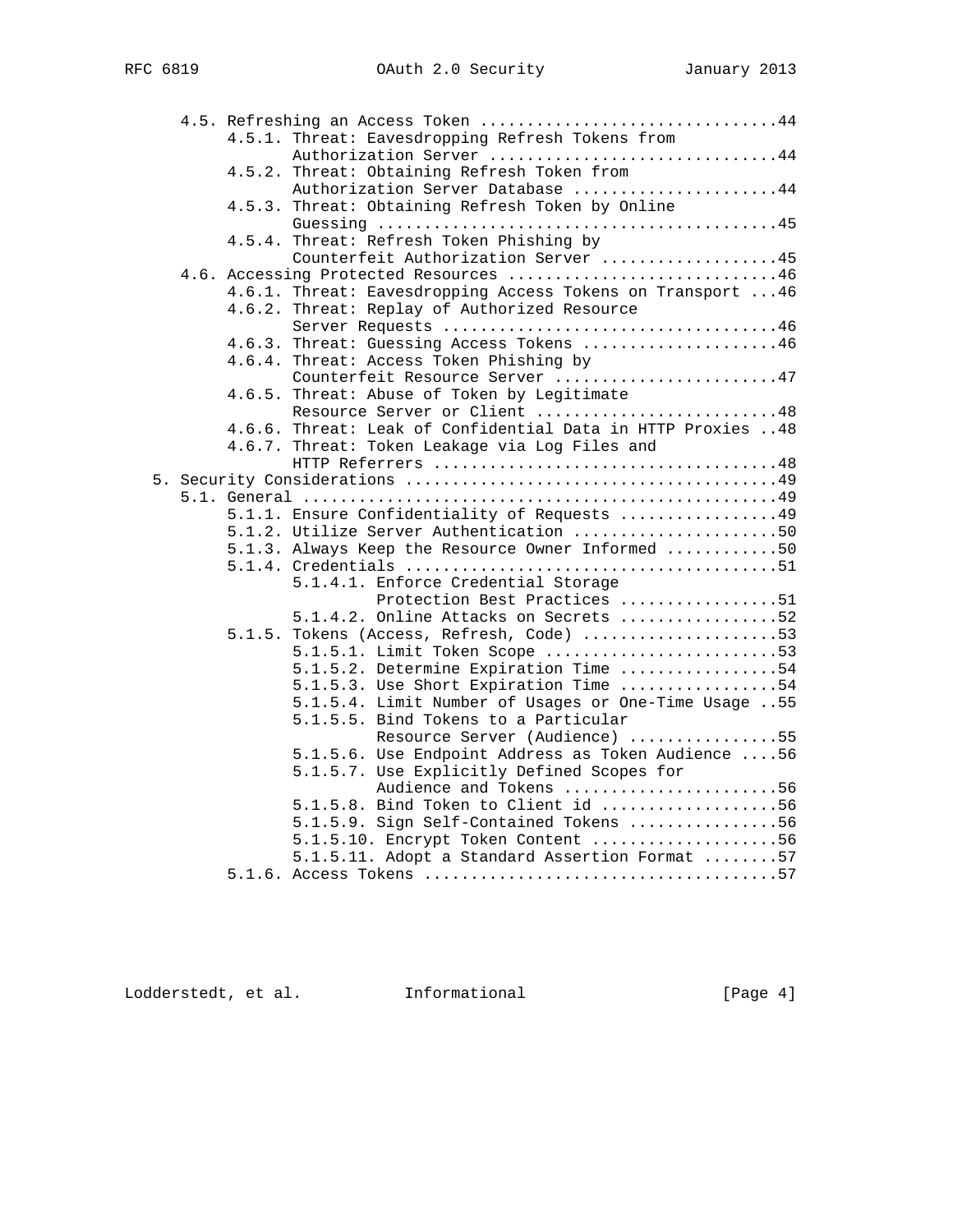|  |  | 5.2.1. Authorization "codes" 57                             |
|--|--|-------------------------------------------------------------|
|  |  | 5.2.1.1. Automatic Revocation of Derived                    |
|  |  | Tokens If Abuse Is Detected 57                              |
|  |  |                                                             |
|  |  | 5.2.2.1. Restricted Issuance of Refresh Tokens  57          |
|  |  | 5.2.2.2. Binding of Refresh Token to "client_id" 58         |
|  |  | 5.2.2.3. Refresh Token Rotation 58                          |
|  |  | 5.2.2.4. Revocation of Refresh Tokens 58                    |
|  |  | 5.2.2.5. Device Identification 59                           |
|  |  | $5.2.2.6$ . X-FRAME-OPTIONS Header 59                       |
|  |  | 5.2.3. Client Authentication and Authorization 59           |
|  |  | 5.2.3.1. Don't Issue Secrets to Clients with                |
|  |  | Inappropriate Security Policy 60                            |
|  |  | 5.2.3.2. Require User Consent for Public                    |
|  |  | Clients without Secret 60                                   |
|  |  | 5.2.3.3. Issue a "client_id" Only in                        |
|  |  | Combination with "redirect_uri" 61                          |
|  |  | 5.2.3.4. Issue Installation-Specific Client                 |
|  |  |                                                             |
|  |  | 5.2.3.5. Validate Pre-Registered "redirect_uri" 62          |
|  |  |                                                             |
|  |  | 5.2.3.7. Use Strong Client Authentication                   |
|  |  | (e.g., client_assertion/client_token) 63                    |
|  |  |                                                             |
|  |  | 5.2.4.1. Automatic Processing of Repeated                   |
|  |  | Authorizations Requires Client Validation .63               |
|  |  | 5.2.4.2. Informed Decisions Based on Transparency 63        |
|  |  | 5.2.4.3. Validation of Client Properties by                 |
|  |  |                                                             |
|  |  | 5.2.4.4. Binding of Authorization "code" to                 |
|  |  |                                                             |
|  |  | 5.2.4.5. Binding of Authorization "code" to                 |
|  |  |                                                             |
|  |  |                                                             |
|  |  | 5.3.1. Don't Store Credentials in Code or                   |
|  |  | Resources Bundled with Software Packages 65                 |
|  |  | 5.3.2. Use Standard Web Server Protection Measures          |
|  |  | (for Config Files and Databases) 65                         |
|  |  |                                                             |
|  |  | 5.3.4. Utilize Device Lock to Prevent Unauthorized          |
|  |  |                                                             |
|  |  | 5.3.5. Link the "state" Parameter to User Agent Session  66 |
|  |  |                                                             |
|  |  |                                                             |
|  |  |                                                             |
|  |  |                                                             |
|  |  | 5.5. A Word on User Interaction and User-Installed Apps 68  |
|  |  |                                                             |

Lodderstedt, et al. 1nformational 1000 [Page 5]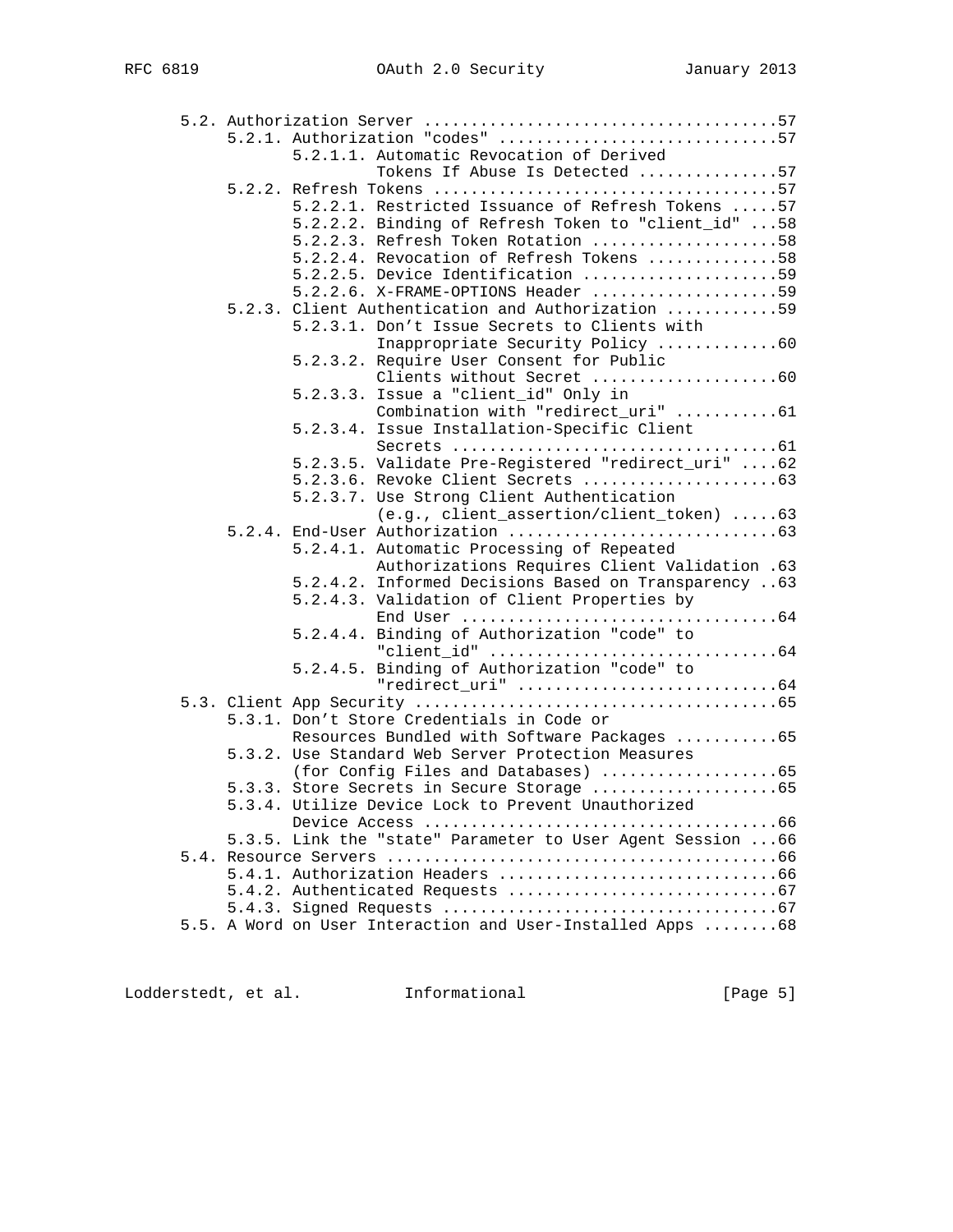1. Introduction

 This document gives additional security considerations for OAuth, beyond those in the OAuth specification, based on a comprehensive threat model for the OAuth 2.0 protocol [RFC6749]. It contains the following content:

- o Documents any assumptions and scope considered when creating the threat model.
- o Describes the security features built into the OAuth protocol and how they are intended to thwart attacks.
- o Gives a comprehensive threat model for OAuth and describes the respective countermeasures to thwart those threats.

 Threats include any intentional attacks on OAuth tokens and resources protected by OAuth tokens, as well as security risks introduced if the proper security measures are not put in place. Threats are structured along the lines of the protocol structure to help development teams implement each part of the protocol securely, for example, all threats for granting access, or all threats for a particular grant type, or all threats for protecting the resource server.

 Note: This document cannot assess the probability or the risk associated with a particular threat because those aspects strongly depend on the particular application and deployment OAuth is used to protect. Similarly, impacts are given on a rather abstract level. But the information given here may serve as a foundation for deployment-specific threat models. Implementors may refine and detail the abstract threat model in order to account for the specific properties of their deployment and to come up with a risk analysis. As this document is based on the base OAuth 2.0 specification, it does not consider proposed extensions such as client registration or discovery, many of which are still under discussion.

Lodderstedt, et al. Informational [Page 6]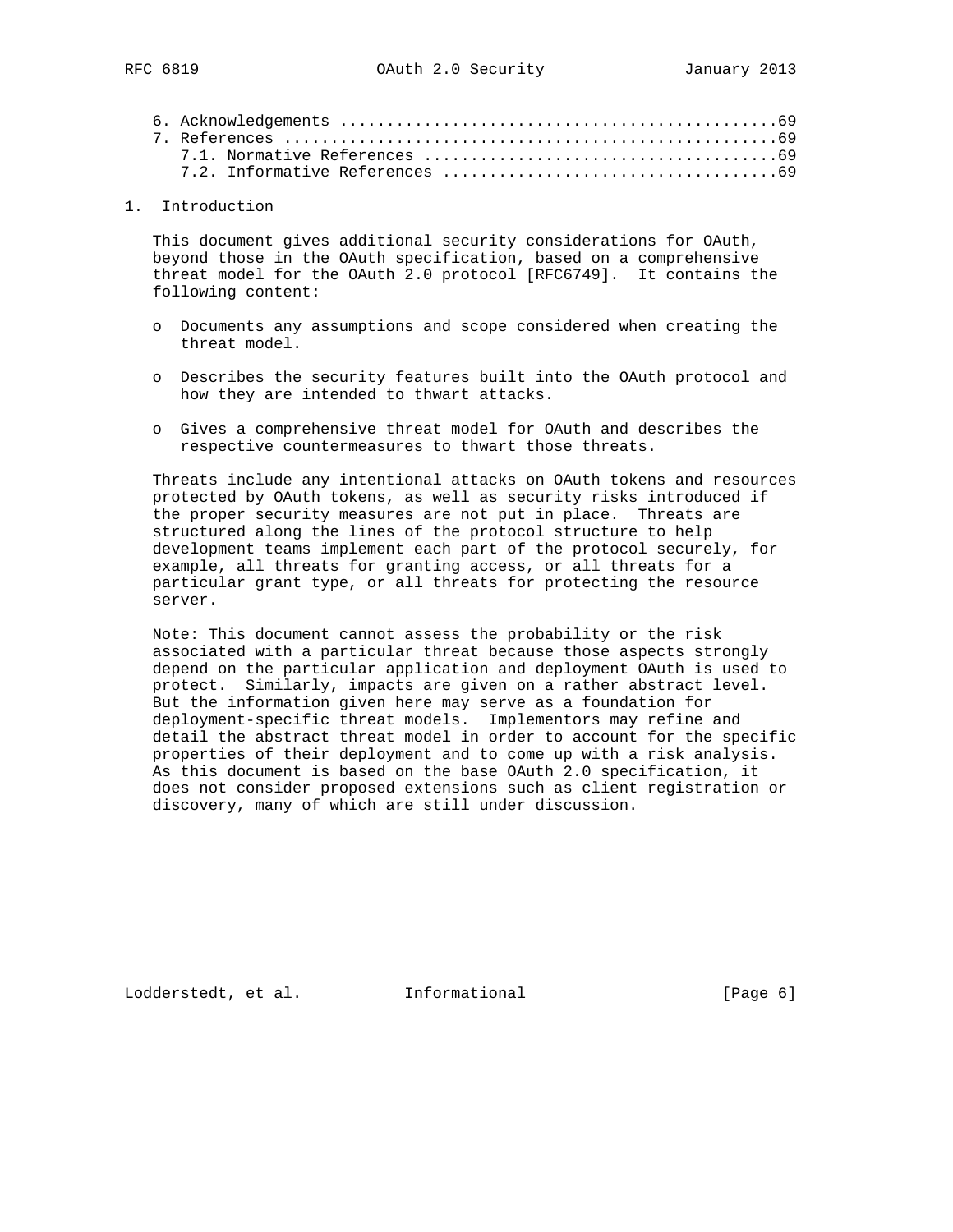## 2. Overview

2.1. Scope

 This security considerations document only considers clients bound to a particular deployment as supported by [RFC6749]. Such deployments have the following characteristics:

- o Resource server URLs are static and well-known at development time; authorization server URLs can be static or discovered.
- o Token scope values (e.g., applicable URLs and methods) are well known at development time.
- o Client registration is out of scope of the current core specification. Therefore, this document assumes a broad variety of options, from static registration during development time to dynamic registration at runtime.

The following are considered out of scope:

- o Communication between the authorization server and resource server.
- o Token formats.
- o Except for the resource owner password credentials grant type (see [RFC6749], Section 4.3), the mechanism used by authorization servers to authenticate the user.
- o Mechanism by which a user obtained an assertion and any resulting attacks mounted as a result of the assertion being false.
- o Clients not bound to a specific deployment: An example could be a mail client with support for contact list access via the portable contacts API (see [Portable-Contacts]). Such clients cannot be registered upfront with a particular deployment and should dynamically discover the URLs relevant for the OAuth protocol.

## 2.2. Attack Assumptions

 The following assumptions relate to an attacker and resources available to an attacker. It is assumed that:

 o the attacker has full access to the network between the client and authorization servers and the client and the resource server, respectively. The attacker may eavesdrop on any communications

Lodderstedt, et al. 1nformational [Page 7]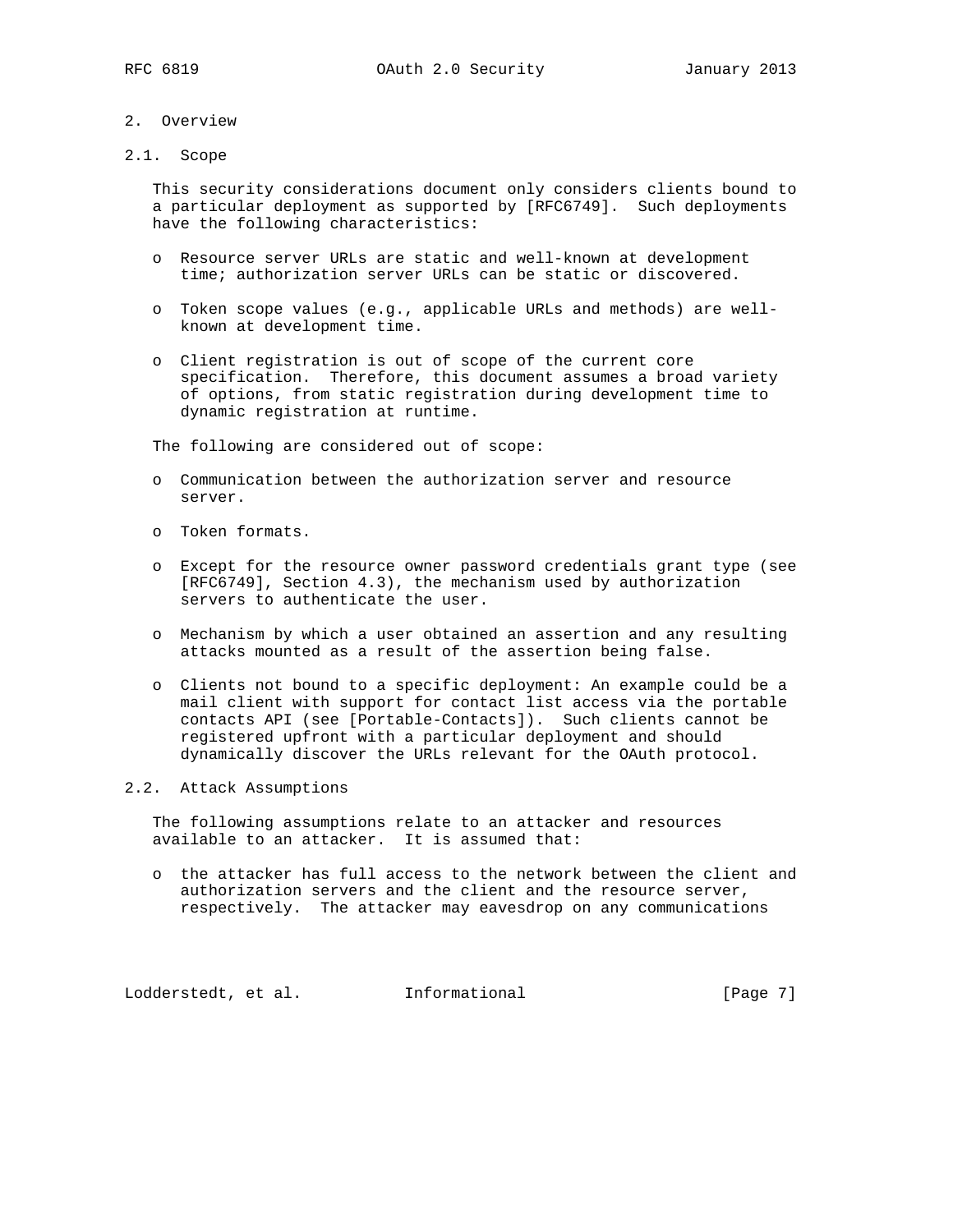between those parties. He is not assumed to have access to communication between the authorization server and resource server.

- o an attacker has unlimited resources to mount an attack.
- o two of the three parties involved in the OAuth protocol may collude to mount an attack against the 3rd party. For example, the client and authorization server may be under control of an attacker and collude to trick a user to gain access to resources.
- 2.3. Architectural Assumptions

 This section documents assumptions about the features, limitations, and design options of the different entities of an OAuth deployment along with the security-sensitive data elements managed by those entities. These assumptions are the foundation of the threat analysis.

 The OAuth protocol leaves deployments with a certain degree of freedom regarding how to implement and apply the standard. The core specification defines the core concepts of an authorization server and a resource server. Both servers can be implemented in the same server entity, or they may also be different entities. The latter is typically the case for multi-service providers with a single authentication and authorization system and is more typical in middleware architectures.

2.3.1. Authorization Servers

 The following data elements are stored or accessible on the authorization server:

- o usernames and passwords
- o client ids and secrets
- o client-specific refresh tokens
- o client-specific access tokens (in the case of handle-based design; see Section 3.1)
- o HTTPS certificate/key
- o per-authorization process (in the case of handle-based design; Section 3.1): "redirect\_uri", "client\_id", authorization "code"

Lodderstedt, et al. Informational [Page 8]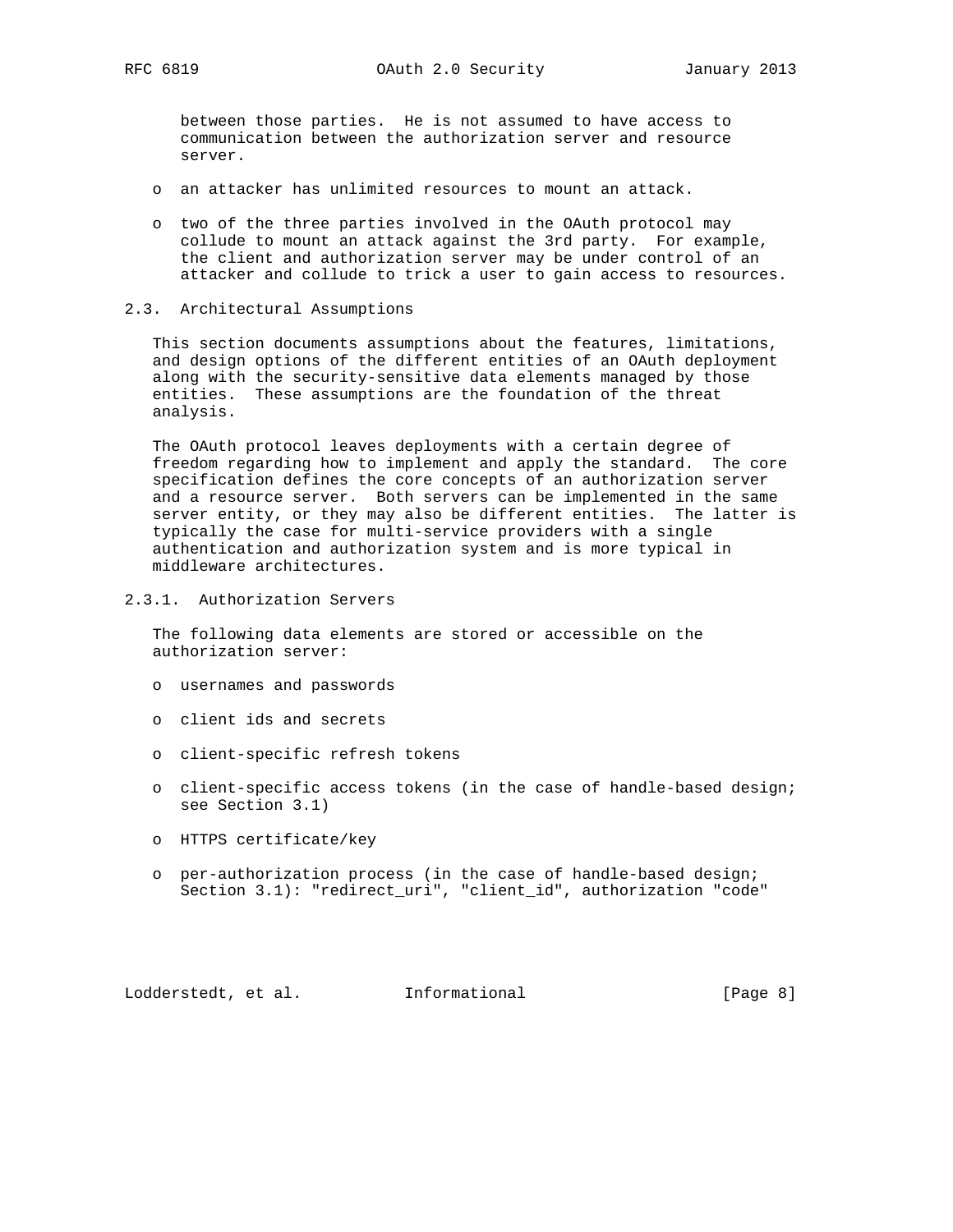## 2.3.2. Resource Server

 The following data elements are stored or accessible on the resource server:

- o user data (out of scope)
- o HTTPS certificate/key
- o either authorization server credentials (handle-based design; see Section 3.1) or authorization server shared secret/public key (assertion-based design; see Section 3.1)
- o access tokens (per request)

 It is assumed that a resource server has no knowledge of refresh tokens, user passwords, or client secrets.

2.3.3. Client

 In OAuth, a client is an application making protected resource requests on behalf of the resource owner and with its authorization. There are different types of clients with different implementation and security characteristics, such as web, user-agent-based, and native applications. A full definition of the different client types and profiles is given in [RFC6749], Section 2.1.

The following data elements are stored or accessible on the client:

- o client id (and client secret or corresponding client credential)
- o one or more refresh tokens (persistent) and access tokens (transient) per end user or other security-context or delegation context
- o trusted certification authority (CA) certificates (HTTPS)
- o per-authorization process: "redirect\_uri", authorization "code"
- 3. Security Features

 These are some of the security features that have been built into the OAuth 2.0 protocol to mitigate attacks and security issues.

Lodderstedt, et al. 1nformational [Page 9]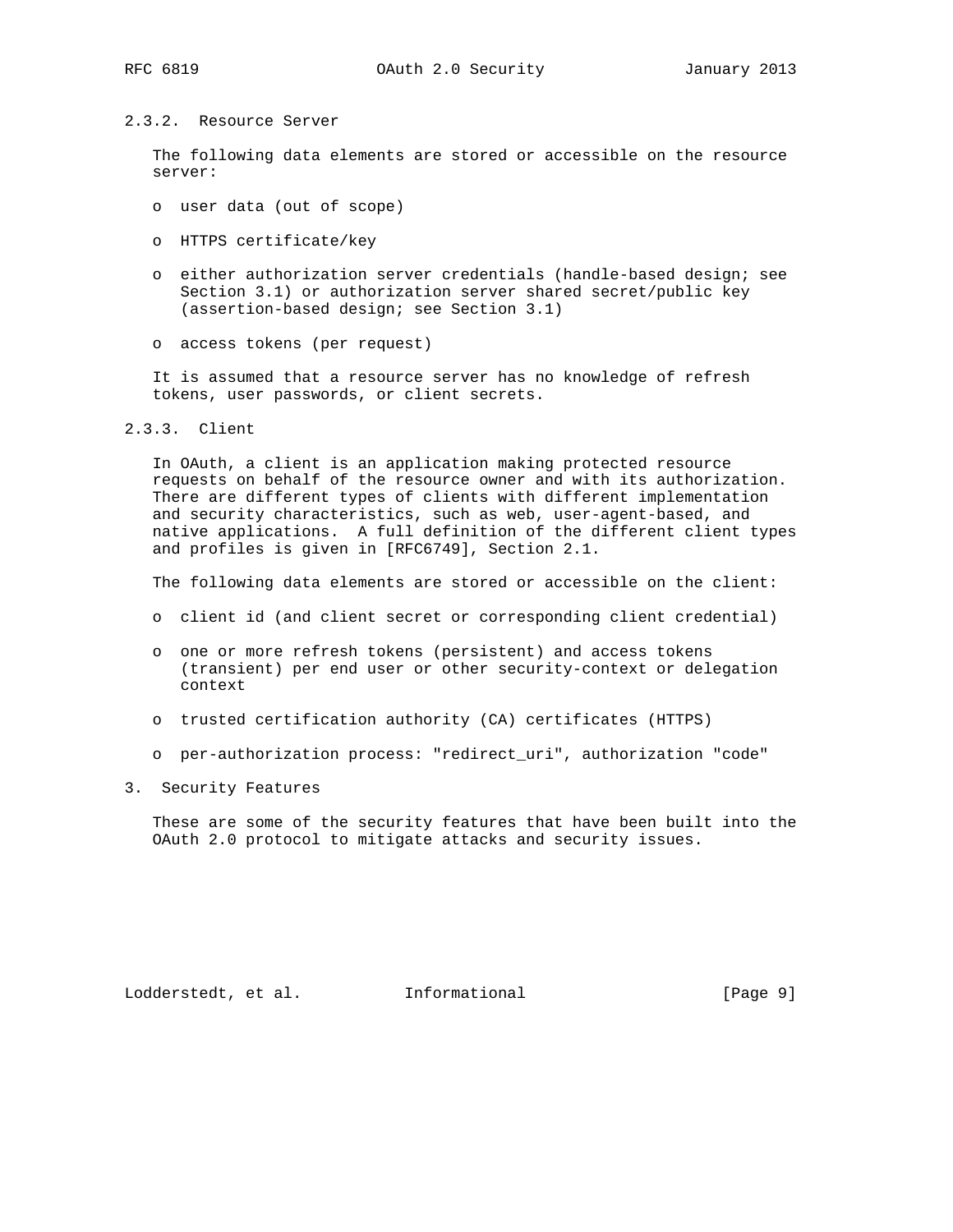## 3.1. Tokens

 OAuth makes extensive use of many kinds of tokens (access tokens, refresh tokens, authorization "codes"). The information content of a token can be represented in two ways, as follows:

- Handle (or artifact) A 'handle' is a reference to some internal data structure within the authorization server; the internal data structure contains the attributes of the token, such as user id (UID), scope, etc. Handles enable simple revocation and do not require cryptographic mechanisms to protect token content from being modified. On the other hand, handles require communication between the issuing and consuming entity (e.g., the authorization server and resource server) in order to validate the token and obtain token-bound data. This communication might have a negative impact on performance and scalability if both entities reside on different systems. Handles are therefore typically used if the issuing and consuming entity are the same. A 'handle' token is often referred to as an 'opaque' token because the resource server does not need to be able to interpret the token directly; it simply uses the token.
- Assertion (aka self-contained token) An assertion is a parseable token. An assertion typically has a duration, has an audience, and is digitally signed in order to ensure data integrity and origin authentication. It contains information about the user and the client. Examples of assertion formats are Security Assertion Markup Language (SAML) assertions [OASIS.saml-core-2.0-os] and Kerberos tickets [RFC4120]. Assertions can typically be directly validated and used by a resource server without interactions with the authorization server. This results in better performance and scalability in deployments where the issuing and consuming entities reside on different systems. Implementing token revocation is more difficult with assertions than with handles.

 Tokens can be used in two ways to invoke requests on resource servers, as follows:

 bearer token A 'bearer token' is a token that can be used by any client who has received the token (e.g., [RFC6750]). Because mere possession is enough to use the token, it is important that communication between endpoints be secured to ensure that only authorized endpoints may capture the token. The bearer token is convenient for client applications, as it does not require them to do anything to use them (such as a proof of identity). Bearer tokens have similar characteristics to web single-sign-on (SSO) cookies used in browsers.

Lodderstedt, et al. 1nformational [Page 10]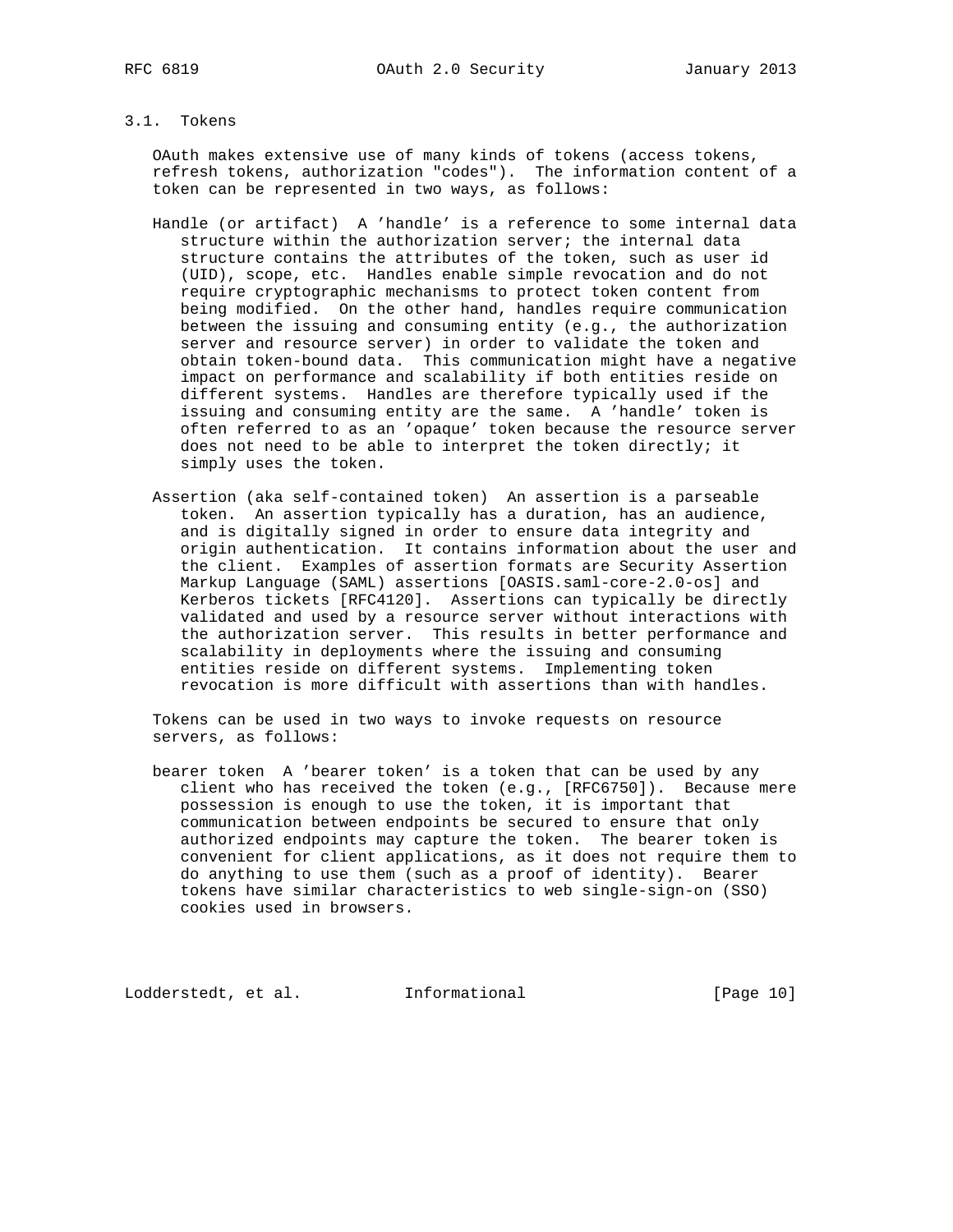proof token A 'proof token' is a token that can only be used by a specific client. Each use of the token requires the client to perform some action that proves that it is the authorized user of the token. Examples of this are MAC-type access tokens, which require the client to digitally sign the resource request with a secret corresponding to the particular token sent with the request (e.g., [OAuth-HTTP-MAC]).

## 3.1.1. Scope

 A scope represents the access authorization associated with a particular token with respect to resource servers, resources, and methods on those resources. Scopes are the OAuth way to explicitly manage the power associated with an access token. A scope can be controlled by the authorization server and/or the end user in order to limit access to resources for OAuth clients that these parties deem less secure or trustworthy. Optionally, the client can request the scope to apply to the token but only for a lesser scope than would otherwise be granted, e.g., to reduce the potential impact if this token is sent over non-secure channels. A scope is typically complemented by a restriction on a token's lifetime.

#### 3.1.2. Limited Access Token Lifetime

 The protocol parameter "expires\_in" allows an authorization server (based on its policies or on behalf of the end user) to limit the lifetime of an access token and to pass this information to the client. This mechanism can be used to issue short-lived tokens to OAuth clients that the authorization server deems less secure, or where sending tokens over non-secure channels.

### 3.2. Access Token

 An access token is used by a client to access a resource. Access tokens typically have short life spans (minutes or hours) that cover typical session lifetimes. An access token may be refreshed through the use of a refresh token. The short lifespan of an access token, in combination with the usage of refresh tokens, enables the possibility of passive revocation of access authorization on the expiry of the current access token.

# 3.3. Refresh Token

 A refresh token represents a long-lasting authorization of a certain client to access resources on behalf of a resource owner. Such tokens are exchanged between the client and authorization server only. Clients use this kind of token to obtain ("refresh") new access tokens used for resource server invocations.

Lodderstedt, et al. 1nformational [Page 11]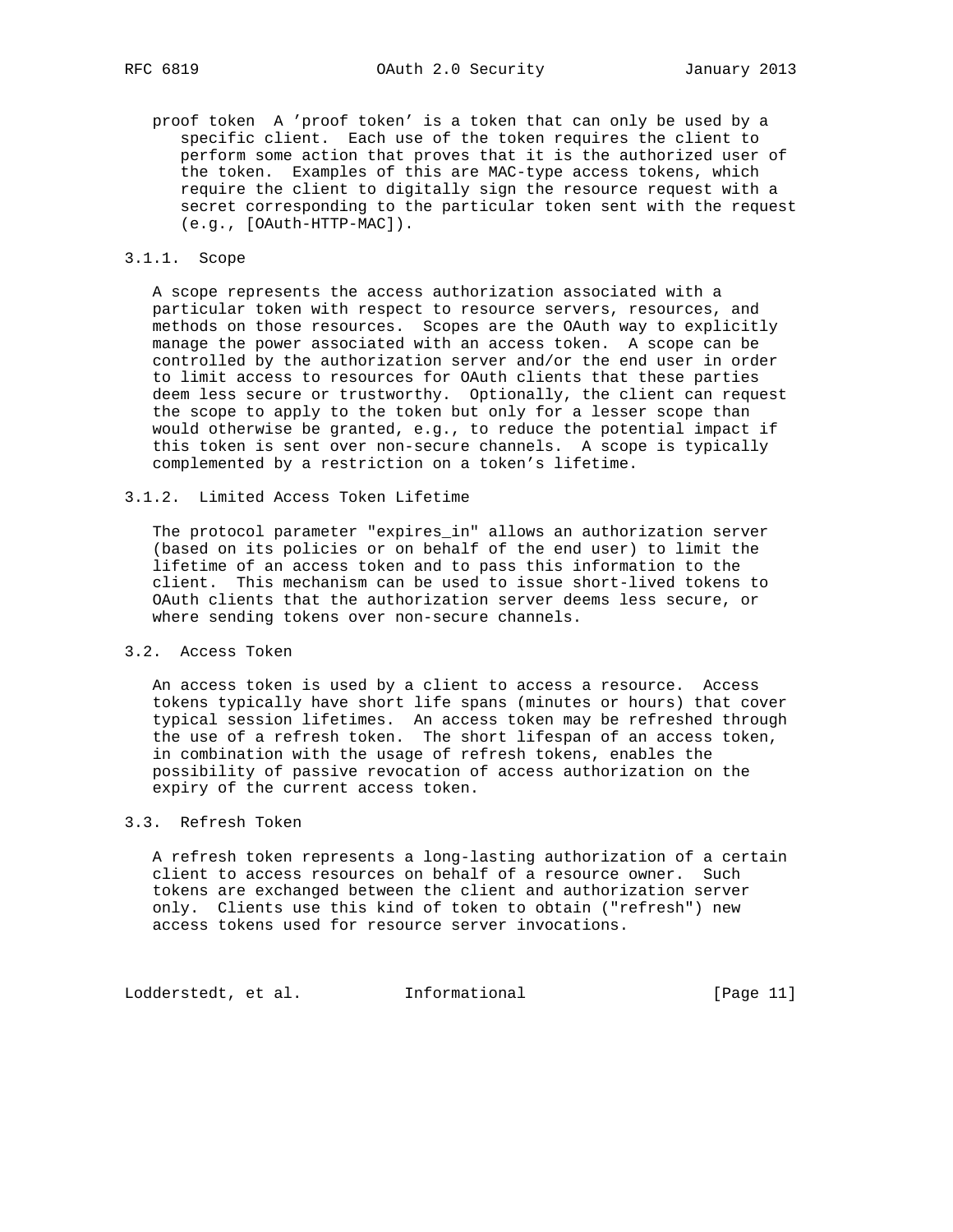A refresh token, coupled with a short access token lifetime, can be used to grant longer access to resources without involving end-user authorization. This offers an advantage where resource servers and authorization servers are not the same entity, e.g., in a distributed environment, as the refresh token is always exchanged at the authorization server. The authorization server can revoke the refresh token at any time, causing the granted access to be revoked once the current access token expires. Because of this, a short access token lifetime is important if timely revocation is a high priority.

 The refresh token is also a secret bound to the client identifier and client instance that originally requested the authorization; the refresh token also represents the original resource owner grant. This is ensured by the authorization process as follows:

- 1. The resource owner and user agent safely deliver the authorization "code" to the client instance in the first place.
- 2. The client uses it immediately in secure transport-level communications to the authorization server and then securely stores the long-lived refresh token.
- 3. The client always uses the refresh token in secure transport level communications to the authorization server to get an access token (and optionally roll over the refresh token).

 So, as long as the confidentiality of the particular token can be ensured by the client, a refresh token can also be used as an alternative means to authenticate the client instance itself.

3.4. Authorization "code"

 An authorization "code" represents the intermediate result of a successful end-user authorization process and is used by the client to obtain access and refresh tokens. Authorization "codes" are sent to the client's redirect URI instead of tokens for two purposes:

 1. Browser-based flows expose protocol parameters to potential attackers via URI query parameters (HTTP referrer), the browser cache, or log file entries, and could be replayed. In order to reduce this threat, short-lived authorization "codes" are passed instead of tokens and exchanged for tokens over a more secure direct connection between the client and the authorization server.

Lodderstedt, et al. 1nformational [Page 12]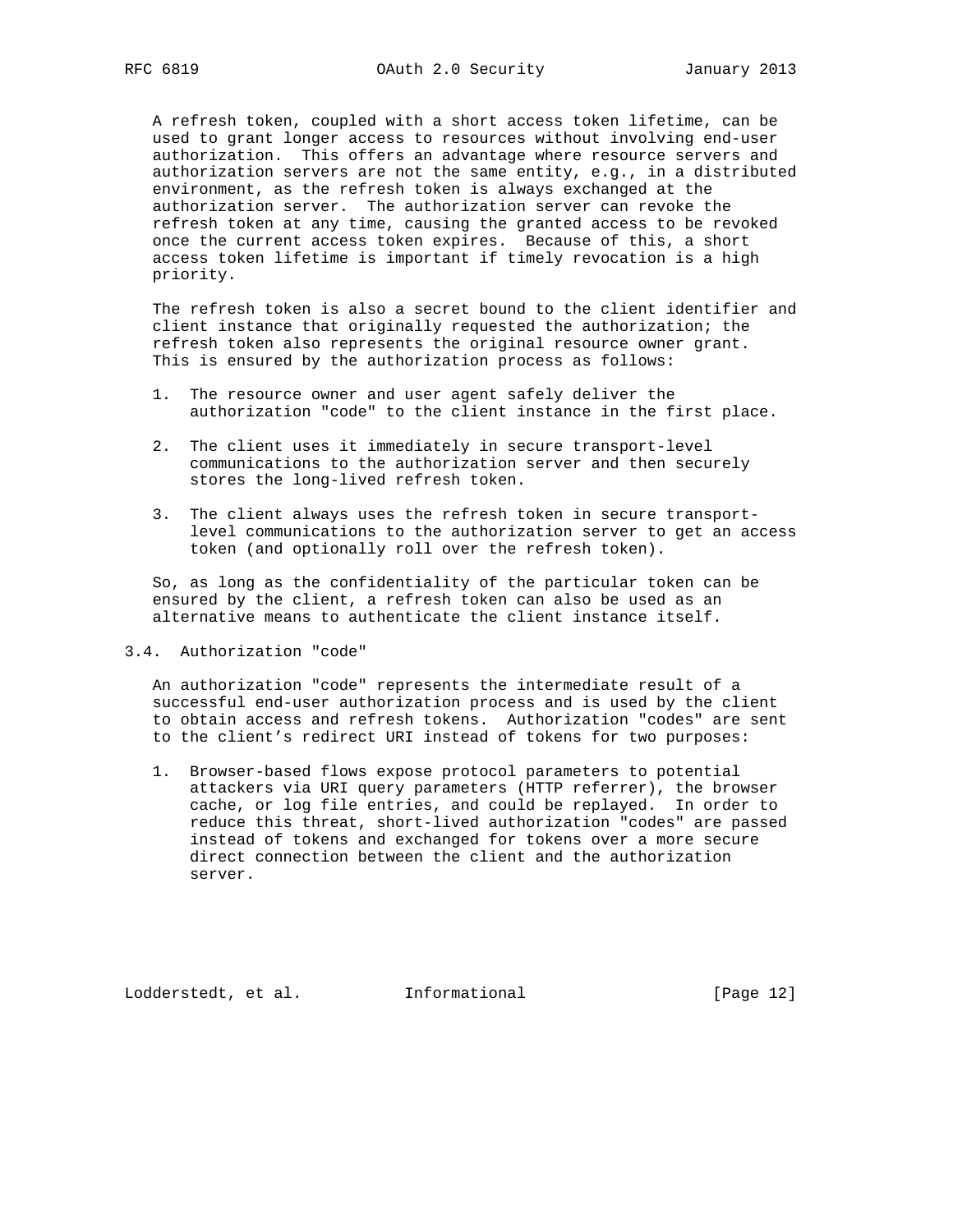2. It is much simpler to authenticate clients during the direct request between the client and the authorization server than in the context of the indirect authorization request. The latter would require digital signatures.

## 3.5. Redirect URI

 A redirect URI helps to detect malicious clients and prevents phishing attacks from clients attempting to trick the user into believing the phisher is the client. The value of the actual redirect URI used in the authorization request has to be presented and is verified when an authorization "code" is exchanged for tokens. This helps to prevent attacks where the authorization "code" is revealed through redirectors and counterfeit web application clients. The authorization server should require public clients and confidential clients using the implicit grant type to pre-register their redirect URIs and validate against the registered redirect URI in the authorization request.

### 3.6. "state" Parameter

 The "state" parameter is used to link requests and callbacks to prevent cross-site request forgery attacks (see Section 4.4.1.8) where an attacker authorizes access to his own resources and then tricks a user into following a redirect with the attacker's token. This parameter should bind to the authenticated state in a user agent and, as per the core OAuth spec, the user agent must be capable of keeping it in a location accessible only by the client and user agent, i.e., protected by same-origin policy.

## 3.7. Client Identifier

 Authentication protocols have typically not taken into account the identity of the software component acting on behalf of the end user. OAuth does this in order to increase the security level in delegated authorization scenarios and because the client will be able to act without the user being present.

 OAuth uses the client identifier to collate associated requests to the same originator, such as

 o a particular end-user authorization process and the corresponding request on the token's endpoint to exchange the authorization "code" for tokens, or

Lodderstedt, et al. 1nformational [Page 13]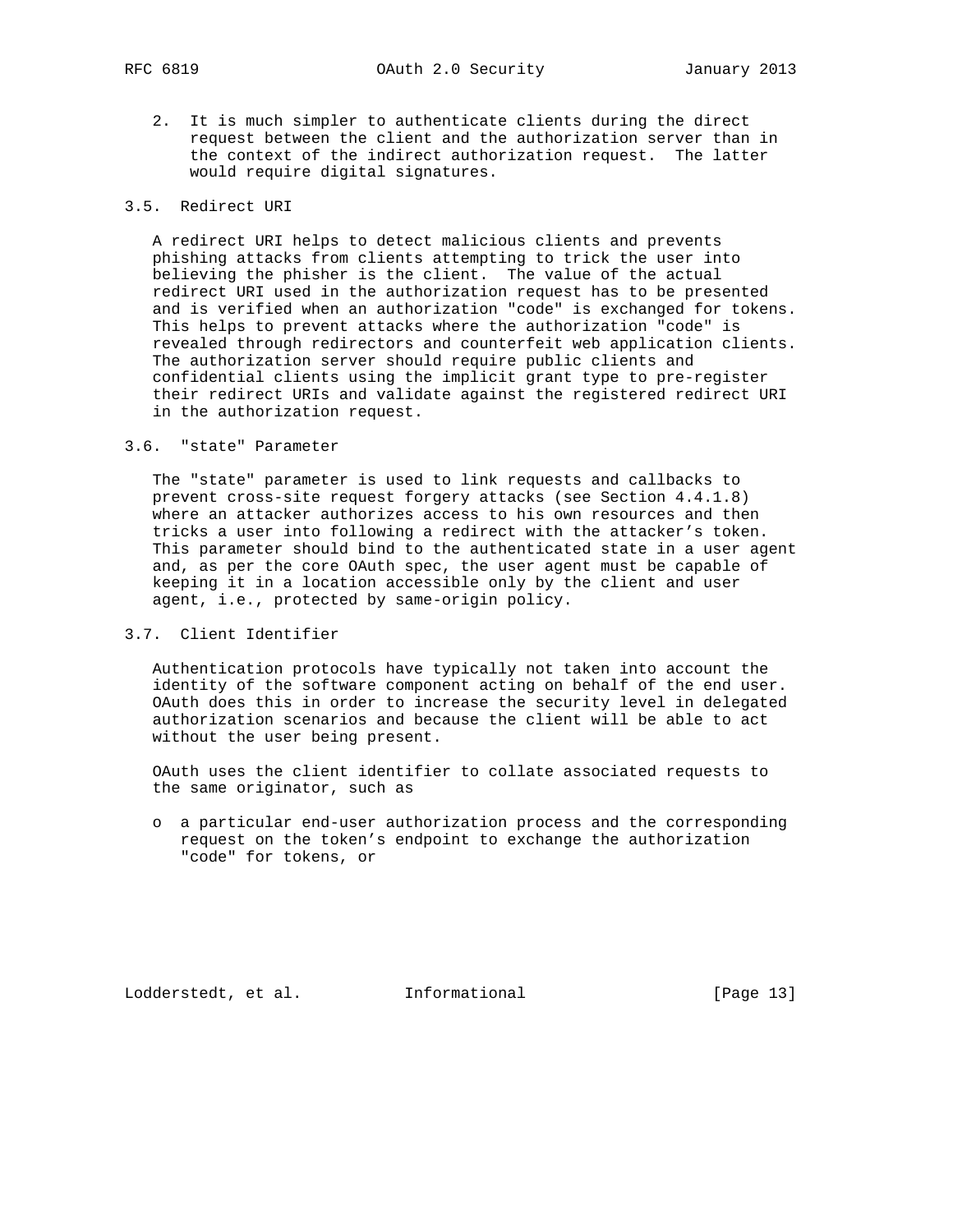o the initial authorization and issuance of a token by an end user to a particular client, and subsequent requests by this client to obtain tokens without user consent (automatic processing of repeated authorizations)

 This identifier may also be used by the authorization server to display relevant registration information to a user when requesting consent for a scope requested by a particular client. The client identifier may be used to limit the number of requests for a particular client or to charge the client per request. It may furthermore be useful to differentiate access by different clients, e.g., in server log files.

 OAuth defines two client types, confidential and public, based on their ability to authenticate with the authorization server (i.e., ability to maintain the confidentiality of their client credentials). Confidential clients are capable of maintaining the confidentiality of client credentials (i.e., a client secret associated with the client identifier) or capable of secure client authentication using other means, such as a client assertion (e.g., SAML) or key cryptography. The latter is considered more secure.

 The authorization server should determine whether the client is capable of keeping its secret confidential or using secure authentication. Alternatively, the end user can verify the identity of the client, e.g., by only installing trusted applications. The redirect URI can be used to prevent the delivery of credentials to a counterfeit client after obtaining end-user authorization in some cases but can't be used to verify the client identifier.

 Clients can be categorized as follows based on the client type, profile (e.g., native vs. web application; see [RFC6749], Section 9), and deployment model:

 Deployment-independent "client\_id" with pre-registered "redirect\_uri" and without "client\_secret" Such an identifier is used by multiple installations of the same software package. The identifier of such a client can only be validated with the help of the end-user. This is a viable option for native applications in order to identify the client for the purpose of displaying meta information about the client to the user and to differentiate clients in log files. Revocation of the rights associated with such a client identifier will affect ALL deployments of the respective software.

Lodderstedt, et al. 1nformational [Page 14]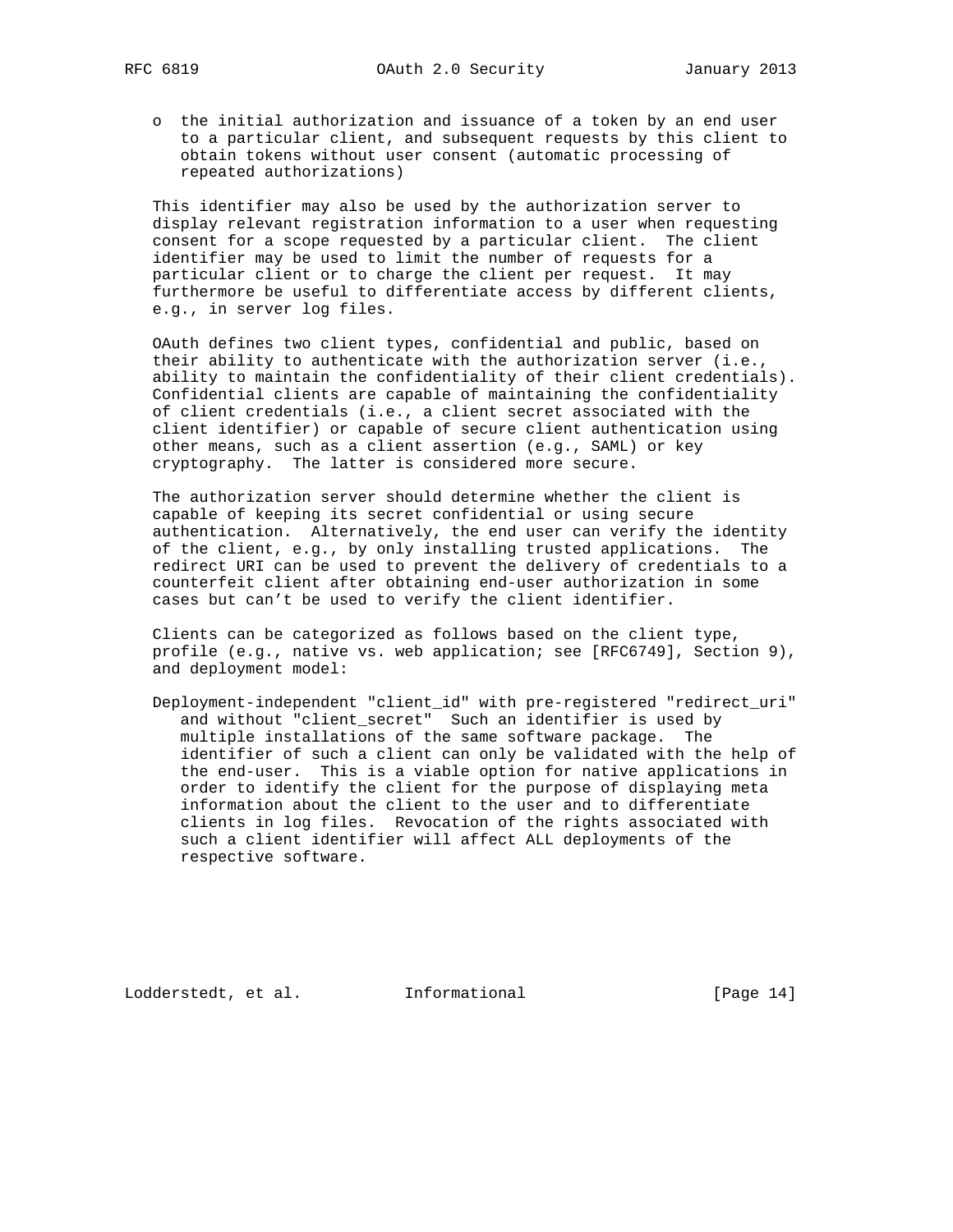- Deployment-independent "client\_id" with pre-registered "redirect\_uri" and with "client\_secret" This is an option for native applications only, since web applications would require different redirect URIs. This category is not advisable because the client secret cannot be protected appropriately (see Section 4.1.1). Due to its security weaknesses, such client identities have the same trust level as deployment-independent clients without secrets. Revocation will affect ALL deployments.
- Deployment-specific "client\_id" with pre-registered "redirect\_uri" and with "client\_secret" The client registration process ensures the validation of the client's properties, such as redirect URI, web site URL, web site name, and contacts. Such a client identifier can be utilized for all relevant use cases cited above. This level can be achieved for web applications in combination with a manual or user-bound registration process. Achieving this level for native applications is much more difficult. Either the installation of the application is conducted by an administrator, who validates the client's authenticity, or the process from validating the application to the installation of the application on the device and the creation of the client credentials is controlled end-to-end by a single entity (e.g., application market provider). Revocation will affect a single deployment only.
- Deployment-specific "client\_id" with "client\_secret" without validated properties Such a client can be recognized by the authorization server in transactions with subsequent requests (e.g., authorization and token issuance, refresh token issuance, and access token refreshment). The authorization server cannot assure any property of the client to end users. Automatic processing of re-authorizations could be allowed as well. Such client credentials can be generated automatically without any validation of client properties, which makes it another option, especially for native applications. Revocation will affect a single deployment only.
- 4. Threat Model

 This section gives a comprehensive threat model of OAuth 2.0. Threats are grouped first by attacks directed against an OAuth component, which are the client, authorization server, and resource server. Subsequently, they are grouped by flow, e.g., obtain token or access protected resources. Every countermeasure description refers to a detailed description in Section 5.

Lodderstedt, et al. 1nformational [Page 15]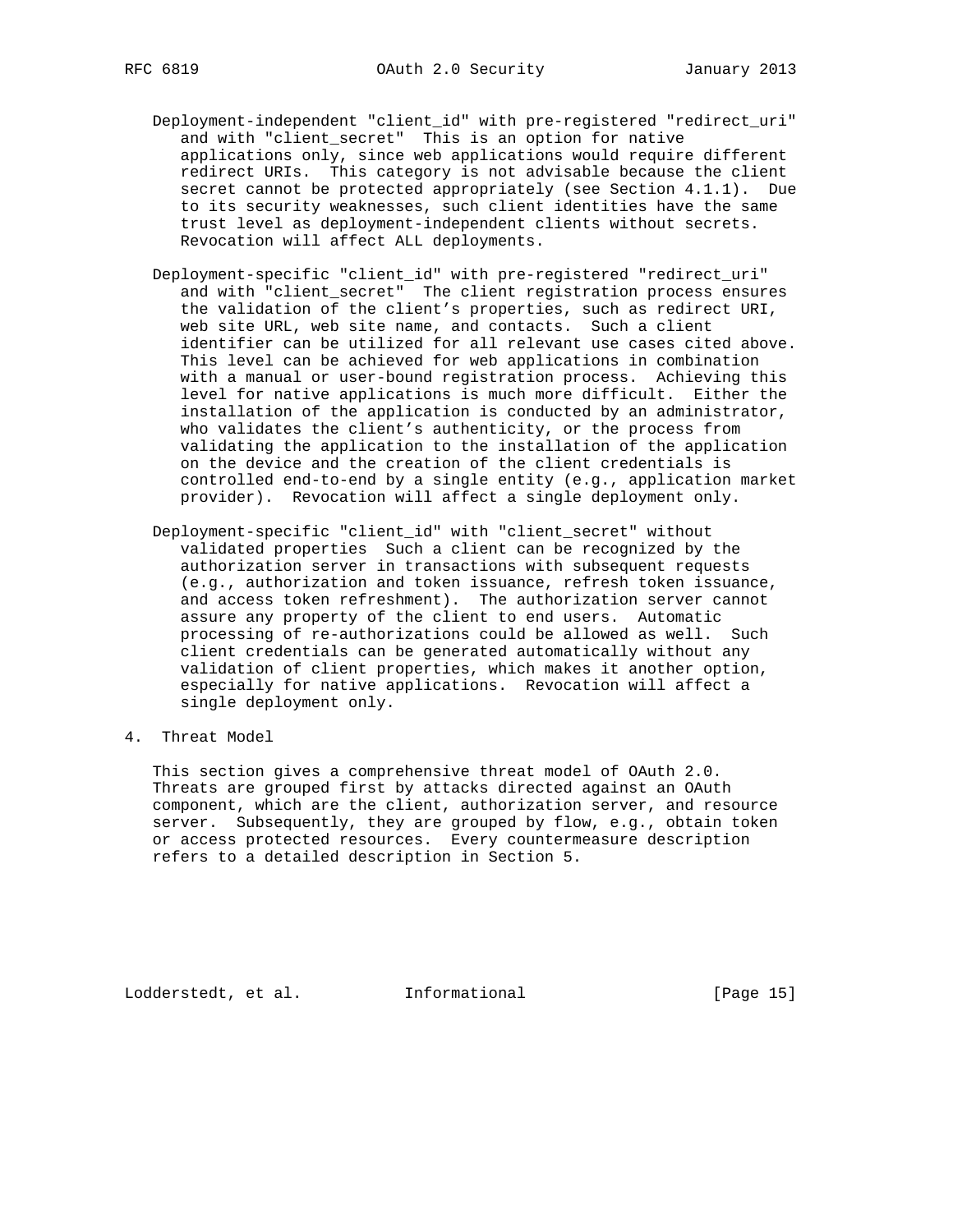## 4.1. Clients

This section describes possible threats directed to OAuth clients.

4.1.1. Threat: Obtaining Client Secrets

 The attacker could try to get access to the secret of a particular client in order to:

- o replay its refresh tokens and authorization "codes", or
- o obtain tokens on behalf of the attacked client with the privileges of that "client\_id" acting as an instance of the client.

The resulting impact would be the following:

- o Client authentication of access to the authorization server can be bypassed.
- o Stolen refresh tokens or authorization "codes" can be replayed.

 Depending on the client category, the following attacks could be utilized to obtain the client secret.

Attack: Obtain Secret From Source Code or Binary:

 This applies for all client types. For open source projects, secrets can be extracted directly from source code in their public repositories. Secrets can be extracted from application binaries just as easily when the published source is not available to the attacker. Even if an application takes significant measures to obfuscate secrets in their application distribution, one should consider that the secret can still be reverse-engineered by anyone with access to a complete functioning application bundle or binary.

Countermeasures:

- o Don't issue secrets to public clients or clients with inappropriate security policy (Section 5.2.3.1).
- o Require user consent for public clients (Section 5.2.3.2).
- o Use deployment-specific client secrets (Section 5.2.3.4).
- o Revoke client secrets (Section 5.2.3.6).

Lodderstedt, et al. 1nformational [Page 16]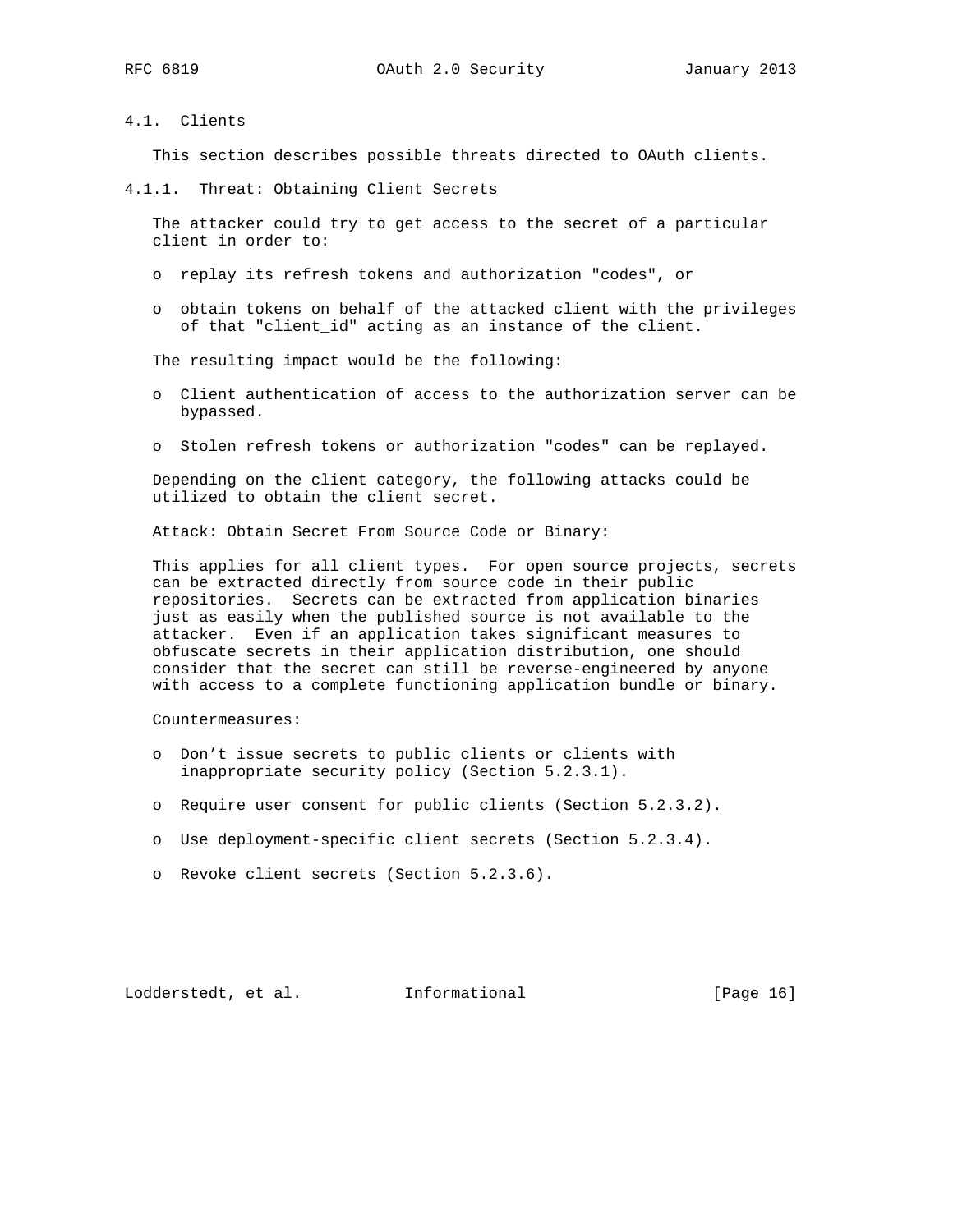Attack: Obtain a Deployment-Specific Secret:

 An attacker may try to obtain the secret from a client installation, either from a web site (web server) or a particular device (native application).

Countermeasures:

- o Web server: Apply standard web server protection measures (for config files and databases) (see Section 5.3.2).
- o Native applications: Store secrets in secure local storage (Section 5.3.3).
- o Revoke client secrets (Section 5.2.3.6).

4.1.2. Threat: Obtaining Refresh Tokens

 Depending on the client type, there are different ways that refresh tokens may be revealed to an attacker. The following sub-sections give a more detailed description of the different attacks with respect to different client types and further specialized countermeasures. Before detailing those threats, here are some generally applicable countermeasures:

- o The authorization server should validate the client id associated with the particular refresh token with every refresh request (Section 5.2.2.2).
- o Limit token scope (Section 5.1.5.1).
- o Revoke refresh tokens (Section 5.2.2.4).
- o Revoke client secrets (Section 5.2.3.6).
- o Refresh tokens can automatically be replaced in order to detect unauthorized token usage by another party (see "Refresh Token Rotation", Section 5.2.2.3).

Attack: Obtain Refresh Token from Web Application:

 An attacker may obtain the refresh tokens issued to a web application by way of overcoming the web server's security controls.

 Impact: Since a web application manages the user accounts of a certain site, such an attack would result in an exposure of all refresh tokens on that site to the attacker.

Lodderstedt, et al. 1nformational [Page 17]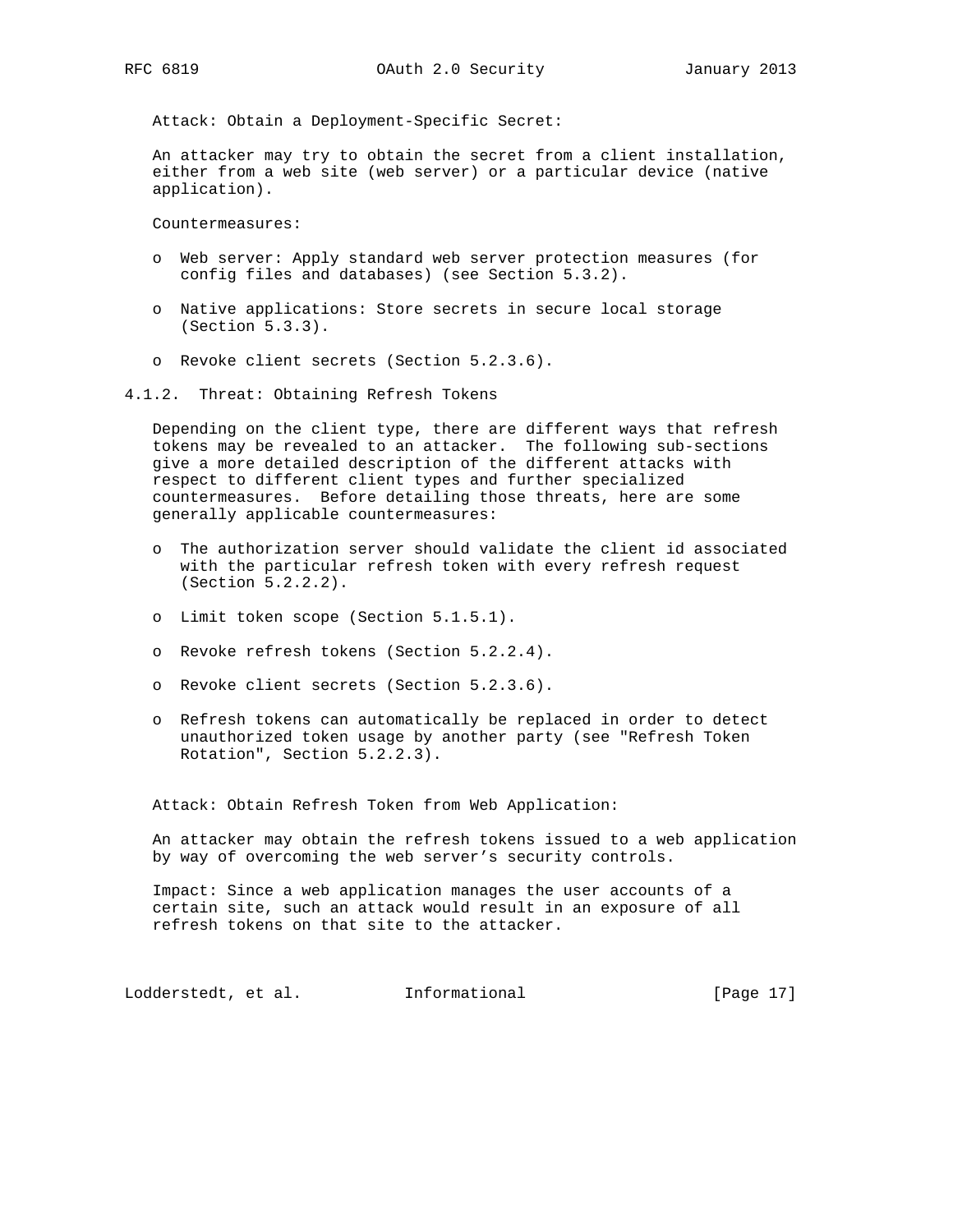Countermeasures:

- o Standard web server protection measures (Section 5.3.2).
- o Use strong client authentication (e.g., client\_assertion/ client\_token) so the attacker cannot obtain the client secret required to exchange the tokens (Section 5.2.3.7).

Attack: Obtain Refresh Token from Native Clients:

 On native clients, leakage of a refresh token typically affects a single user only.

 Read from local file system: The attacker could try to get file system access on the device and read the refresh tokens. The attacker could utilize a malicious application for that purpose.

Countermeasures:

- o Store secrets in secure storage (Section 5.3.3).
- o Utilize device lock to prevent unauthorized device access (Section 5.3.4).

Attack: Steal Device:

 The host device (e.g., mobile phone) may be stolen. In that case, the attacker gets access to all applications under the identity of the legitimate user.

Countermeasures:

- o Utilize device lock to prevent unauthorized device access (Section 5.3.4).
- o Where a user knows the device has been stolen, they can revoke the affected tokens (Section 5.2.2.4).

Attack: Clone Device:

 All device data and applications are copied to another device. Applications are used as-is on the target device.

Lodderstedt, et al. Informational [Page 18]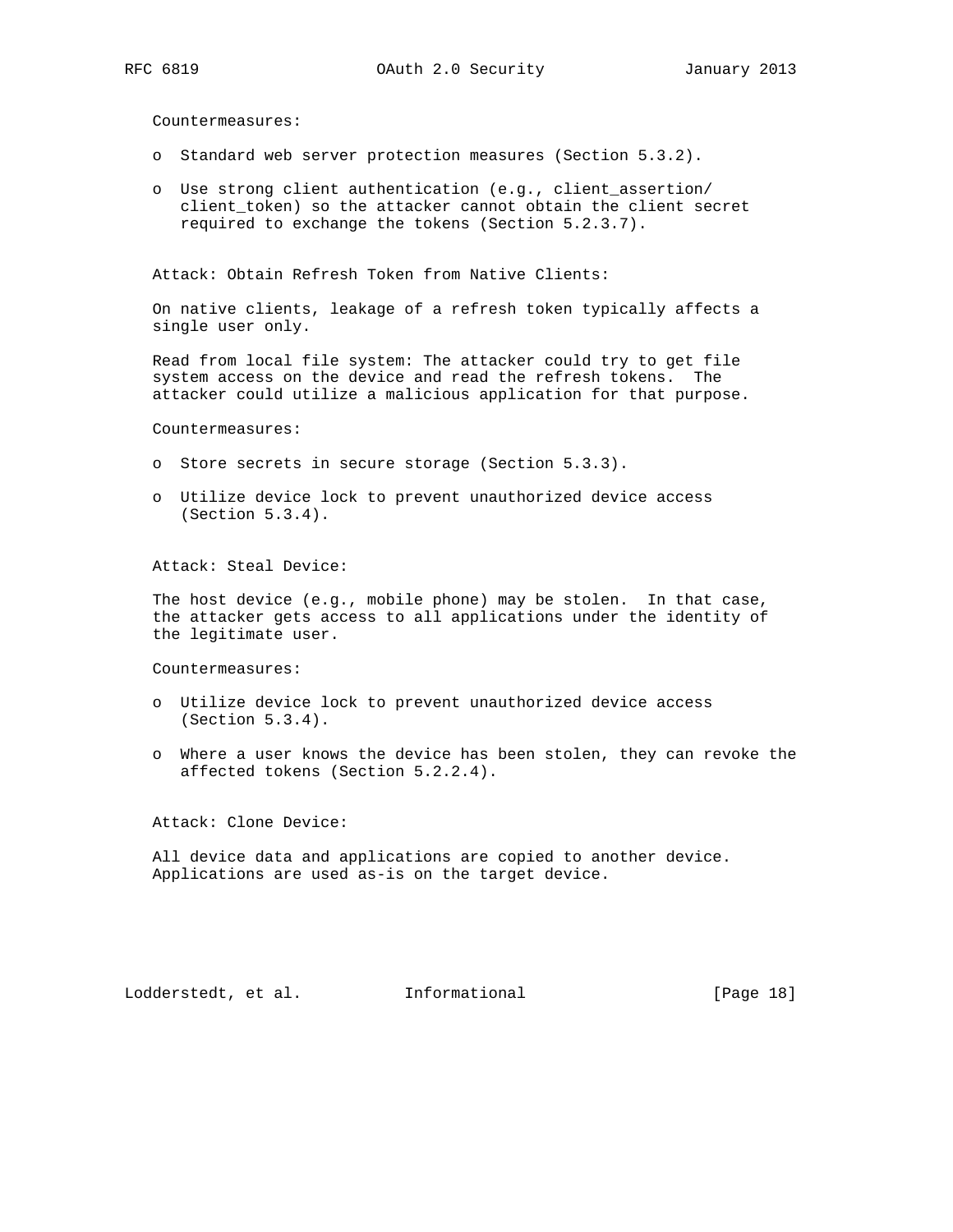Countermeasures:

- o Utilize device lock to prevent unauthorized device access (Section 5.3.4).
- o Combine refresh token request with device identification (Section 5.2.2.5).
- o Refresh token rotation (Section 5.2.2.3).
- o Where a user knows the device has been cloned, they can use refresh token revocation (Section 5.2.2.4).
- 4.1.3. Threat: Obtaining Access Tokens

 Depending on the client type, there are different ways that access tokens may be revealed to an attacker. Access tokens could be stolen from the device if the application stores them in a storage device that is accessible to other applications.

 Impact: Where the token is a bearer token and no additional mechanism is used to identify the client, the attacker can access all resources associated with the token and its scope.

Countermeasures:

- o Keep access tokens in transient memory and limit grants (Section 5.1.6).
- o Limit token scope (Section 5.1.5.1).
- o Keep access tokens in private memory or apply same protection means as for refresh tokens (Section 5.2.2).
- o Keep access token lifetime short (Section 5.1.5.3).
- 4.1.4. Threat: End-User Credentials Phished Using Compromised or Embedded Browser

 A malicious application could attempt to phish end-user passwords by misusing an embedded browser in the end-user authorization process, or by presenting its own user interface instead of allowing a trusted system browser to render the authorization user interface. By doing so, the usual visual trust mechanisms may be bypassed (e.g., Transport Layer Security (TLS) confirmation, web site mechanisms). By using an embedded or internal client application user interface, the client application has access to additional information to which it should not have access (e.g., UID/password).

Lodderstedt, et al. 1nformational [Page 19]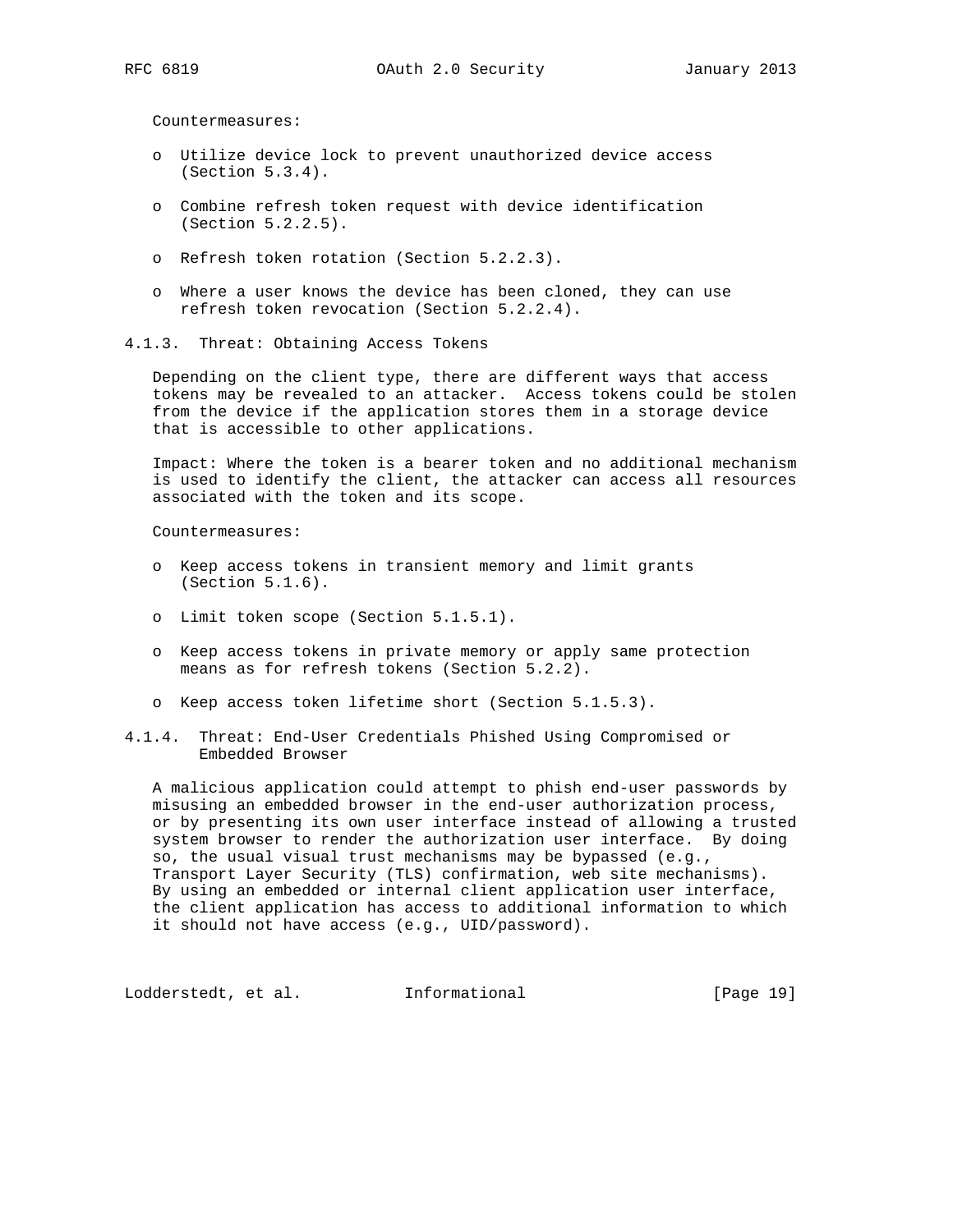Impact: If the client application or the communication is compromised, the user would not be aware of this, and all information in the authorization exchange, such as username and password, could be captured.

Countermeasures:

- o The OAuth flow is designed so that client applications never need to know user passwords. Client applications should avoid directly asking users for their credentials. In addition, end users could be educated about phishing attacks and best practices, such as only accessing trusted clients, as OAuth does not provide any protection against malicious applications and the end user is solely responsible for the trustworthiness of any native application installed.
- o Client applications could be validated prior to publication in an application market for users to access. That validation is out of scope for OAuth but could include validating that the client application handles user authentication in an appropriate way.
- o Client developers should not write client applications that collect authentication information directly from users and should instead delegate this task to a trusted system component, e.g., the system browser.
- 4.1.5. Threat: Open Redirectors on Client

 An open redirector is an endpoint using a parameter to automatically redirect a user agent to the location specified by the parameter value without any validation. If the authorization server allows the client to register only part of the redirect URI, an attacker can use an open redirector operated by the client to construct a redirect URI that will pass the authorization server validation but will send the authorization "code" or access token to an endpoint under the control of the attacker.

 Impact: An attacker could gain access to authorization "codes" or access tokens.

Countermeasures:

o Require clients to register full redirect URI (Section 5.2.3.5).

Lodderstedt, et al. Informational [Page 20]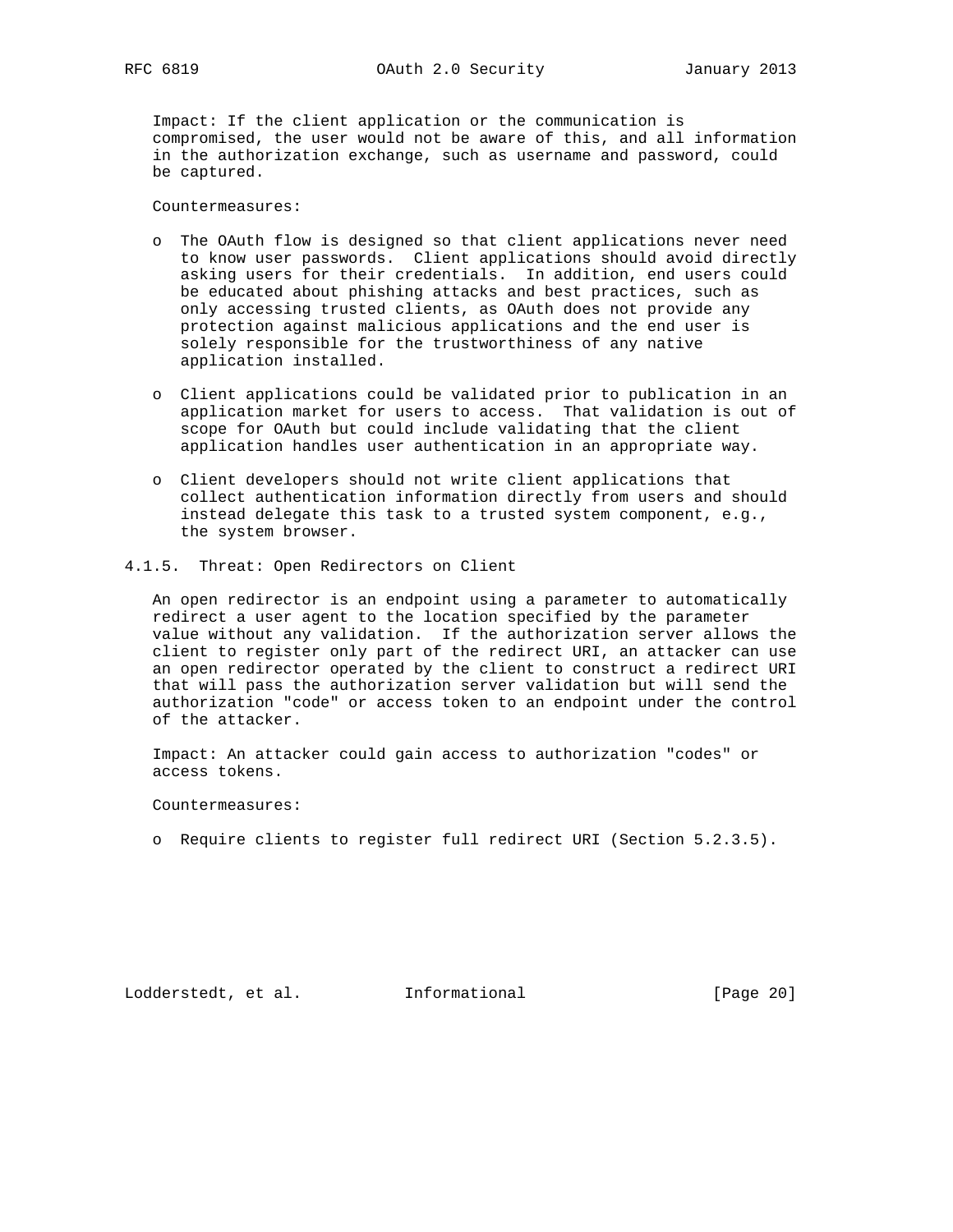4.2. Authorization Endpoint

4.2.1. Threat: Password Phishing by Counterfeit Authorization Server

 OAuth makes no attempt to verify the authenticity of the authorization server. A hostile party could take advantage of this by intercepting the client's requests and returning misleading or otherwise incorrect responses. This could be achieved using DNS or Address Resolution Protocol (ARP) spoofing. Wide deployment of OAuth and similar protocols may cause users to become inured to the practice of being redirected to web sites where they are asked to enter their passwords. If users are not careful to verify the authenticity of these web sites before entering their credentials, it will be possible for attackers to exploit this practice to steal users' passwords.

Countermeasures:

- o Authorization servers should consider such attacks when developing services based on OAuth and should require the use of transport layer security for any requests where the authenticity of the authorization server or of request responses is an issue (see Section 5.1.2).
- o Authorization servers should attempt to educate users about the risks posed by phishing attacks and should provide mechanisms that make it easy for users to confirm the authenticity of their sites.

4.2.2. Threat: User Unintentionally Grants Too Much Access Scope

 When obtaining end-user authorization, the end user may not understand the scope of the access being granted and to whom, or they may end up providing a client with access to resources that should not be permitted.

Countermeasures:

- o Explain the scope (resources and the permissions) the user is about to grant in an understandable way (Section 5.2.4.2).
- o Narrow the scope, based on the client. When obtaining end-user authorization and where the client requests scope, the authorization server may want to consider whether to honor that scope based on the client identifier. That decision is between the client and authorization server and is outside the scope of this spec. The authorization server may also want to consider what scope to grant based on the client type, e.g., providing lower scope to public clients (Section 5.1.5.1).

Lodderstedt, et al. 1nformational [Page 21]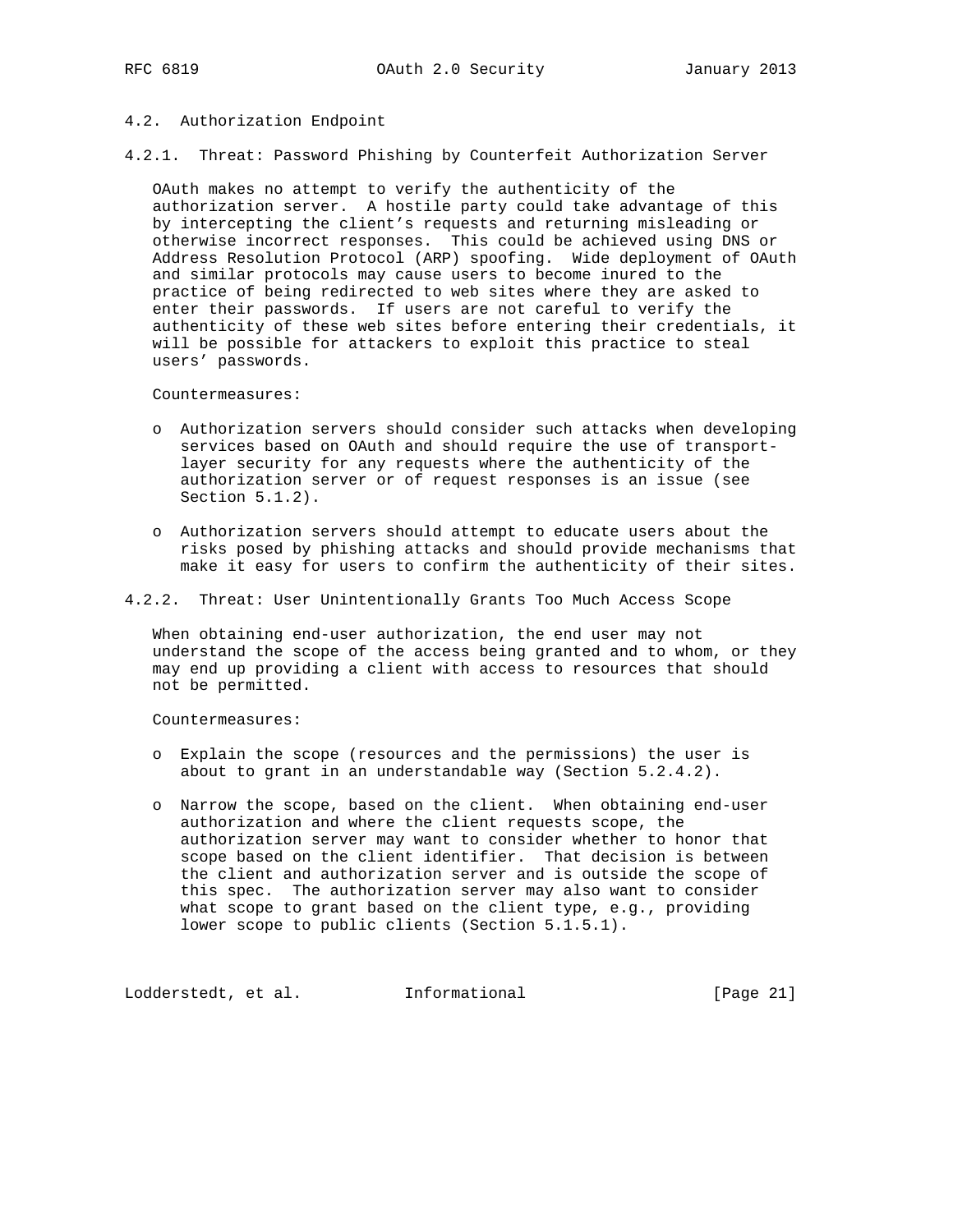4.2.3. Threat: Malicious Client Obtains Existing Authorization by Fraud

 Authorization servers may wish to automatically process authorization requests from clients that have been previously authorized by the user. When the user is redirected to the authorization server's end user authorization endpoint to grant access, the authorization server detects that the user has already granted access to that particular client. Instead of prompting the user for approval, the authorization server automatically redirects the user back to the client.

 A malicious client may exploit that feature and try to obtain such an authorization "code" instead of the legitimate client.

Countermeasures:

- o Authorization servers should not automatically process repeat authorizations to public clients unless the client is validated using a pre-registered redirect URI (Section 5.2.3.5).
- o Authorization servers can mitigate the risks associated with automatic processing by limiting the scope of access tokens obtained through automated approvals (Section 5.1.5.1).
- 4.2.4. Threat: Open Redirector

 An attacker could use the end-user authorization endpoint and the redirect URI parameter to abuse the authorization server as an open redirector. An open redirector is an endpoint using a parameter to automatically redirect a user agent to the location specified by the parameter value without any validation.

 Impact: An attacker could utilize a user's trust in an authorization server to launch a phishing attack.

Countermeasures:

- o Require clients to register any full redirect URIs (Section 5.2.3.5).
- o Don't redirect to a redirect URI if the client identifier or redirect URI can't be verified (Section 5.2.3.5).

Lodderstedt, et al. 1nformational [Page 22]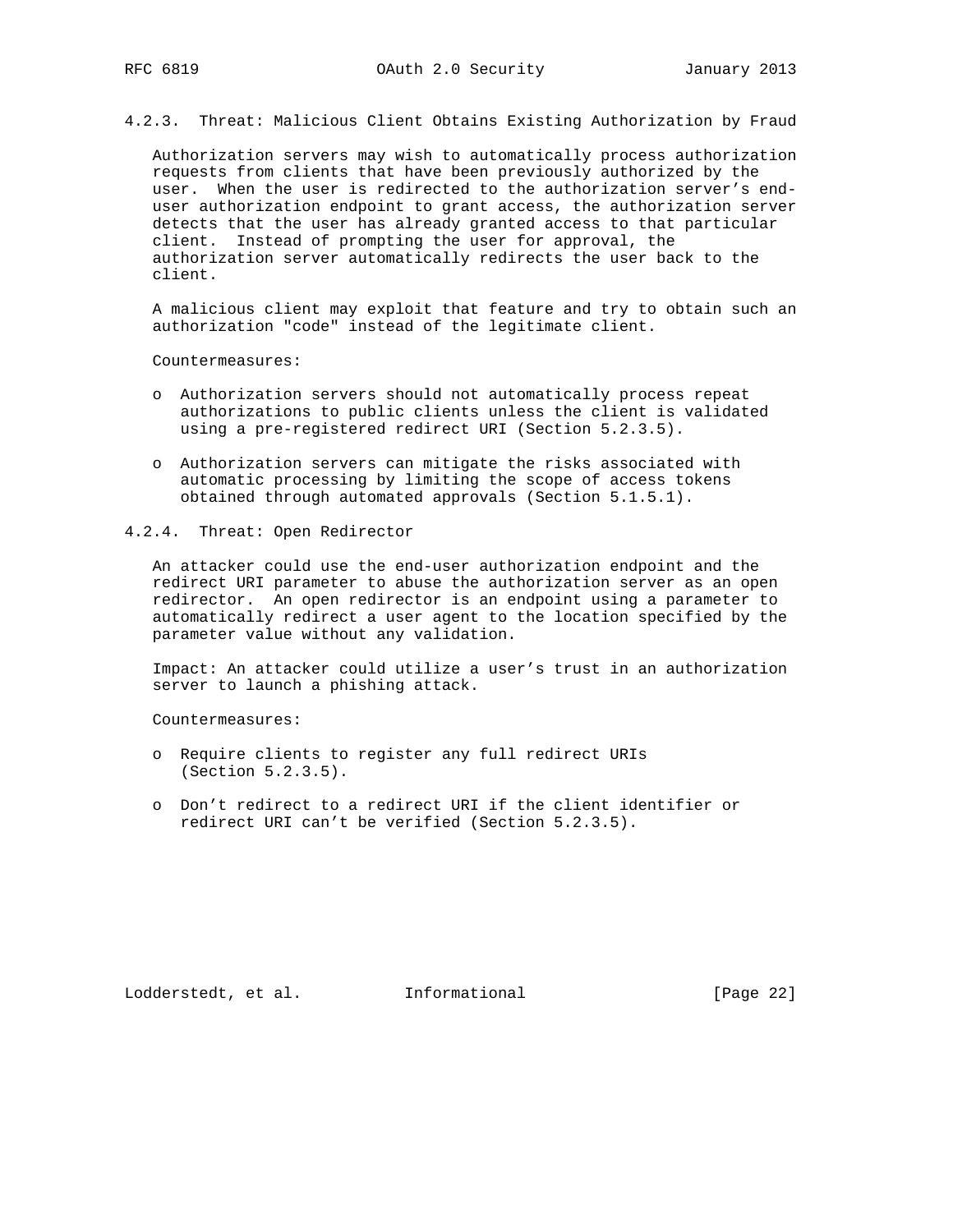## 4.3. Token Endpoint

4.3.1. Threat: Eavesdropping Access Tokens

 Attackers may attempt to eavesdrop access tokens in transit from the authorization server to the client.

 Impact: The attacker is able to access all resources with the permissions covered by the scope of the particular access token.

Countermeasures:

- o As per the core OAuth spec, the authorization servers must ensure that these transmissions are protected using transport-layer mechanisms such as TLS (see Section 5.1.1).
- o If end-to-end confidentiality cannot be guaranteed, reducing scope (see Section 5.1.5.1) and expiry time (Section 5.1.5.3) for access tokens can be used to reduce the damage in case of leaks.
- 4.3.2. Threat: Obtaining Access Tokens from Authorization Server Database

 This threat is applicable if the authorization server stores access tokens as handles in a database. An attacker may obtain access tokens from the authorization server's database by gaining access to the database or launching a SQL injection attack.

Impact: Disclosure of all access tokens.

Countermeasures:

- o Enforce system security measures (Section 5.1.4.1.1).
- o Store access token hashes only (Section 5.1.4.1.3).
- o Enforce standard SQL injection countermeasures (Section 5.1.4.1.2).
- 4.3.3. Threat: Disclosure of Client Credentials during Transmission

 An attacker could attempt to eavesdrop the transmission of client credentials between the client and server during the client authentication process or during OAuth token requests.

 Impact: Revelation of a client credential enabling phishing or impersonation of a client service.

Lodderstedt, et al. 1nformational [Page 23]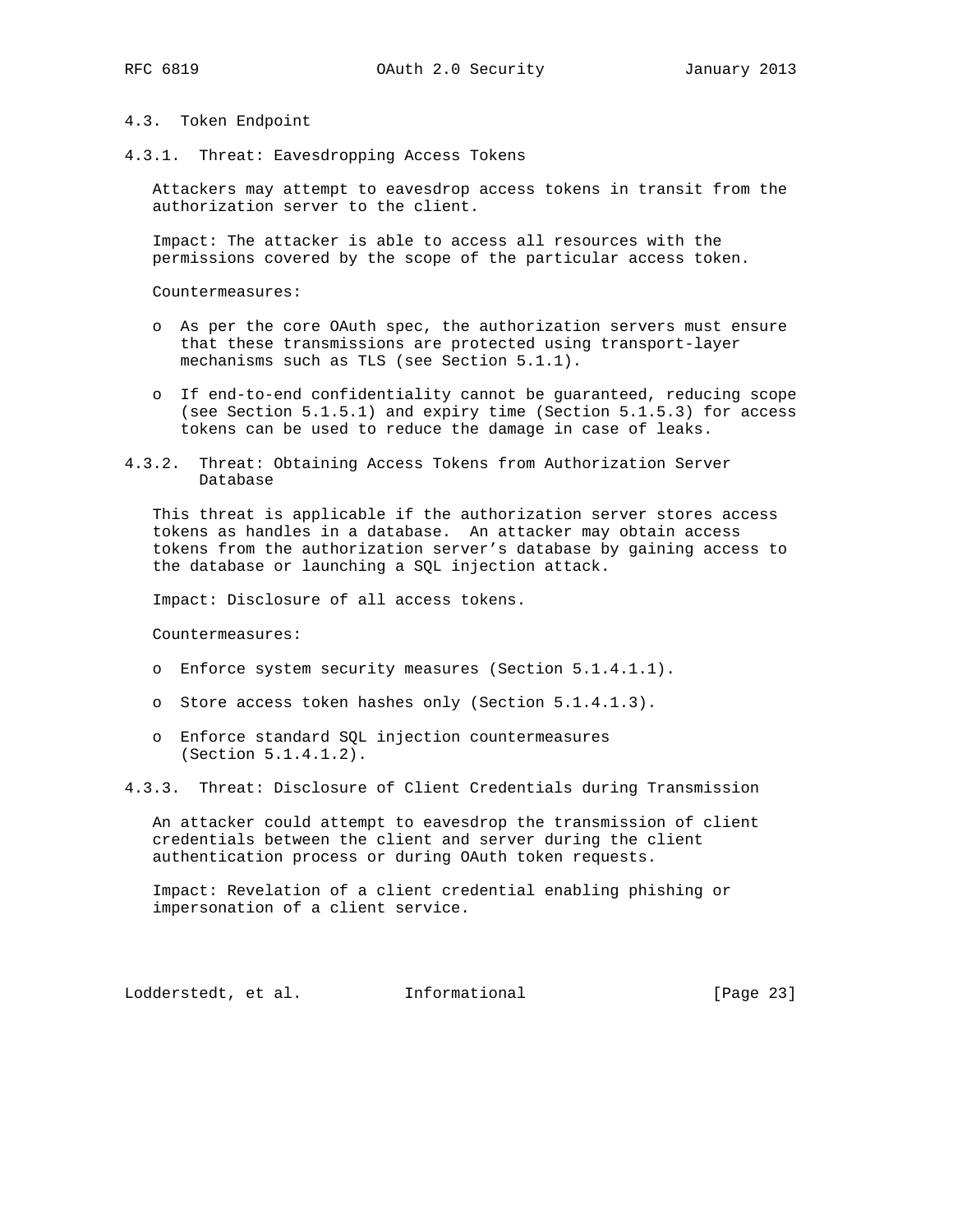Countermeasures:

- o The transmission of client credentials must be protected using transport-layer mechanisms such as TLS (see Section 5.1.1).
- o Use alternative authentication means that do not require the sending of plaintext credentials over the wire (e.g., Hash-based Message Authentication Code).
- 4.3.4. Threat: Obtaining Client Secret from Authorization Server Database

 An attacker may obtain valid "client\_id"/secret combinations from the authorization server's database by gaining access to the database or launching a SQL injection attack.

 Impact: Disclosure of all "client\_id"/secret combinations. This allows the attacker to act on behalf of legitimate clients.

Countermeasures:

- o Enforce system security measures (Section 5.1.4.1.1).
- o Enforce standard SQL injection countermeasures (Section 5.1.4.1.2).
- o Ensure proper handling of credentials as per "Enforce Credential Storage Protection Best Practices" (Section 5.1.4.1).
- 4.3.5. Threat: Obtaining Client Secret by Online Guessing

An attacker may try to guess valid "client\_id"/secret pairs.

Impact: Disclosure of a single "client\_id"/secret pair.

Countermeasures:

- o Use high entropy for secrets (Section 5.1.4.2.2).
- o Lock accounts (Section 5.1.4.2.3).
- o Use strong client authentication (Section 5.2.3.7).

Lodderstedt, et al. 1nformational [Page 24]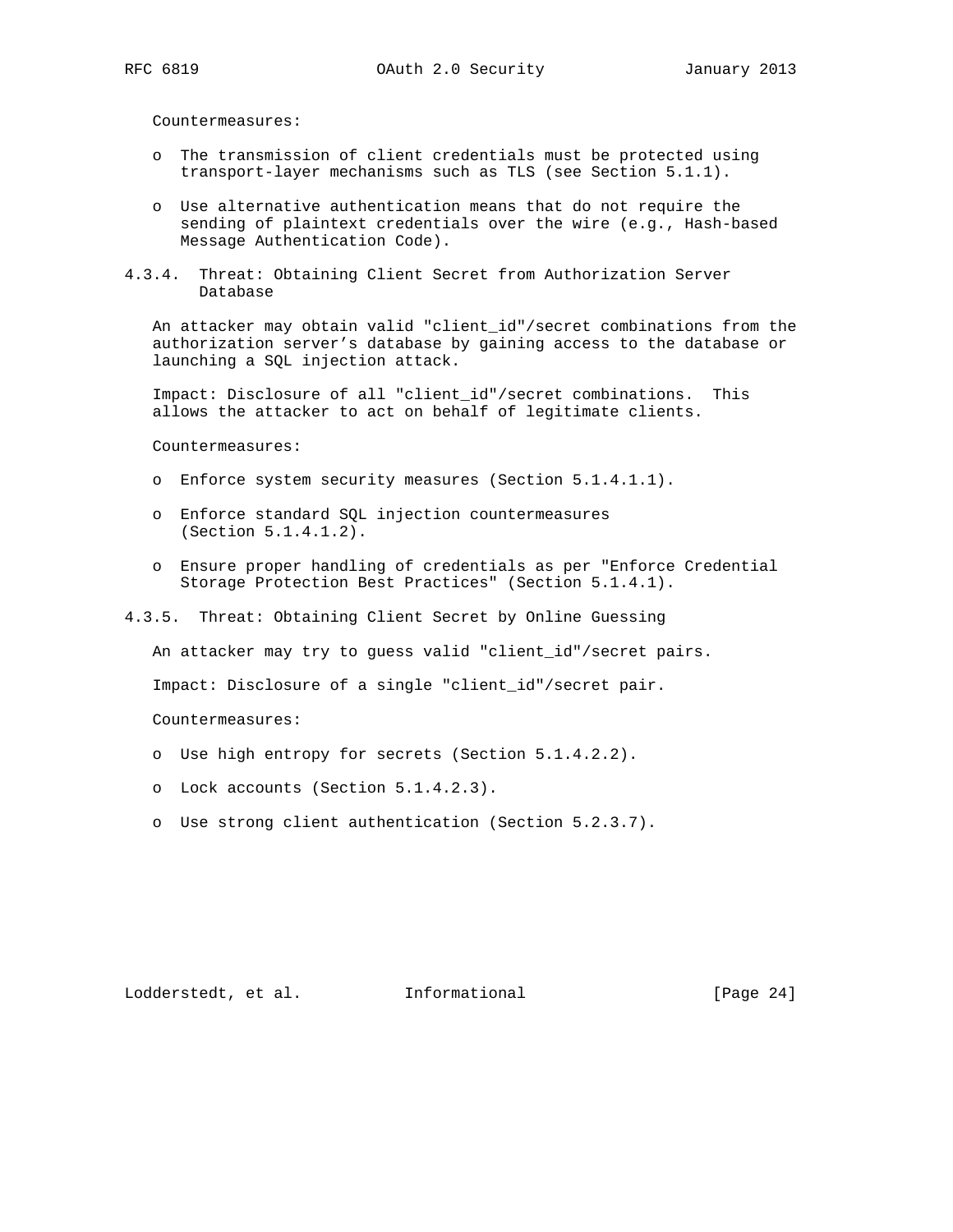4.4. Obtaining Authorization

 This section covers threats that are specific to certain flows utilized to obtain access tokens. Each flow is characterized by response types and/or grant types on the end-user authorization and token endpoint, respectively.

- 4.4.1. Authorization "code"
- 4.4.1.1. Threat: Eavesdropping or Leaking Authorization "codes"

 An attacker could try to eavesdrop transmission of the authorization "code" between the authorization server and client. Furthermore, authorization "codes" are passed via the browser, which may unintentionally leak those codes to untrusted web sites and attackers in different ways:

- o Referrer headers: Browsers frequently pass a "referer" header when a web page embeds content, or when a user travels from one web page to another web page. These referrer headers may be sent even when the origin site does not trust the destination site. The referrer header is commonly logged for traffic analysis purposes.
- o Request logs: Web server request logs commonly include query parameters on requests.
- o Open redirectors: Web sites sometimes need to send users to another destination via a redirector. Open redirectors pose a particular risk to web-based delegation protocols because the redirector can leak verification codes to untrusted destination sites.
- o Browser history: Web browsers commonly record visited URLs in the browser history. Another user of the same web browser may be able to view URLs that were visited by previous users.

 Note: A description of similar attacks on the SAML protocol can be found at [OASIS.sstc-saml-bindings-1.1], Section 4.1.1.9.1; [Sec-Analysis]; and [OASIS.sstc-sec-analysis-response-01].

Lodderstedt, et al. 1nformational [Page 25]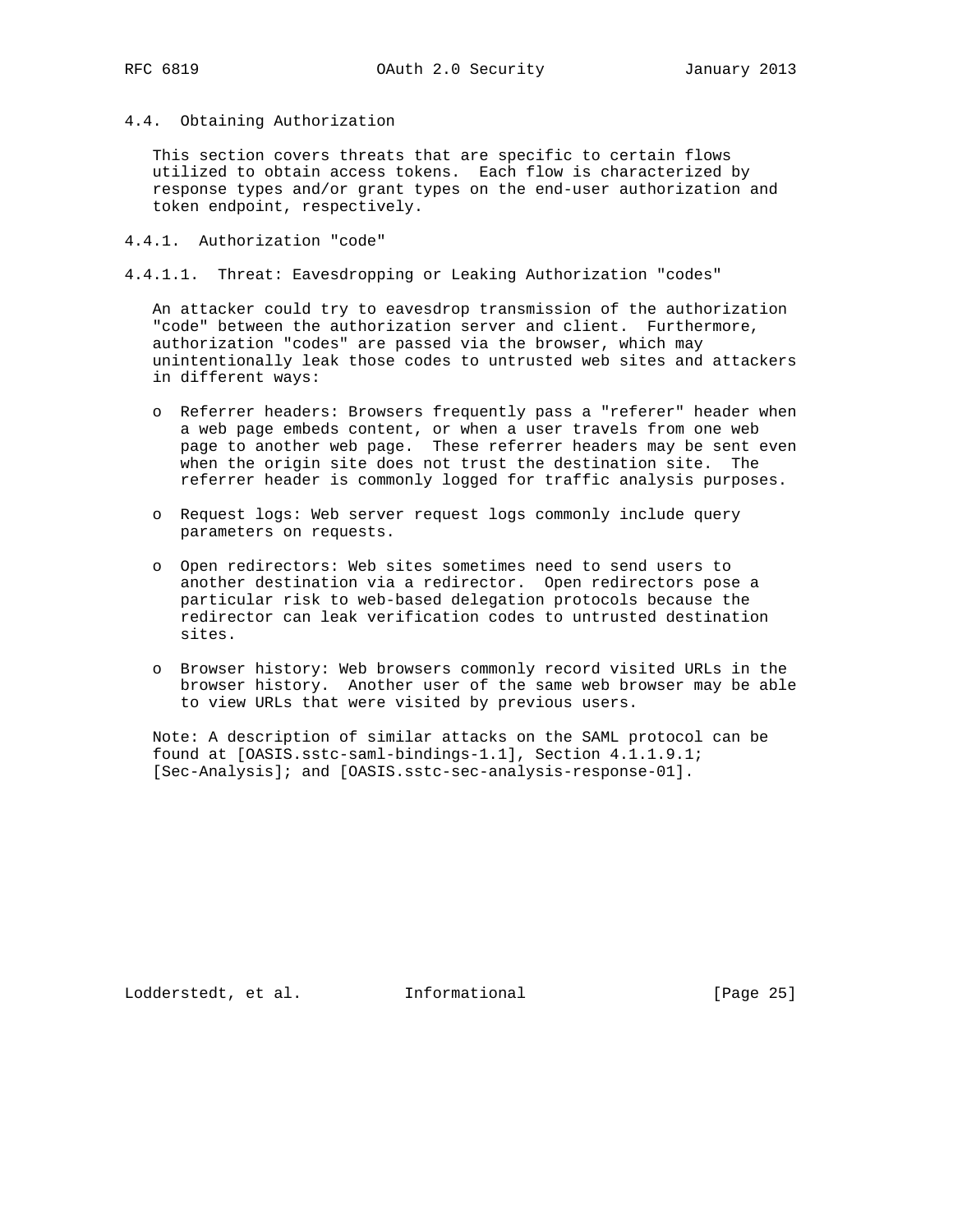Countermeasures:

- o As per the core OAuth spec, the authorization server as well as the client must ensure that these transmissions are protected using transport-layer mechanisms such as TLS (see Section 5.1.1).
- o The authorization server will require the client to authenticate wherever possible, so the binding of the authorization "code" to a certain client can be validated in a reliable way (see Section 5.2.4.4).
- o Use short expiry time for authorization "codes" (Section 5.1.5.3).
- o The authorization server should enforce a one-time usage restriction (see Section 5.1.5.4).
- o If an authorization server observes multiple attempts to redeem an authorization "code", the authorization server may want to revoke all tokens granted based on the authorization "code" (see Section 5.2.1.1).
- o In the absence of these countermeasures, reducing scope (Section 5.1.5.1) and expiry time (Section 5.1.5.3) for access tokens can be used to reduce the damage in case of leaks.
- o The client server may reload the target page of the redirect URI in order to automatically clean up the browser cache.
- 4.4.1.2. Threat: Obtaining Authorization "codes" from Authorization Server Database

 This threat is applicable if the authorization server stores authorization "codes" as handles in a database. An attacker may obtain authorization "codes" from the authorization server's database by gaining access to the database or launching a SQL injection attack.

 Impact: Disclosure of all authorization "codes", most likely along with the respective "redirect\_uri" and "client\_id" values.

Countermeasures:

- o Best practices for credential storage protection should be employed (Section 5.1.4.1).
- o Enforce system security measures (Section 5.1.4.1.1).

Lodderstedt, et al. 1nformational [Page 26]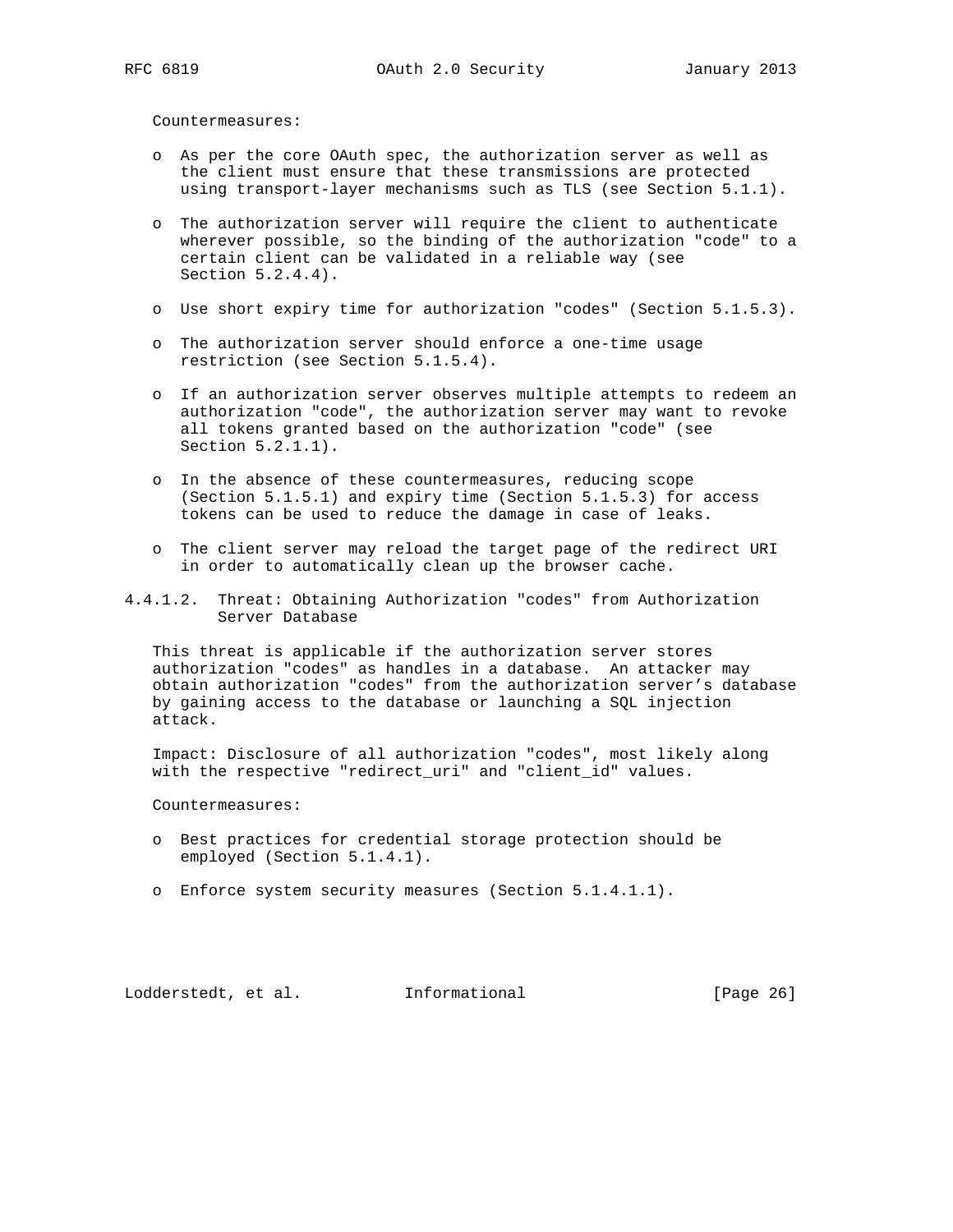- - o Store access token hashes only (Section 5.1.4.1.3).
	- o Enforce standard SQL injection countermeasures (Section 5.1.4.1.2).

4.4.1.3. Threat: Online Guessing of Authorization "codes"

 An attacker may try to guess valid authorization "code" values and send the guessed code value using the grant type "code" in order to obtain a valid access token.

 Impact: Disclosure of a single access token and probably also an associated refresh token.

Countermeasures:

- o Handle-based tokens must use high entropy (Section 5.1.4.2.2).
- o Assertion-based tokens should be signed (Section 5.1.5.9).
- o Authenticate the client; this adds another value that the attacker has to quess (Section 5.2.3.4).
- o Bind the authorization "code" to the redirect URI; this adds another value that the attacker has to guess (Section 5.2.4.5).
- o Use short expiry time for tokens (Section 5.1.5.3).

4.4.1.4. Threat: Malicious Client Obtains Authorization

 A malicious client could pretend to be a valid client and obtain an access authorization in this way. The malicious client could even utilize screen-scraping techniques in order to simulate a user's consent in the authorization flow.

 Assumption: It is not the task of the authorization server to protect the end-user's device from malicious software. This is the responsibility of the platform running on the particular device, probably in cooperation with other components of the respective ecosystem (e.g., an application management infrastructure). The sole responsibility of the authorization server is to control access to the end-user's resources maintained in resource servers and to prevent unauthorized access to them via the OAuth protocol. Based on this assumption, the following countermeasures are available to cope with the threat.

Lodderstedt, et al. Informational [Page 27]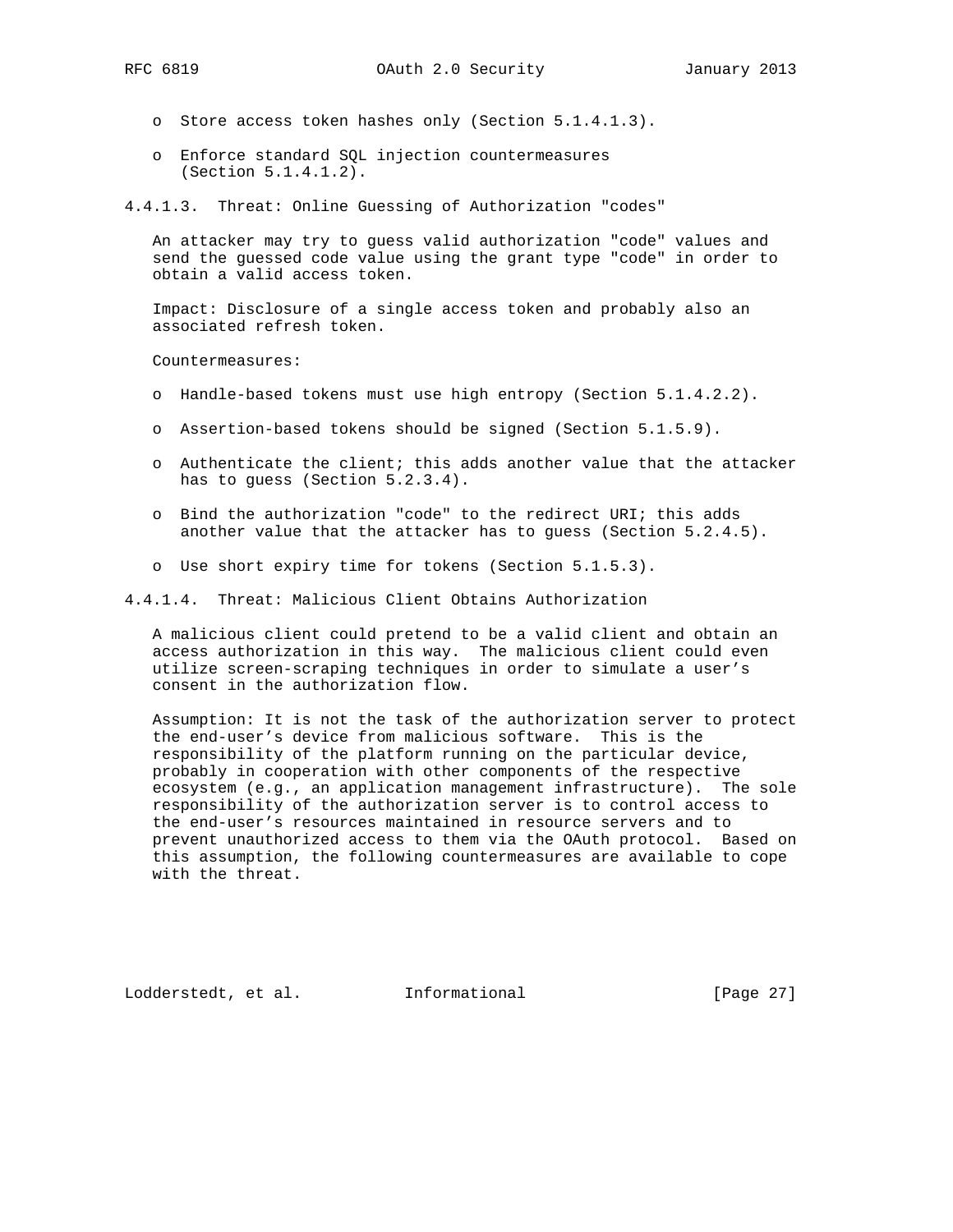Countermeasures:

- o The authorization server should authenticate the client, if possible (see Section 5.2.3.4). Note: The authentication takes place after the end user has authorized the access.
- o The authorization server should validate the client's redirect URI against the pre-registered redirect URI, if one exists (see Section 5.2.3.5). Note: An invalid redirect URI indicates an invalid client, whereas a valid redirect URI does not necessarily indicate a valid client. The level of confidence depends on the client type. For web applications, the level of confidence is high, since the redirect URI refers to the globally unique network endpoint of this application, whose fully qualified domain name (FQDN) is also validated using HTTPS server authentication by the user agent. In contrast, for native clients, the redirect URI typically refers to device local resources, e.g., a custom scheme. So, a malicious client on a particular device can use the valid redirect URI the legitimate client uses on all other devices.
- o After authenticating the end user, the authorization server should ask him/her for consent. In this context, the authorization server should explain to the end user the purpose, scope, and duration of the authorization the client asked for. Moreover, the authorization server should show the user any identity information it has for that client. It is up to the user to validate the binding of this data to the particular application (e.g., Name) and to approve the authorization request (see Section 5.2.4.3).
	- o The authorization server should not perform automatic re-authorizations for clients it is unable to reliably authenticate or validate (see Section 5.2.4.1).
	- o If the authorization server automatically authenticates the end user, it may nevertheless require some user input in order to prevent screen scraping. Examples are CAPTCHAs (Completely Automated Public Turing tests to tell Computers and Humans Apart) or other multi-factor authentication techniques such as random questions, token code generators, etc.
	- o The authorization server may also limit the scope of tokens it issues to clients it cannot reliably authenticate (see Section 5.1.5.1).

Lodderstedt, et al. Informational [Page 28]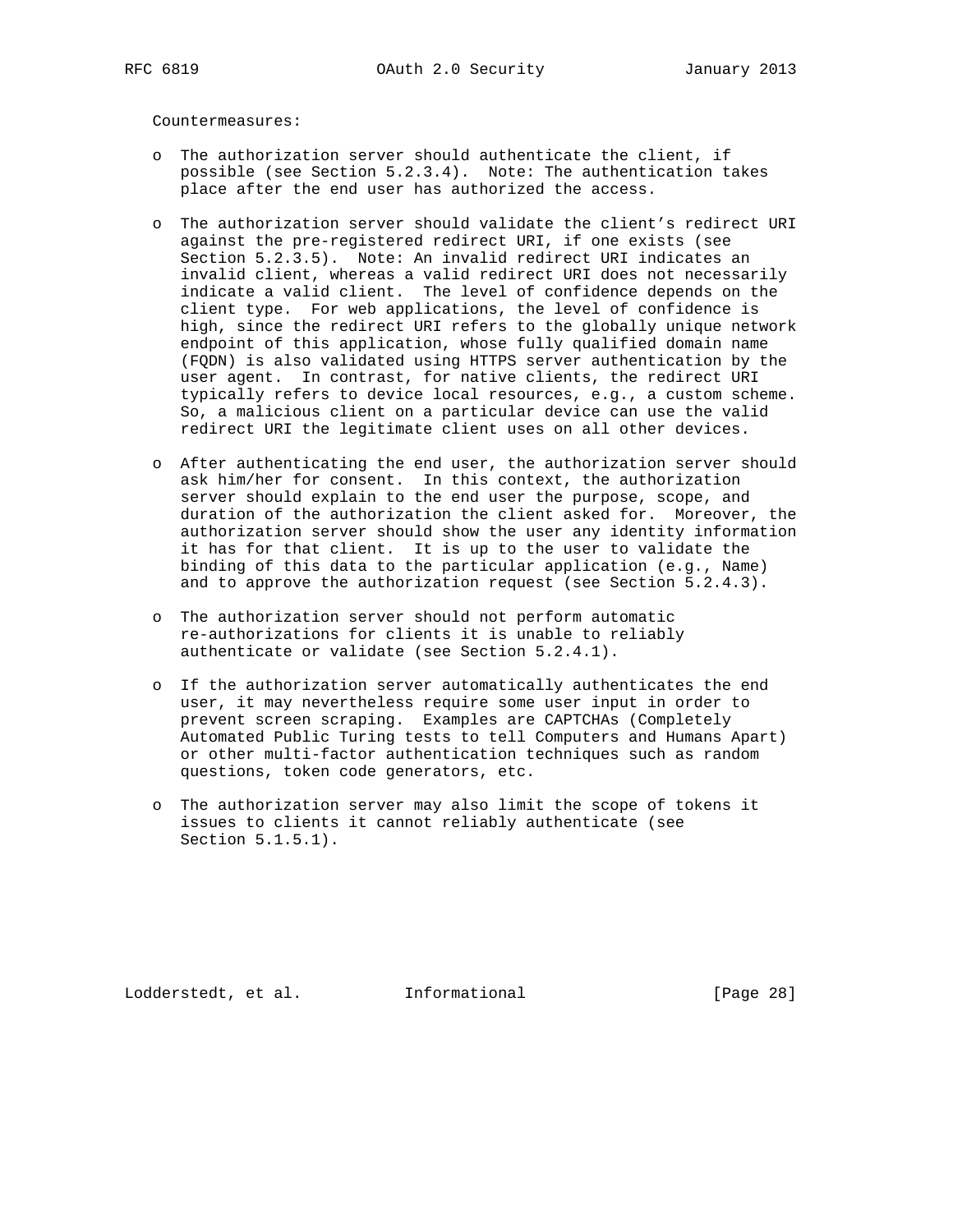4.4.1.5. Threat: Authorization "code" Phishing

 A hostile party could impersonate the client site and get access to the authorization "code". This could be achieved using DNS or ARP spoofing. This applies to clients, which are web applications; thus, the redirect URI is not local to the host where the user's browser is running.

 Impact: This affects web applications and may lead to a disclosure of authorization "codes" and, potentially, the corresponding access and refresh tokens.

Countermeasures:

 It is strongly recommended that one of the following countermeasures be utilized in order to prevent this attack:

- o The redirect URI of the client should point to an HTTPS-protected endpoint, and the browser should be utilized to authenticate this redirect URI using server authentication (see Section 5.1.2).
- o The authorization server should require that the client be authenticated, i.e., confidential client, so the binding of the authorization "code" to a certain client can be validated in a reliable way (see Section 5.2.4.4).

### 4.4.1.6. Threat: User Session Impersonation

 A hostile party could impersonate the client site and impersonate the user's session on this client. This could be achieved using DNS or ARP spoofing. This applies to clients, which are web applications; thus, the redirect URI is not local to the host where the user's browser is running.

 Impact: An attacker who intercepts the authorization "code" as it is sent by the browser to the callback endpoint can gain access to protected resources by submitting the authorization "code" to the client. The client will exchange the authorization "code" for an access token and use the access token to access protected resources for the benefit of the attacker, delivering protected resources to the attacker, or modifying protected resources as directed by the attacker. If OAuth is used by the client to delegate authentication to a social site (e.g., as in the implementation of a "Login" button on a third-party social network site), the attacker can use the intercepted authorization "code" to log into the client as the user.

Lodderstedt, et al. Informational [Page 29]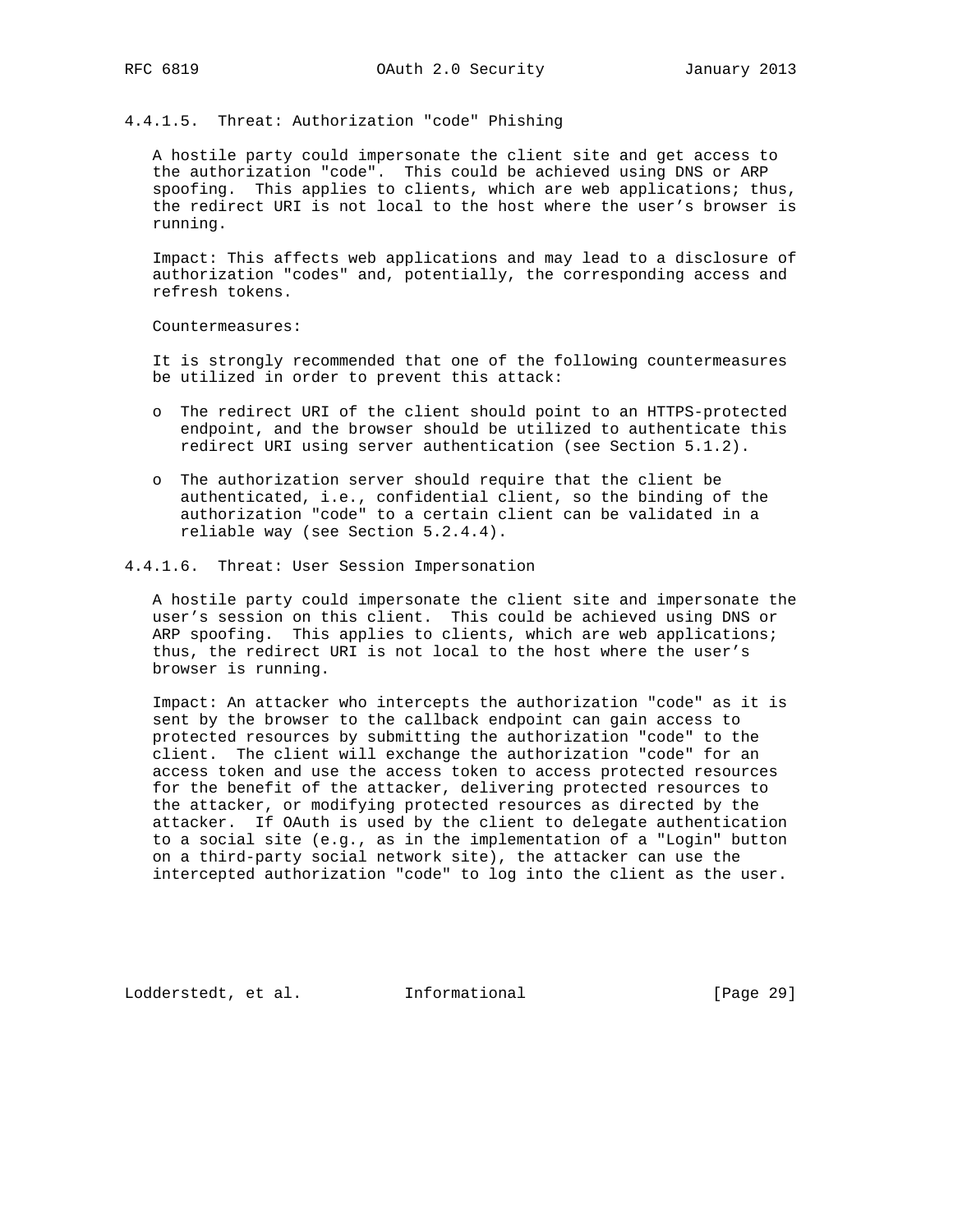Note: Authenticating the client during authorization "code" exchange will not help to detect such an attack, as it is the legitimate client that obtains the tokens.

Countermeasures:

- o In order to prevent an attacker from impersonating the end-user's session, the redirect URI of the client should point to an HTTPS protected endpoint, and the browser should be utilized to authenticate this redirect URI using server authentication (see Section 5.1.2).
- 4.4.1.7. Threat: Authorization "code" Leakage through Counterfeit Client

 The attacker leverages the authorization "code" grant type in an attempt to get another user (victim) to log in, authorize access to his/her resources, and subsequently obtain the authorization "code" and inject it into a client application using the attacker's account. The goal is to associate an access authorization for resources of the victim with the user account of the attacker on a client site.

 The attacker abuses an existing client application and combines it with his own counterfeit client web site. The attacker depends on the victim expecting the client application to request access to a certain resource server. The victim, seeing only a normal request from an expected application, approves the request. The attacker then uses the victim's authorization to gain access to the information unknowingly authorized by the victim.

The attacker conducts the following flow:

- 1. The attacker accesses the client web site (or application) and initiates data access to a particular resource server. The client web site in turn initiates an authorization request to the resource server's authorization server. Instead of proceeding with the authorization process, the attacker modifies the authorization server end-user authorization URL as constructed by the client to include a redirect URI parameter referring to a web site under his control (attacker's web site).
- 2. The attacker tricks another user (the victim) into opening that modified end-user authorization URI and authorizing access (e.g., via an email link or blog link). The way the attacker achieves this goal is out of scope.
- 3. Having clicked the link, the victim is requested to authenticate and authorize the client site to have access.

Lodderstedt, et al. 1nformational [Page 30]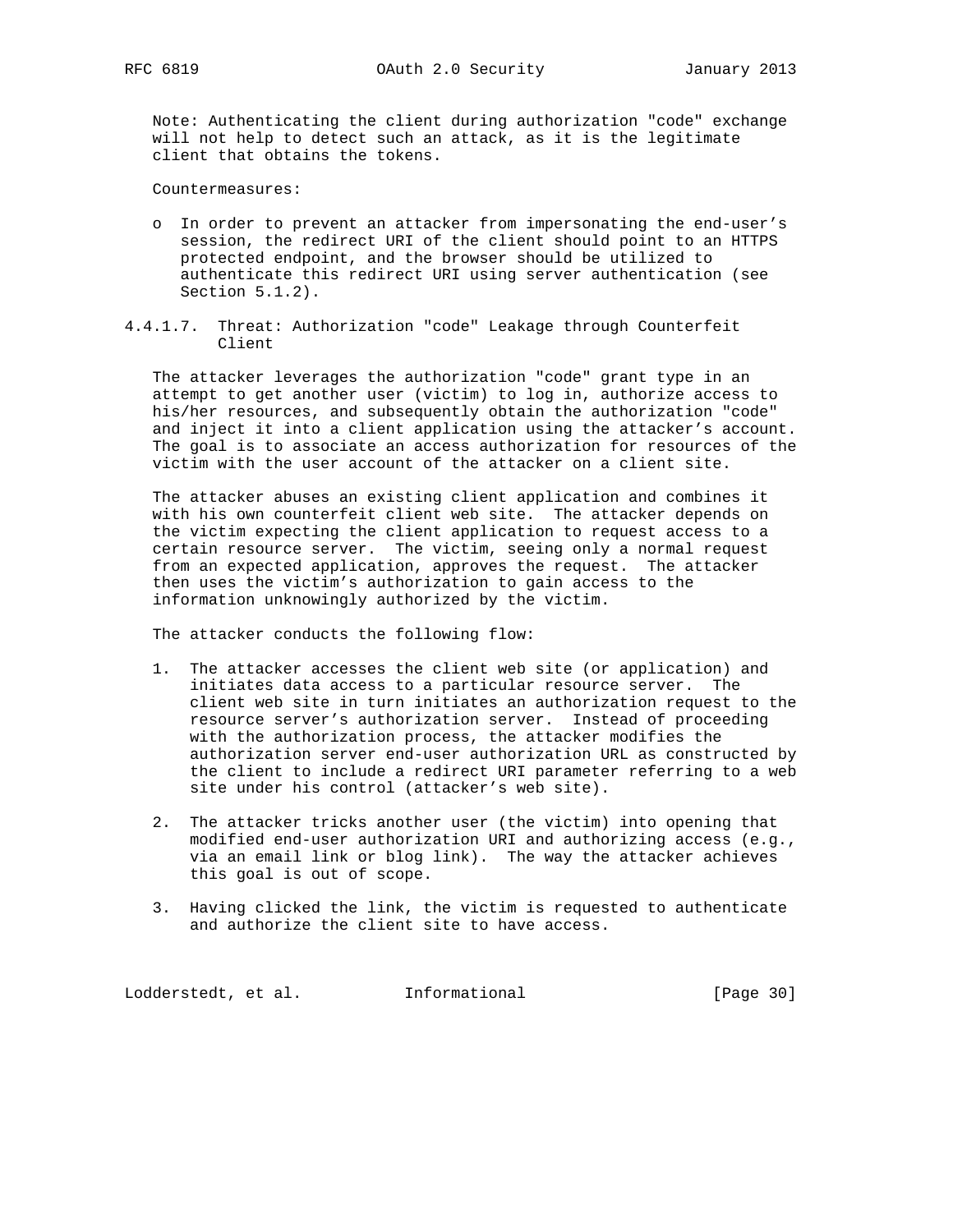- 4. After completion of the authorization process, the authorization server redirects the user agent to the attacker's web site instead of the original client web site.
- 5. The attacker obtains the authorization "code" from his web site by means that are out of scope of this document.
- 6. He then constructs a redirect URI to the target web site (or application) based on the original authorization request's redirect URI and the newly obtained authorization "code", and directs his user agent to this URL. The authorization "code" is injected into the original client site (or application).
- 7. The client site uses the authorization "code" to fetch a token from the authorization server and associates this token with the attacker's user account on this site.
- 8. The attacker may now access the victim's resources using the client site.

 Impact: The attacker gains access to the victim's resources as associated with his account on the client site.

Countermeasures:

- o The attacker will need to use another redirect URI for its authorization process rather than the target web site because it needs to intercept the flow. So, if the authorization server associates the authorization "code" with the redirect URI of a particular end-user authorization and validates this redirect URI with the redirect URI passed to the token's endpoint, such an attack is detected (see Section 5.2.4.5).
	- o The authorization server may also enforce the usage and validation of pre-registered redirect URIs (see Section 5.2.3.5). This will allow for early recognition of authorization "code" disclosure to counterfeit clients.
	- o For native applications, one could also consider using deployment specific client ids and secrets (see Section 5.2.3.4), along with the binding of authorization "codes" to "client\_ids" (see Section 5.2.4.4) to detect such an attack because the attacker does not have access to the deployment-specific secret. Thus, he will not be able to exchange the authorization "code".

Lodderstedt, et al. 1nformational [Page 31]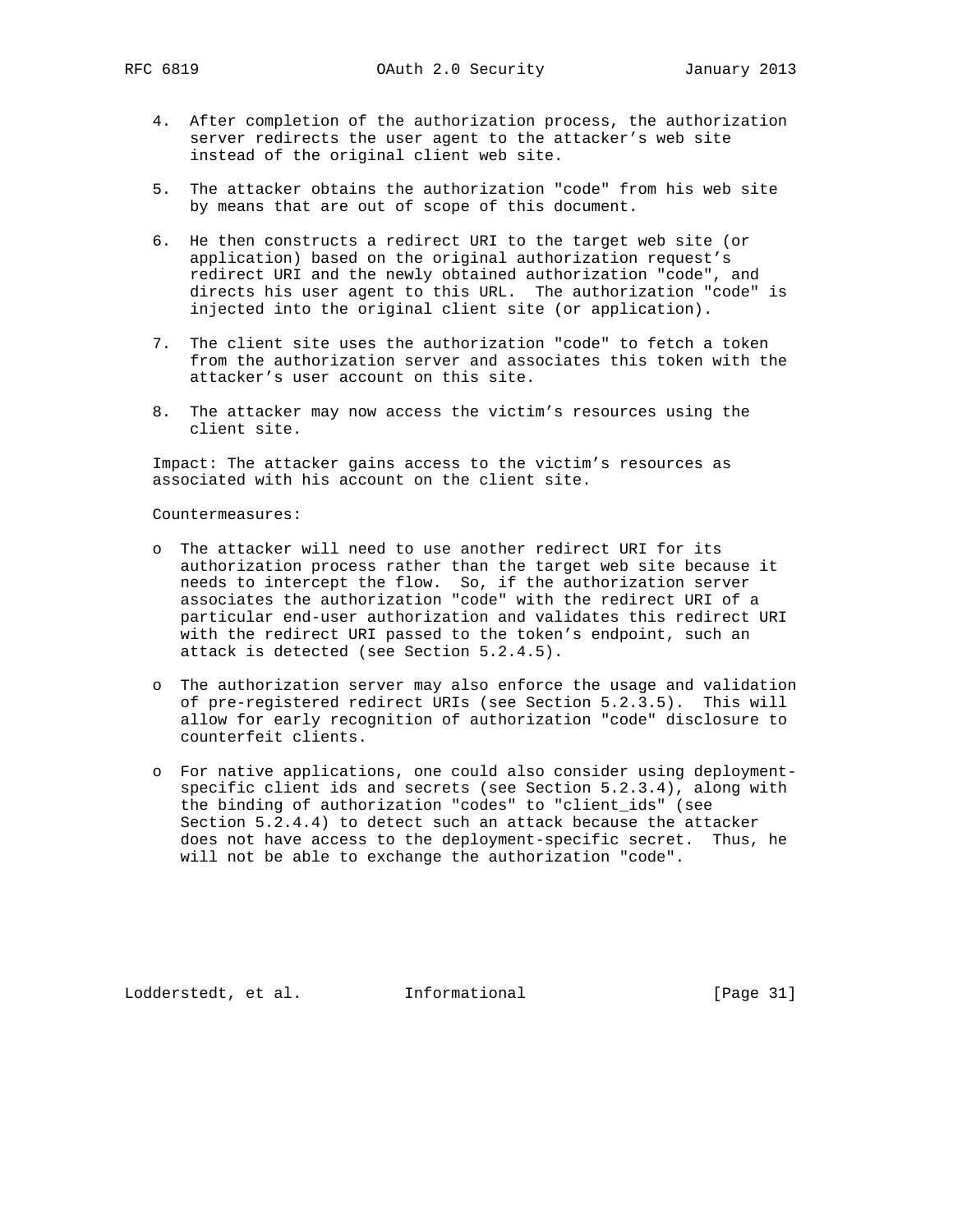o The client may consider using other flows that are not vulnerable to this kind of attack, such as the implicit grant type (see Section 4.4.2) or resource owner password credentials (see Section 4.4.3).

4.4.1.8. Threat: CSRF Attack against redirect-uri

 Cross-site request forgery (CSRF) is a web-based attack whereby HTTP requests are transmitted from a user that the web site trusts or has authenticated (e.g., via HTTP redirects or HTML forms). CSRF attacks on OAuth approvals can allow an attacker to obtain authorization to OAuth protected resources without the consent of the user.

 This attack works against the redirect URI used in the authorization "code" flow. An attacker could authorize an authorization "code" to their own protected resources on an authorization server. He then aborts the redirect flow back to the client on his device and tricks the victim into executing the redirect back to the client. The client receives the redirect, fetches the token(s) from the authorization server, and associates the victim's client session with the resources accessible using the token.

 Impact: The user accesses resources on behalf of the attacker. The effective impact depends on the type of resource accessed. For example, the user may upload private items to an attacker's resources. Or, when using OAuth in 3rd-party login scenarios, the user may associate his client account with the attacker's identity at the external Identity Provider. In this way, the attacker could easily access the victim's data at the client by logging in from another device with his credentials at the external Identity Provider.

Countermeasures:

- o The "state" parameter should be used to link the authorization request with the redirect URI used to deliver the access token (Section 5.3.5).
- o Client developers and end users can be educated to not follow untrusted URLs.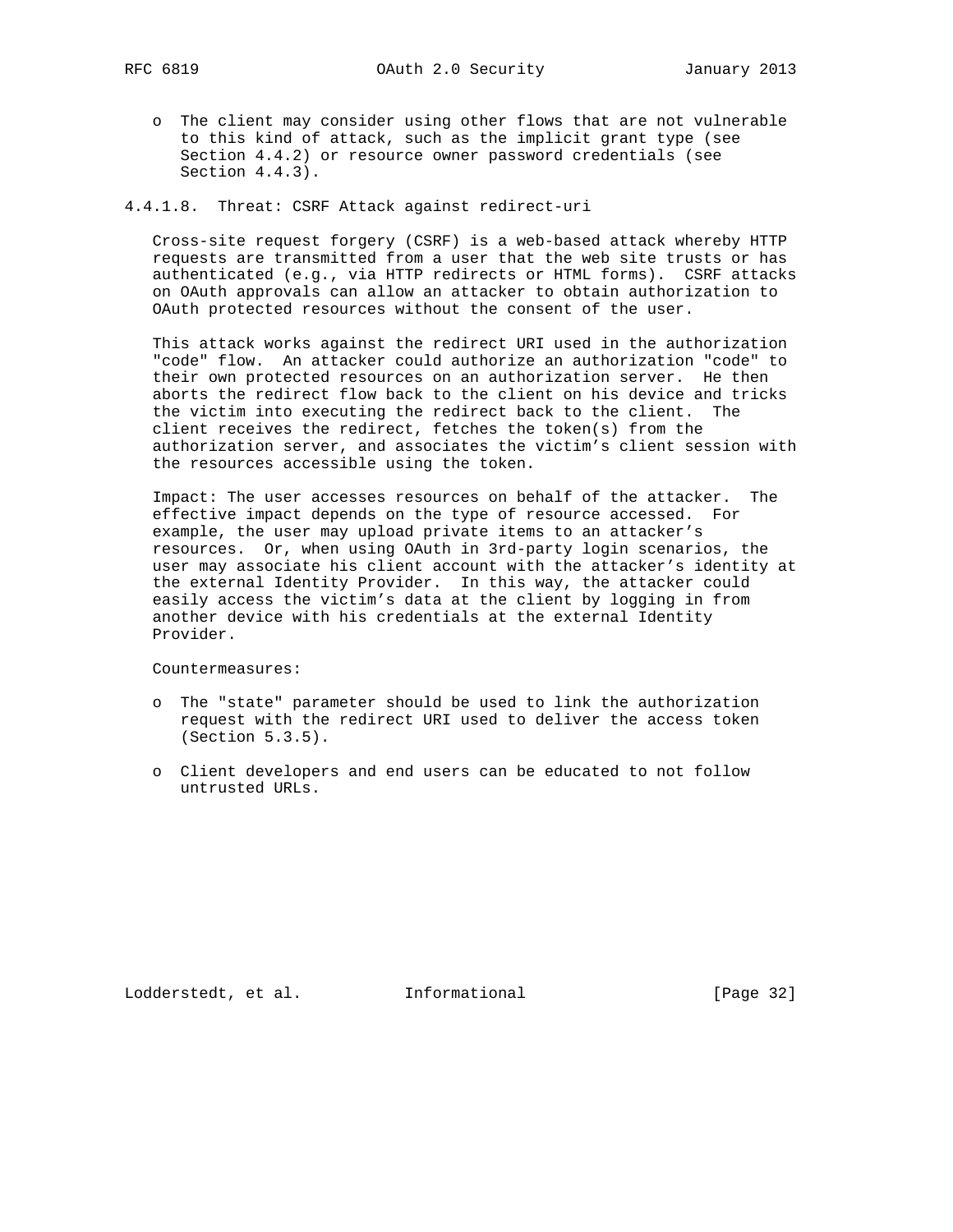4.4.1.9. Threat: Clickjacking Attack against Authorization

 With clickjacking, a malicious site loads the target site in a transparent iFrame (see [iFrame]) overlaid on top of a set of dummy buttons that are carefully constructed to be placed directly under important buttons on the target site. When a user clicks a visible button, they are actually clicking a button (such as an "Authorize" button) on the hidden page.

 Impact: An attacker can steal a user's authentication credentials and access their resources.

Countermeasures:

- o For newer browsers, avoidance of iFrames during authorization can be enforced on the server side by using the X-FRAME-OPTIONS header (Section 5.2.2.6).
- o For older browsers, JavaScript frame-busting (see [Framebusting]) techniques can be used but may not be effective in all browsers.

4.4.1.10. Threat: Resource Owner Impersonation

 When a client requests access to protected resources, the authorization flow normally involves the resource owner's explicit response to the access request, either granting or denying access to the protected resources. A malicious client can exploit knowledge of the structure of this flow in order to gain authorization without the resource owner's consent, by transmitting the necessary requests programmatically and simulating the flow against the authorization server. That way, the client may gain access to the victim's resources without her approval. An authorization server will be vulnerable to this threat if it uses non-interactive authentication mechanisms or splits the authorization flow across multiple pages.

 The malicious client might embed a hidden HTML user agent, interpret the HTML forms sent by the authorization server, and automatically send the corresponding form HTTP POST requests. As a prerequisite, the attacker must be able to execute the authorization process in the context of an already-authenticated session of the resource owner with the authorization server. There are different ways to achieve this:

 o The malicious client could abuse an existing session in an external browser or cross-browser cookies on the particular device.

Lodderstedt, et al. 1nformational [Page 33]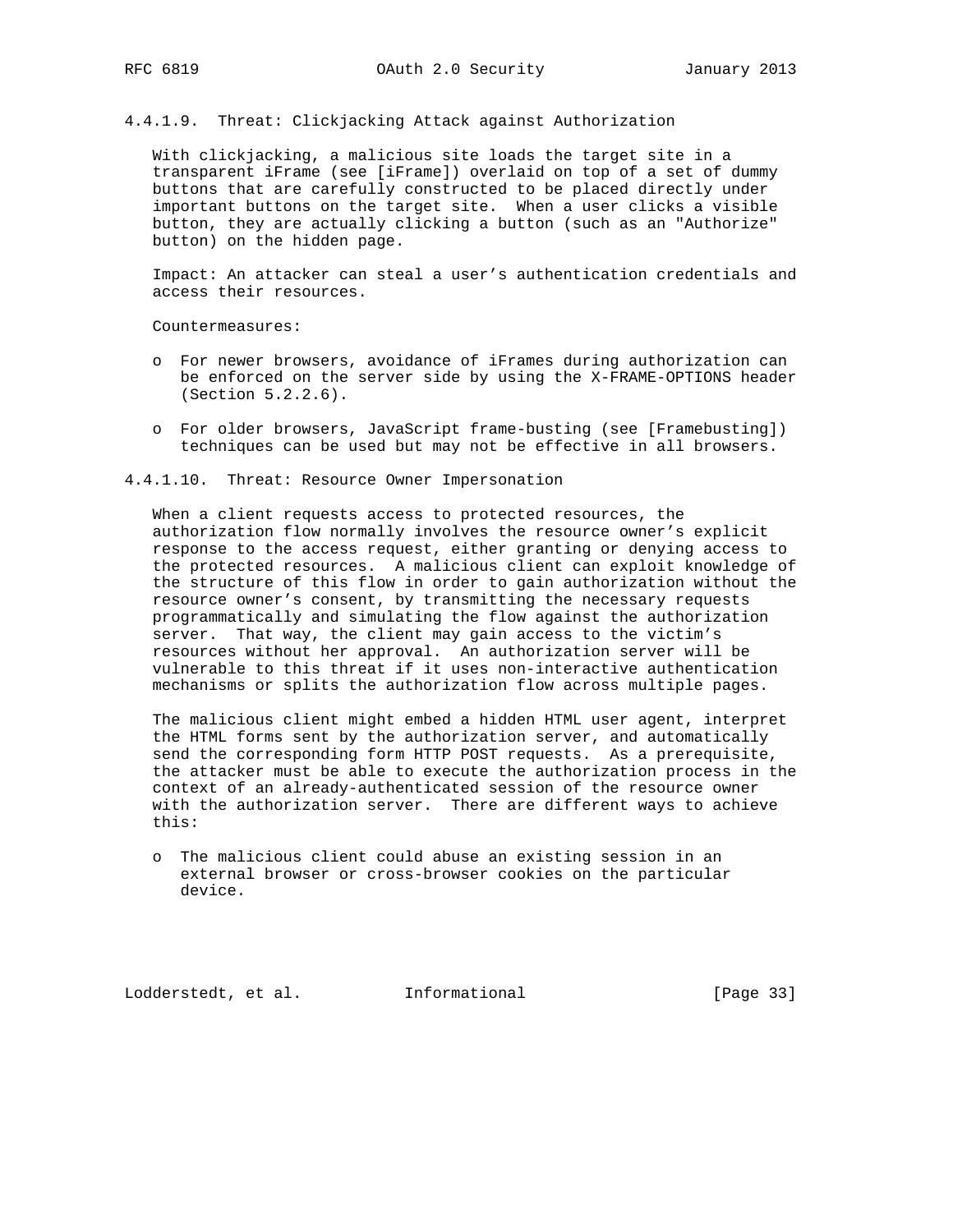- o The malicious client could also request authorization for an initial scope acceptable to the user and then silently abuse the resulting session in his browser instance to "silently" request another scope.
- o Alternatively, the attacker might exploit an authorization server's ability to authenticate the resource owner automatically and without user interactions, e.g., based on certificates.

 In all cases, such an attack is limited to clients running on the victim's device, either within the user agent or as a native app.

 Please note: Such attacks cannot be prevented using CSRF countermeasures, since the attacker just "executes" the URLs as prepared by the authorization server including any nonce, etc.

Countermeasures:

 Authorization servers should decide, based on an analysis of the risk associated with this threat, whether to detect and prevent this threat.

 In order to prevent such an attack, the authorization server may force a user interaction based on non-predictable input values as part of the user consent approval. The authorization server could

- o combine password authentication and user consent in a single form,
- o make use of CAPTCHAs, or
- o use one-time secrets sent out of band to the resource owner (e.g., via text or instant message).

 Alternatively, in order to allow the resource owner to detect abuse, the authorization server could notify the resource owner of any approval by appropriate means, e.g., text or instant message, or email.

4.4.1.11. Threat: DoS Attacks That Exhaust Resources

 If an authorization server includes a nontrivial amount of entropy in authorization "codes" or access tokens (limiting the number of possible codes/tokens) and automatically grants either without user intervention and has no limit on codes or access tokens per user, an attacker could exhaust the pool of authorization "codes" by repeatedly directing the user's browser to request authorization "codes" or access tokens.

Lodderstedt, et al. 1nformational [Page 34]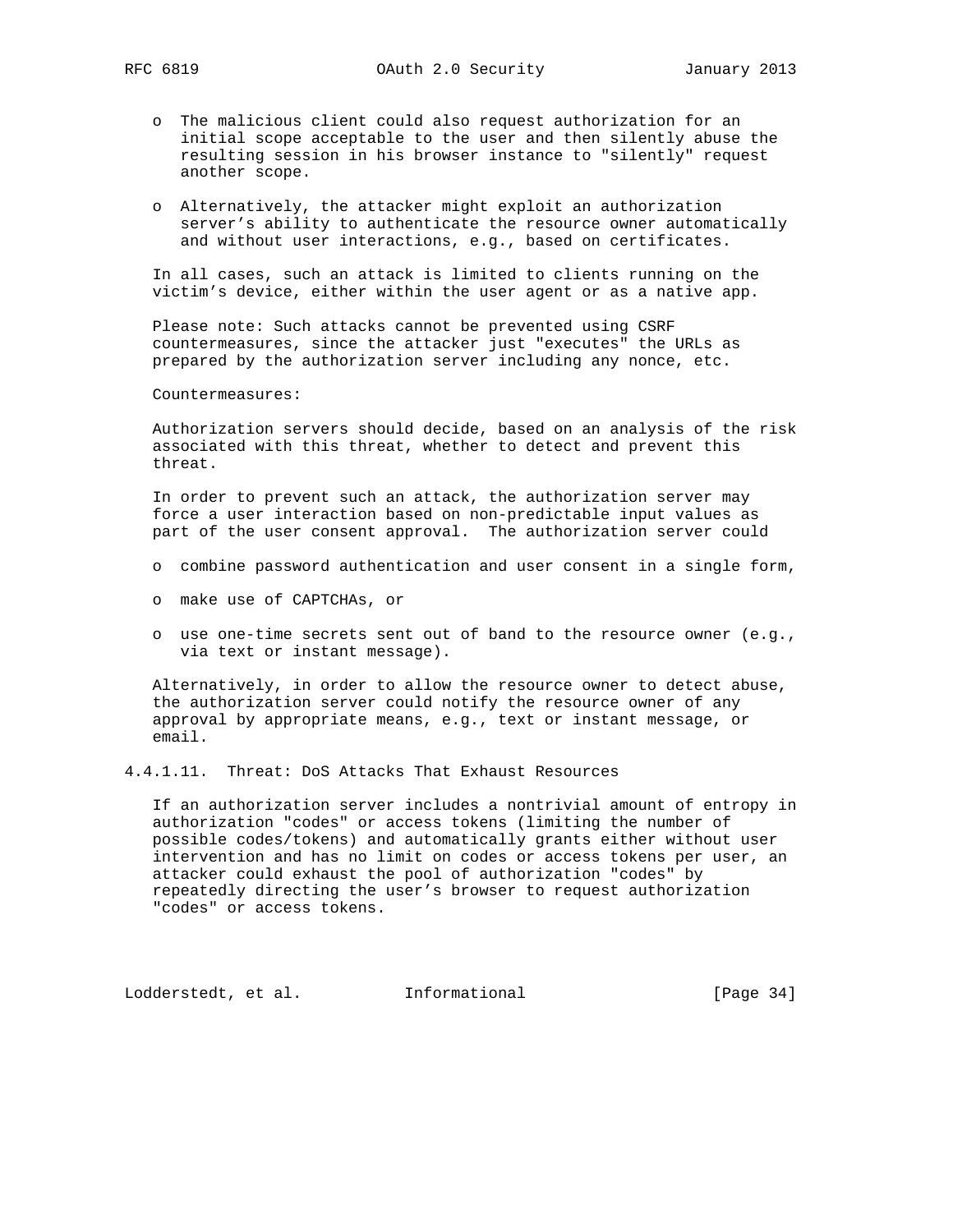Countermeasures:

- o The authorization server should consider limiting the number of access tokens granted per user.
- o The authorization server should include a nontrivial amount of entropy in authorization "codes".
- 4.4.1.12. Threat: DoS Using Manufactured Authorization "codes"

 An attacker who owns a botnet can locate the redirect URIs of clients that listen on HTTP, access them with random authorization "codes", and cause a large number of HTTPS connections to be concentrated onto the authorization server. This can result in a denial-of-service (DoS) attack on the authorization server.

 This attack can still be effective even when CSRF defense/the "state" parameter (see Section 4.4.1.8) is deployed on the client side. With such a defense, the attacker might need to incur an additional HTTP request to obtain a valid CSRF code/"state" parameter. This apparently cuts down the effectiveness of the attack by a factor of 2. However, if the HTTPS/HTTP cost ratio is higher than 2 (the cost factor is estimated to be around 3.5x at [SSL-Latency]), the attacker still achieves a magnification of resource utilization at the expense of the authorization server.

 Impact: There are a few effects that the attacker can accomplish with this OAuth flow that they cannot easily achieve otherwise.

- 1. Connection laundering: With the clients as the relay between the attacker and the authorization server, the authorization server learns little or no information about the identity of the attacker. Defenses such as rate-limiting on the offending attacker machines are less effective because it is difficult to identify the attacking machines. Although an attacker could also launder its connections through an anonymizing system such as Tor, the effectiveness of that approach depends on the capacity of the anonymizing system. On the other hand, a potentially large number of OAuth clients could be utilized for this attack.
- 2. Asymmetric resource utilization: The attacker incurs the cost of an HTTP connection and causes an HTTPS connection to be made on the authorization server; the attacker can coordinate the timing of such HTTPS connections across multiple clients relatively easily. Although the attacker could achieve something similar, say, by including an iFrame pointing to the HTTPS URL of the authorization server in an HTTP web page and luring web users to visit that page, timing attacks using such a scheme may be more

Lodderstedt, et al. 1nformational [Page 35]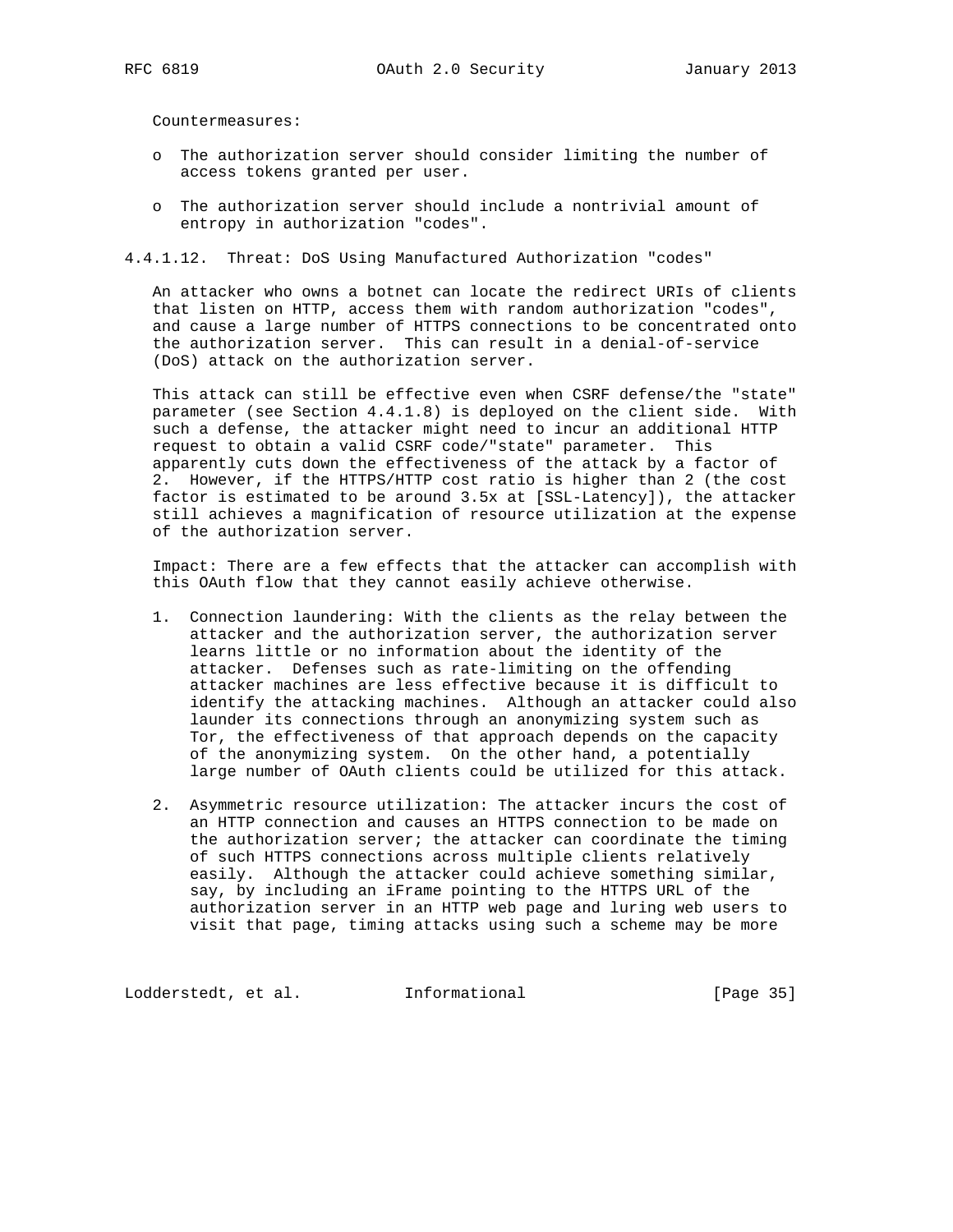difficult, as it seems nontrivial to synchronize a large number of users to simultaneously visit a particular site under the attacker's control.

Countermeasures:

- o Though not a complete countermeasure by themselves, CSRF defense and the "state" parameter created with secure random codes should be deployed on the client side. The client should forward the authorization "code" to the authorization server only after both the CSRF token and the "state" parameter are validated.
- o If the client authenticates the user, either through a single sign-on protocol or through local authentication, the client should suspend the access by a user account if the number of invalid authorization "codes" submitted by this user exceeds a certain threshold.
- o The authorization server should send an error response to the client reporting an invalid authorization "code" and rate-limit or disallow connections from clients whose number of invalid requests exceeds a threshold.

4.4.1.13. Threat: Code Substitution (OAuth Login)

 An attacker could attempt to log into an application or web site using a victim's identity. Applications relying on identity data provided by an OAuth protected service API to login users are vulnerable to this threat. This pattern can be found in so-called "social login" scenarios.

 As a prerequisite, a resource server offers an API to obtain personal information about a user that could be interpreted as having obtained a user identity. In this sense, the client is treating the resource server API as an "identity" API. A client utilizes OAuth to obtain an access token for the identity API. It then queries the identity API for an identifier and uses it to look up its internal user account data (login). The client assumes that, because it was able to obtain information about the user, the user has been authenticated.

 If the client uses the grant type "code", the attacker needs to gather a valid authorization "code" of the respective victim from the same Identity Provider used by the target client application. The attacker tricks the victim into logging into a malicious app (which may appear to be legitimate to the Identity Provider) using the same Identity Provider as the target application. This results in the Identity Provider's authorization server issuing an authorization

Lodderstedt, et al. Informational [Page 36]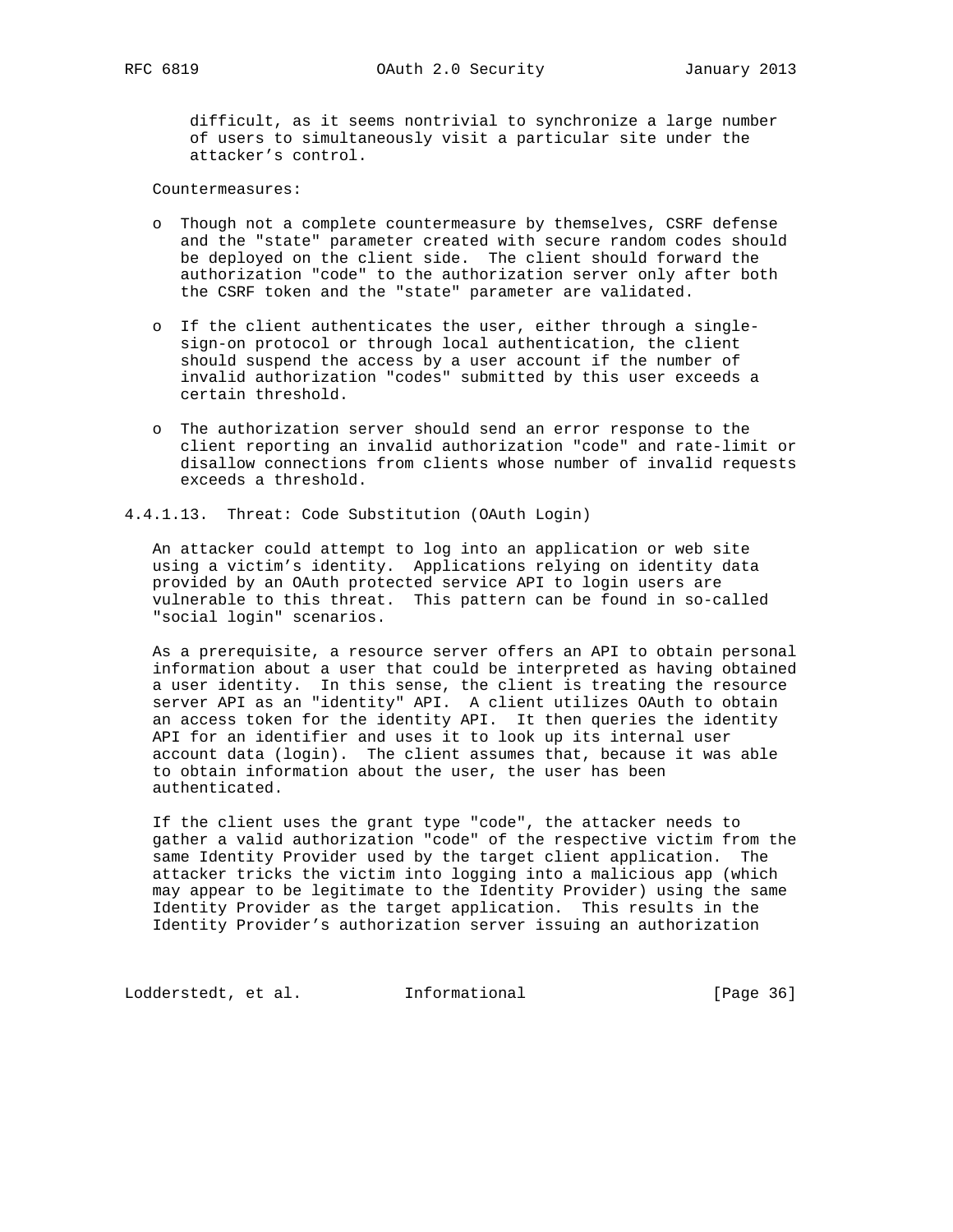"code" for the respective identity API. The malicious app then sends this code to the attacker, which in turn triggers a login process within the target application. The attacker now manipulates the authorization response and substitutes their code (bound to their identity) for the victim's code. This code is then exchanged by the client for an access token, which in turn is accepted by the identity API, since the audience, with respect to the resource server, is correct. But since the identifier returned by the identity API is determined by the identity in the access token (issued based on the victim's code), the attacker is logged into the target application under the victim's identity.

 Impact: The attacker gains access to an application and user-specific data within the application.

Countermeasures:

- o All clients must indicate their client ids with every request to exchange an authorization "code" for an access token. The authorization server must validate whether the particular authorization "code" has been issued to the particular client. If possible, the client shall be authenticated beforehand.
- o Clients should use an appropriate protocol, such as OpenID (cf. [OPENID]) or SAML (cf. [OASIS.sstc-saml-bindings-1.1]) to implement user login. Both support audience restrictions on clients.

## 4.4.2. Implicit Grant

 In the implicit grant type flow, the access token is directly returned to the client as a fragment part of the redirect URI. It is assumed that the token is not sent to the redirect URI target, as HTTP user agents do not send the fragment part of URIs to HTTP servers. Thus, an attacker cannot eavesdrop the access token on this communication path, and the token cannot leak through HTTP referrer headers.

4.4.2.1. Threat: Access Token Leak in Transport/Endpoints

 This token might be eavesdropped by an attacker. The token is sent from the server to the client via a URI fragment of the redirect URI. If the communication is not secured or the endpoint is not secured, the token could be leaked by parsing the returned URI.

 Impact: The attacker would be able to assume the same rights granted by the token.

Lodderstedt, et al. 1nformational [Page 37]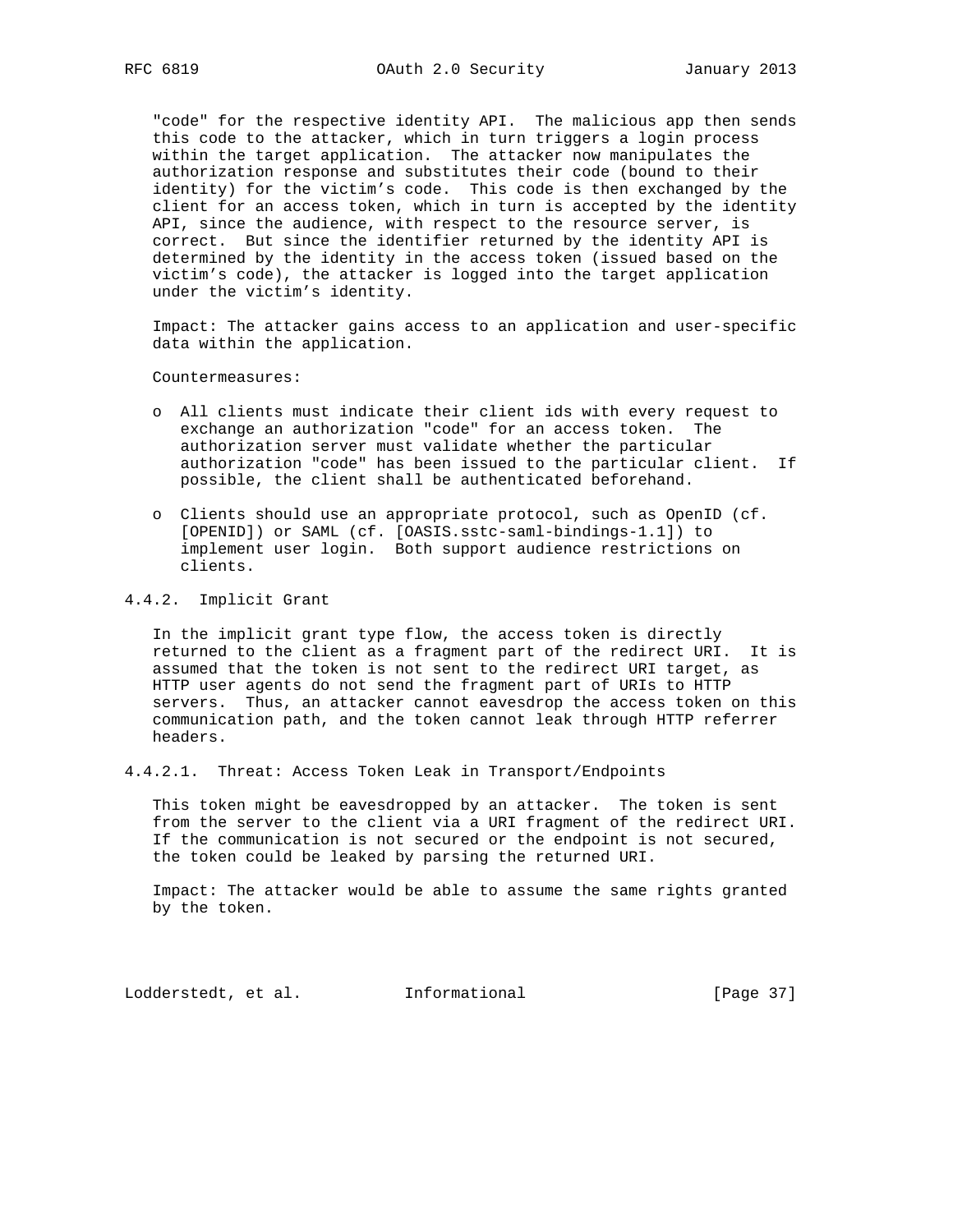Countermeasures:

 o The authorization server should ensure confidentiality (e.g., using TLS) of the response from the authorization server to the client (see Section 5.1.1).

#### 4.4.2.2. Threat: Access Token Leak in Browser History

 An attacker could obtain the token from the browser's history. Note that this means the attacker needs access to the particular device.

Countermeasures:

- o Use short expiry time for tokens (see Section 5.1.5.3). Reduced scope of the token may reduce the impact of that attack (see Section 5.1.5.1).
- o Make responses non-cacheable.
- 4.4.2.3. Threat: Malicious Client Obtains Authorization

A malicious client could attempt to obtain a token by fraud.

 The same countermeasures as for Section 4.4.1.4 are applicable, except client authentication.

4.4.2.4. Threat: Manipulation of Scripts

 A hostile party could act as the client web server and replace or modify the actual implementation of the client (script). This could be achieved using DNS or ARP spoofing. This applies to clients implemented within the web browser in a scripting language.

 Impact: The attacker could obtain user credential information and assume the full identity of the user.

Countermeasures:

- o The authorization server should authenticate the server from which scripts are obtained (see Section 5.1.2).
- o The client should ensure that scripts obtained have not been altered in transport (see Section 5.1.1).

Lodderstedt, et al. 1nformational [Page 38]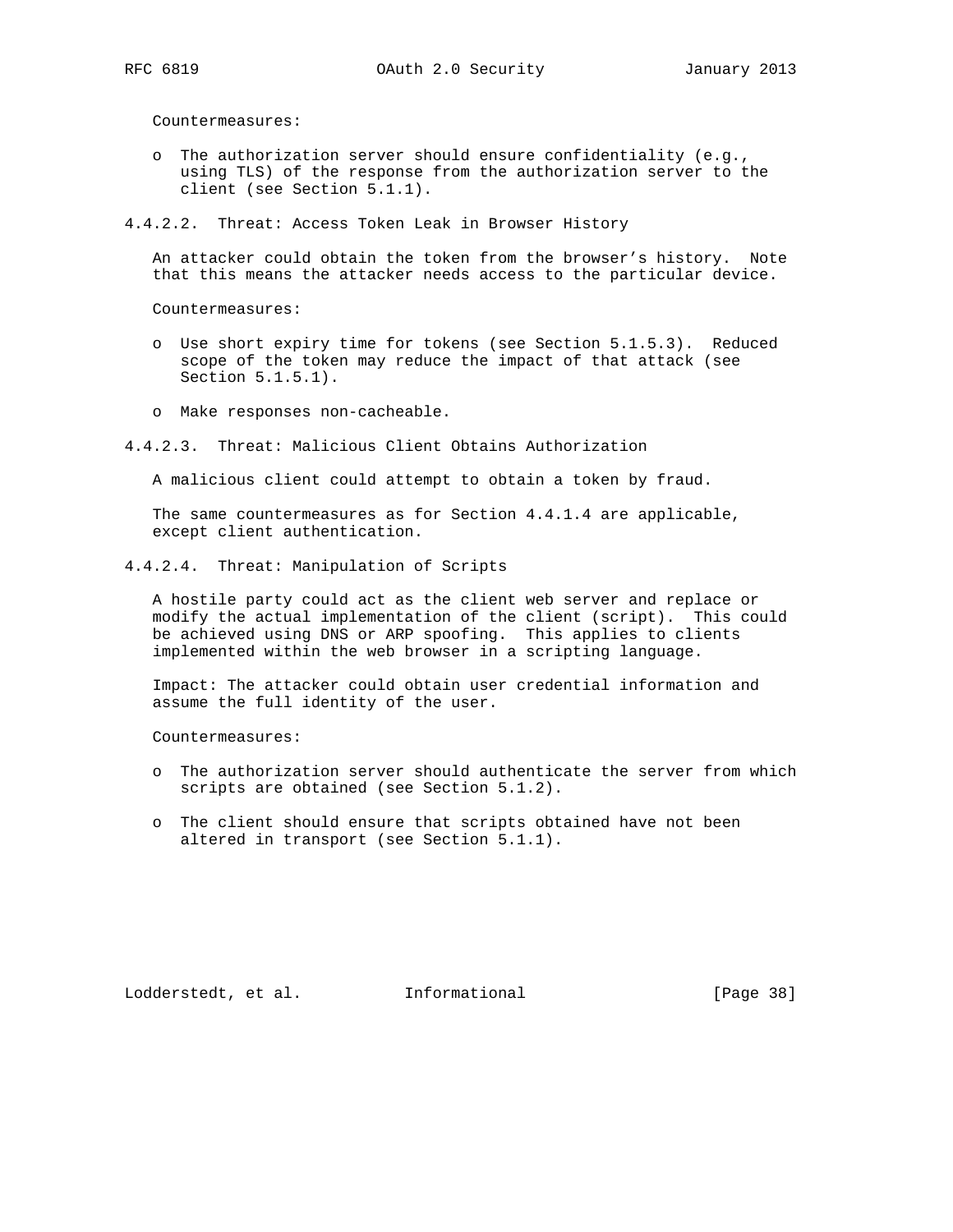o Introduce one-time, per-use secrets (e.g., "client\_secret") values that can only be used by scripts in a small time window once loaded from a server. The intention would be to reduce the effectiveness of copying client-side scripts for re-use in an attacker's modified code.

## 4.4.2.5. Threat: CSRF Attack against redirect-uri

 CSRF attacks (see Section 4.4.1.8) also work against the redirect URI used in the implicit grant flow. An attacker could acquire an access token to their own protected resources. He could then construct a redirect URI and embed their access token in that URI. If he can trick the user into following the redirect URI and the client does not have protection against this attack, the user may have the attacker's access token authorized within their client.

 Impact: The user accesses resources on behalf of the attacker. The effective impact depends on the type of resource accessed. For example, the user may upload private items to an attacker's resources. Or, when using OAuth in 3rd-party login scenarios, the user may associate his client account with the attacker's identity at the external Identity Provider. In this way, the attacker could easily access the victim's data at the client by logging in from another device with his credentials at the external Identity Provider.

Countermeasures:

- o The "state" parameter should be used to link the authorization request with the redirect URI used to deliver the access token. This will ensure that the client is not tricked into completing any redirect callback unless it is linked to an authorization request initiated by the client. The "state" parameter should not be guessable, and the client should be capable of keeping the "state" parameter secret.
- o Client developers and end users can be educated to not follow untrusted URLs.

4.4.2.6. Threat: Token Substitution (OAuth Login)

 An attacker could attempt to log into an application or web site using a victim's identity. Applications relying on identity data provided by an OAuth protected service API to login users are vulnerable to this threat. This pattern can be found in so-called "social login" scenarios.

Lodderstedt, et al. 1nformational [Page 39]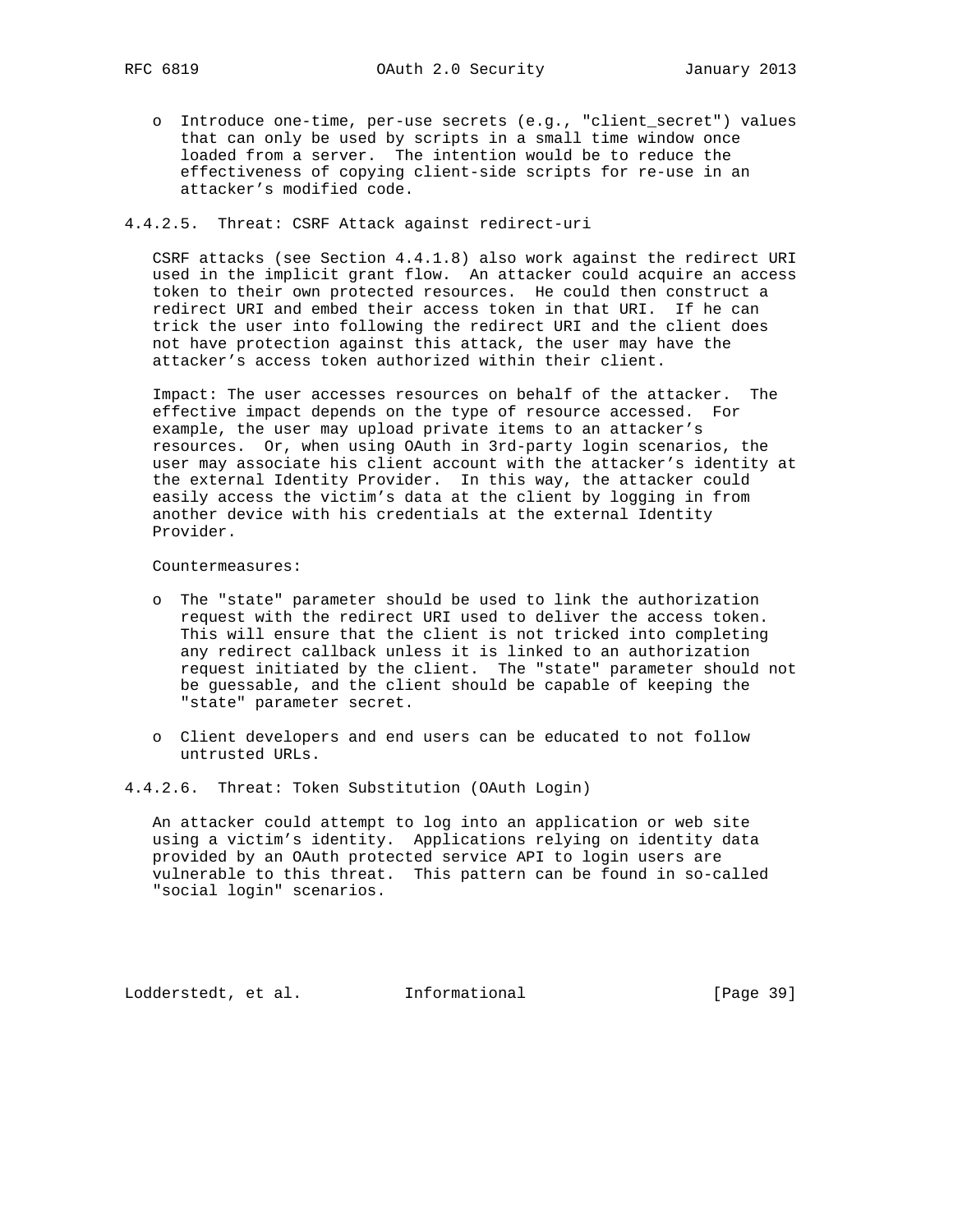As a prerequisite, a resource server offers an API to obtain personal information about a user that could be interpreted as having obtained a user identity. In this sense, the client is treating the resource server API as an "identity" API. A client utilizes OAuth to obtain an access token for the identity API. It then queries the identity API for an identifier and uses it to look up its internal user account data (login). The client assumes that, because it was able to obtain information about the user, the user has been authenticated.

 To succeed, the attacker needs to gather a valid access token of the respective victim from the same Identity Provider used by the target client application. The attacker tricks the victim into logging into a malicious app (which may appear to be legitimate to the Identity Provider) using the same Identity Provider as the target application. This results in the Identity Provider's authorization server issuing an access token for the respective identity API. The malicious app then sends this access token to the attacker, which in turn triggers a login process within the target application. The attacker now manipulates the authorization response and substitutes their access token (bound to their identity) for the victim's access token. This token is accepted by the identity API, since the audience, with respect to the resource server, is correct. But since the identifier returned by the identity API is determined by the identity in the access token, the attacker is logged into the target application under the victim's identity.

 Impact: The attacker gains access to an application and user-specific data within the application.

Countermeasures:

 o Clients should use an appropriate protocol, such as OpenID (cf. [OPENID]) or SAML (cf. [OASIS.sstc-saml-bindings-1.1]) to implement user login. Both support audience restrictions on clients.

#### 4.4.3. Resource Owner Password Credentials

 The resource owner password credentials grant type (see [RFC6749], Section 4.3), often used for legacy/migration reasons, allows a client to request an access token using an end-user's user id and password along with its own credential. This grant type has higher risk because it maintains the UID/password anti-pattern. Additionally, because the user does not have control over the authorization process, clients using this grant type are not limited

Lodderstedt, et al. 1nformational [Page 40]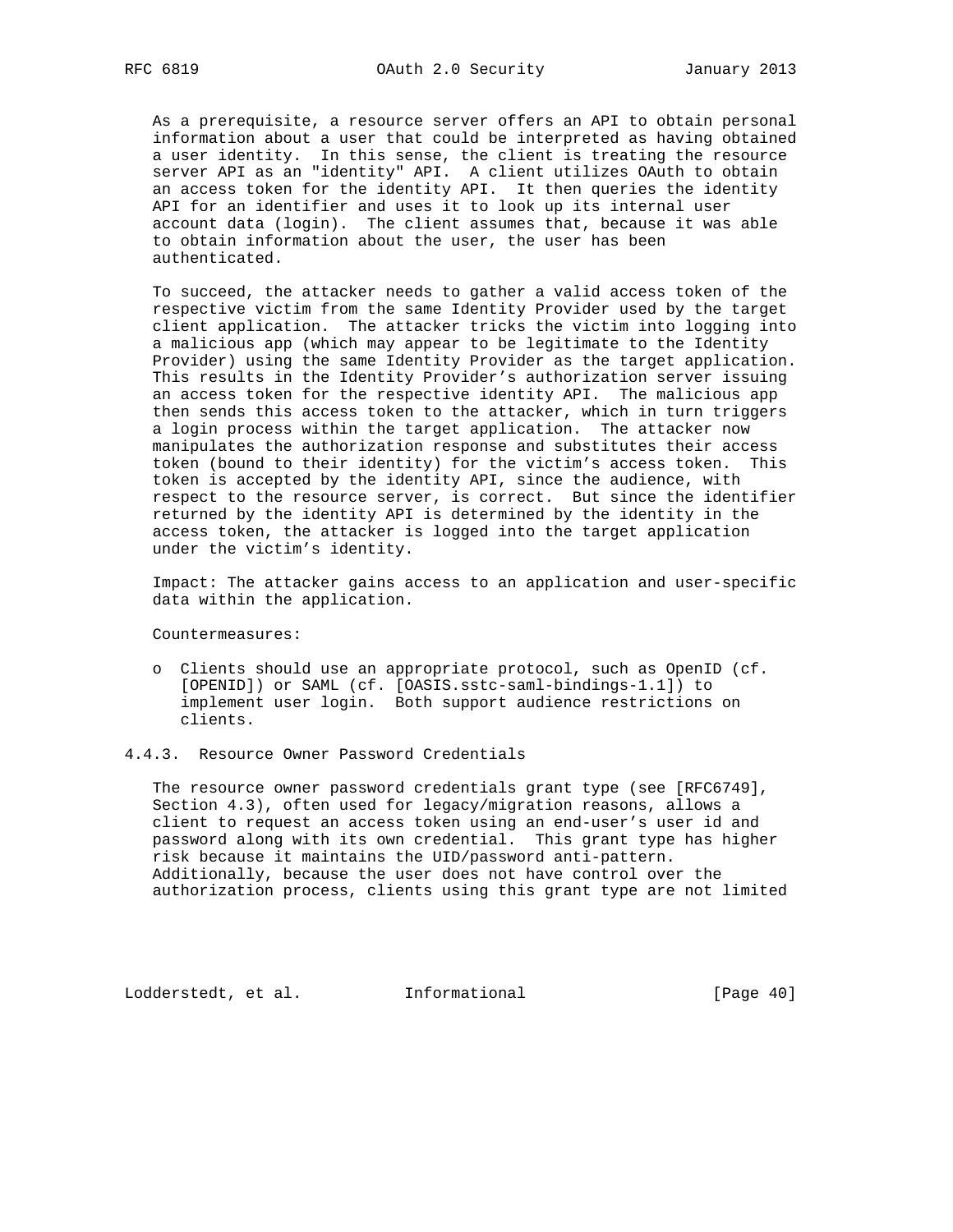by scope but instead have potentially the same capabilities as the user themselves. As there is no authorization step, the ability to offer token revocation is bypassed.

 Because passwords are often used for more than 1 service, this anti-pattern may also put at risk whatever else is accessible with the supplied credential. Additionally, any easily derived equivalent (e.g., joe@example.com and joe@example.net) might easily allow someone to guess that the same password can be used elsewhere.

 Impact: The resource server can only differentiate scope based on the access token being associated with a particular client. The client could also acquire long-lived tokens and pass them up to an attacker's web service for further abuse. The client, eavesdroppers, or endpoints could eavesdrop the user id and password.

Countermeasures:

- o Except for migration reasons, minimize use of this grant type.
- o The authorization server should validate the client id associated with the particular refresh token with every refresh request (Section 5.2.2.2).
- o As per the core OAuth specification, the authorization server must ensure that these transmissions are protected using transport layer mechanisms such as TLS (see Section 5.1.1).
- o Rather than encouraging users to use a UID and password, service providers should instead encourage users not to use the same password for multiple services.
- o Limit use of resource owner password credential grants to scenarios where the client application and the authorizing service are from the same organization.
- 4.4.3.1. Threat: Accidental Exposure of Passwords at Client Site

 If the client does not provide enough protection, an attacker or disgruntled employee could retrieve the passwords for a user.

Countermeasures:

- o Use other flows that do not rely on the client's cooperation for secure resource owner credential handling.
- o Use digest authentication instead of plaintext credential processing.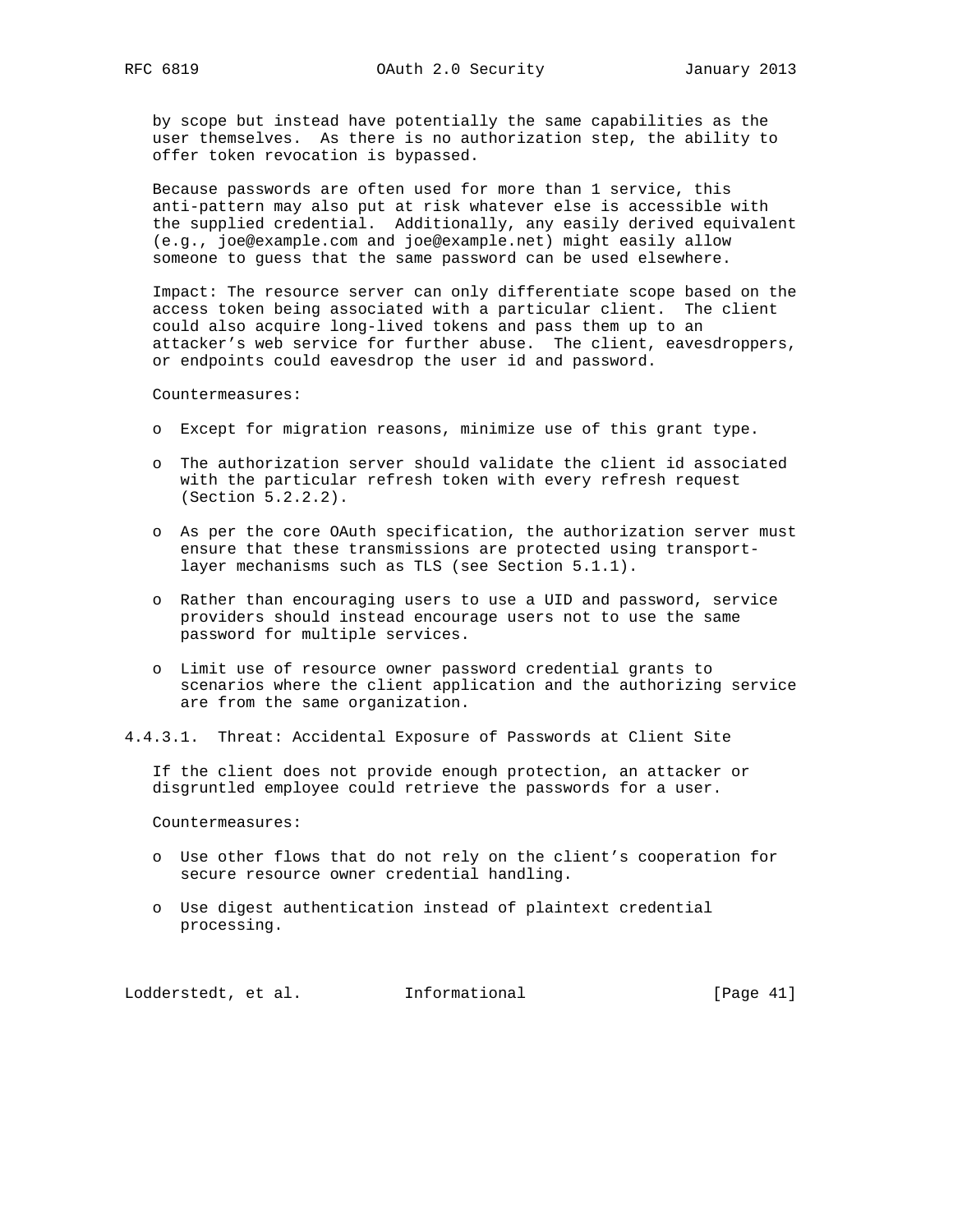o Obfuscate passwords in logs.

4.4.3.2. Threat: Client Obtains Scopes without End-User Authorization

 All interaction with the resource owner is performed by the client. Thus it might, intentionally or unintentionally, happen that the client obtains a token with scope unknown for, or unintended by, the resource owner. For example, the resource owner might think the client needs and acquires read-only access to its media storage only but the client tries to acquire an access token with full access permissions.

Countermeasures:

- o Use other flows that do not rely on the client's cooperation for resource owner interaction.
- o The authorization server may generally restrict the scope of access tokens (Section 5.1.5.1) issued by this flow. If the particular client is trustworthy and can be authenticated in a reliable way, the authorization server could relax that restriction. Resource owners may prescribe (e.g., in their preferences) what the maximum scope is for clients using this flow.
- o The authorization server could notify the resource owner by an appropriate medium, e.g., email, of the grant issued (see Section 5.1.3).
- 4.4.3.3. Threat: Client Obtains Refresh Token through Automatic Authorization

 All interaction with the resource owner is performed by the client. Thus it might, intentionally or unintentionally, happen that the client obtains a long-term authorization represented by a refresh token even if the resource owner did not intend so.

Countermeasures:

- o Use other flows that do not rely on the client's cooperation for resource owner interaction.
- o The authorization server may generally refuse to issue refresh tokens in this flow (see Section 5.2.2.1). If the particular client is trustworthy and can be authenticated in a reliable way (see client authentication), the authorization server could relax

Lodderstedt, et al. 1nformational [Page 42]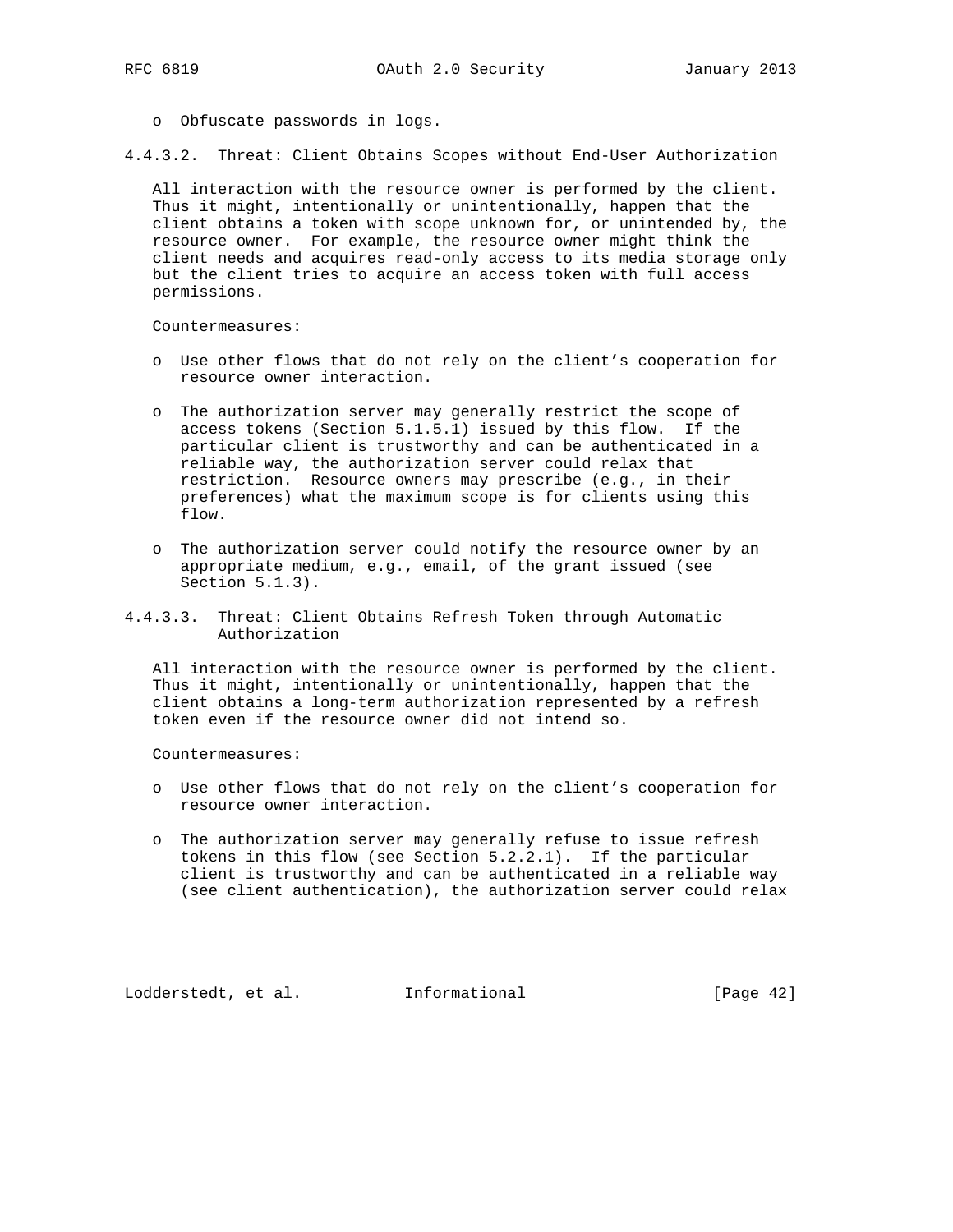that restriction. Resource owners may allow or deny (e.g., in their preferences) the issuing of refresh tokens using this flow as well.

 o The authorization server could notify the resource owner by an appropriate medium, e.g., email, of the refresh token issued (see Section 5.1.3).

4.4.3.4. Threat: Obtaining User Passwords on Transport

 An attacker could attempt to eavesdrop the transmission of end-user credentials with the grant type "password" between the client and server.

Impact: Disclosure of a single end-user's password.

Countermeasures:

- o Ensure confidentiality of requests (Section 5.1.1).
- o Use alternative authentication means that do not require the sending of plaintext credentials over the wire (e.g., Hash-based Message Authentication Code).
- 4.4.3.5. Threat: Obtaining User Passwords from Authorization Server Database

 An attacker may obtain valid username/password combinations from the authorization server's database by gaining access to the database or launching a SQL injection attack.

 Impact: Disclosure of all username/password combinations. The impact may exceed the domain of the authorization server, since many users tend to use the same credentials on different services.

Countermeasures:

 o Enforce credential storage protection best practices (Section 5.1.4.1).

4.4.3.6. Threat: Online Guessing

 An attacker may try to guess valid username/password combinations using the grant type "password".

Impact: Revelation of a single username/password combination.

Lodderstedt, et al. 1nformational [Page 43]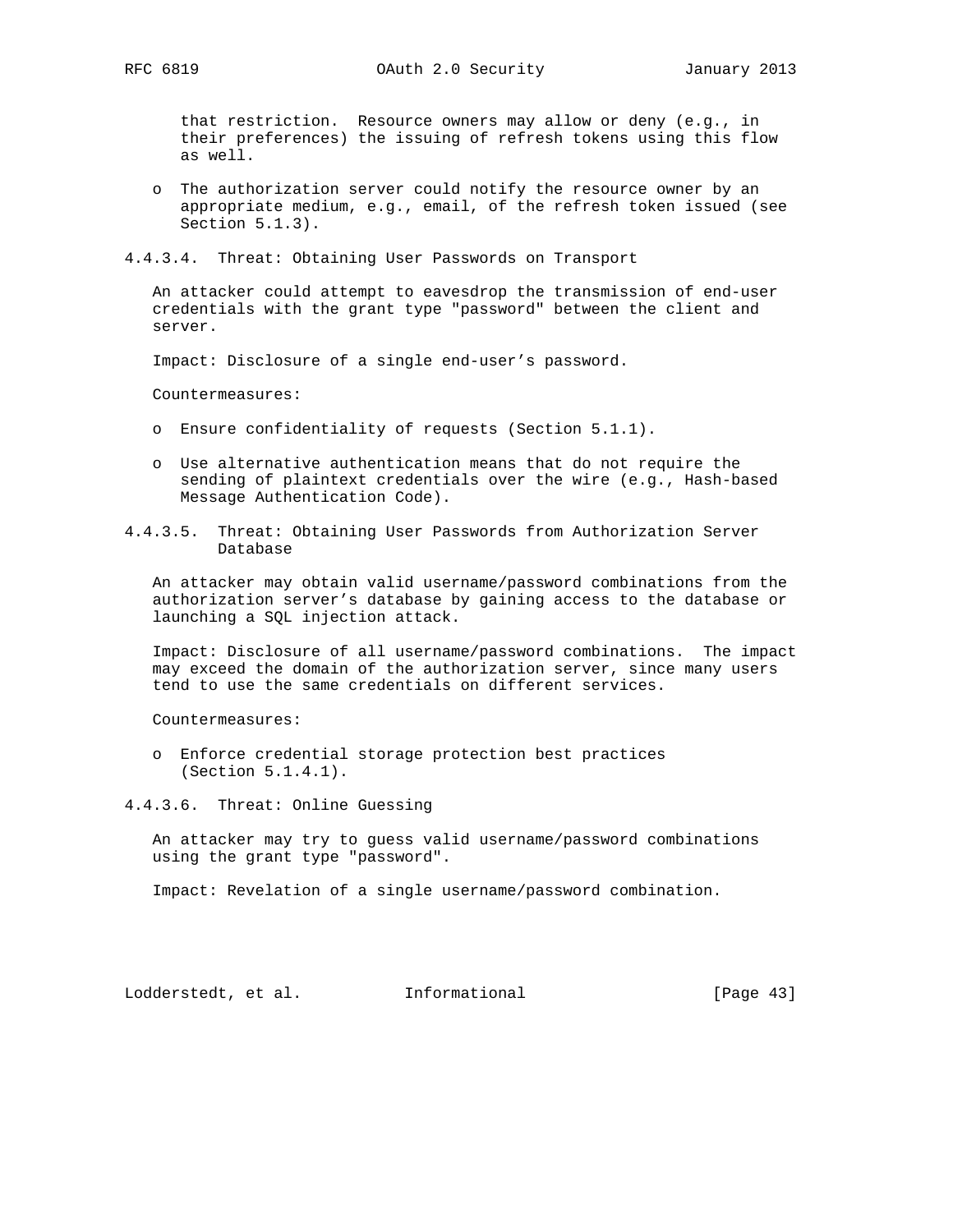Countermeasures:

- o Utilize secure password policy (Section 5.1.4.2.1).
- o Lock accounts (Section 5.1.4.2.3).
- o Use tar pit (Section 5.1.4.2.4).
- o Use CAPTCHAs (Section 5.1.4.2.5).
- o Consider not using the grant type "password".
- o Client authentication (see Section 5.2.3) will provide another authentication factor and thus hinder the attack.
- 4.4.4. Client Credentials

 Client credentials (see [RFC6749], Section 3) consist of an identifier (not secret) combined with an additional means (such as a matching client secret) of authenticating a client. The threats to this grant type are similar to those described in Section 4.4.3.

- 4.5. Refreshing an Access Token
- 4.5.1. Threat: Eavesdropping Refresh Tokens from Authorization Server

 An attacker may eavesdrop refresh tokens when they are transmitted from the authorization server to the client.

Countermeasures:

- o As per the core OAuth spec, the authorization servers must ensure that these transmissions are protected using transport-layer mechanisms such as TLS (see Section 5.1.1).
- o If end-to-end confidentiality cannot be guaranteed, reducing scope (see Section 5.1.5.1) and expiry time (see Section 5.1.5.3) for issued access tokens can be used to reduce the damage in case of leaks.
- 4.5.2. Threat: Obtaining Refresh Token from Authorization Server Database

 This threat is applicable if the authorization server stores refresh tokens as handles in a database. An attacker may obtain refresh tokens from the authorization server's database by gaining access to the database or launching a SQL injection attack.

Lodderstedt, et al. 1nformational [Page 44]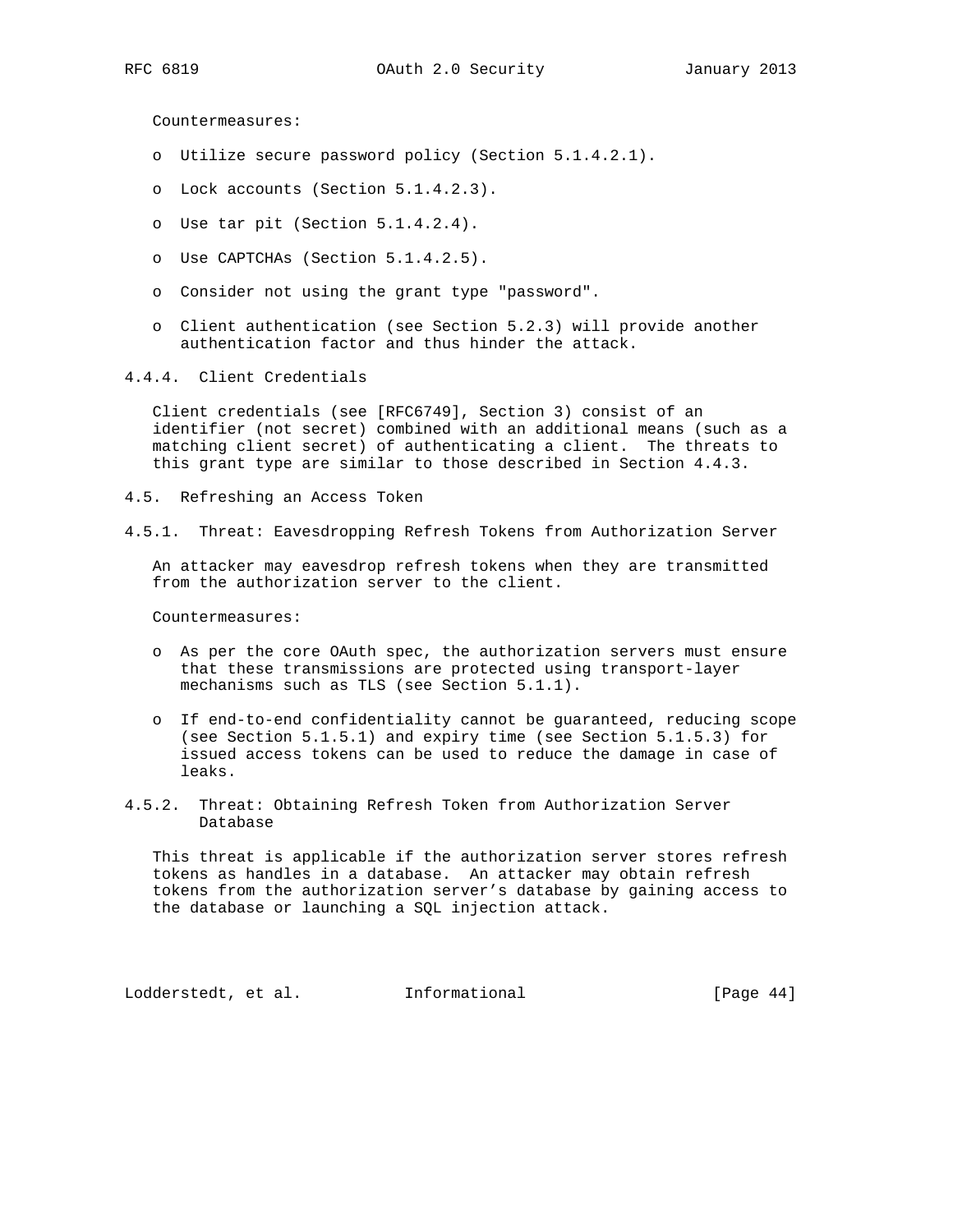Impact: Disclosure of all refresh tokens.

Countermeasures:

- o Enforce credential storage protection best practices (Section 5.1.4.1).
- o Bind token to client id, if the attacker cannot obtain the required id and secret (Section 5.1.5.8).
- 4.5.3. Threat: Obtaining Refresh Token by Online Guessing

 An attacker may try to guess valid refresh token values and send it using the grant type "refresh\_token" in order to obtain a valid access token.

 Impact: Exposure of a single refresh token and derivable access tokens.

Countermeasures:

- o For handle-based designs (Section 5.1.4.2.2).
- o For assertion-based designs (Section 5.1.5.9).
- o Bind token to client id, because the attacker would guess the matching client id, too (see Section 5.1.5.8).
- o Authenticate the client; this adds another element that the attacker has to guess (see Section 5.2.3.4).
- 4.5.4. Threat: Refresh Token Phishing by Counterfeit Authorization Server

 An attacker could try to obtain valid refresh tokens by proxying requests to the authorization server. Given the assumption that the authorization server URL is well-known at development time or can at least be obtained from a well-known resource server, the attacker must utilize some kind of spoofing in order to succeed.

Countermeasures:

o Utilize server authentication (as described in Section 5.1.2).

Lodderstedt, et al. Informational [Page 45]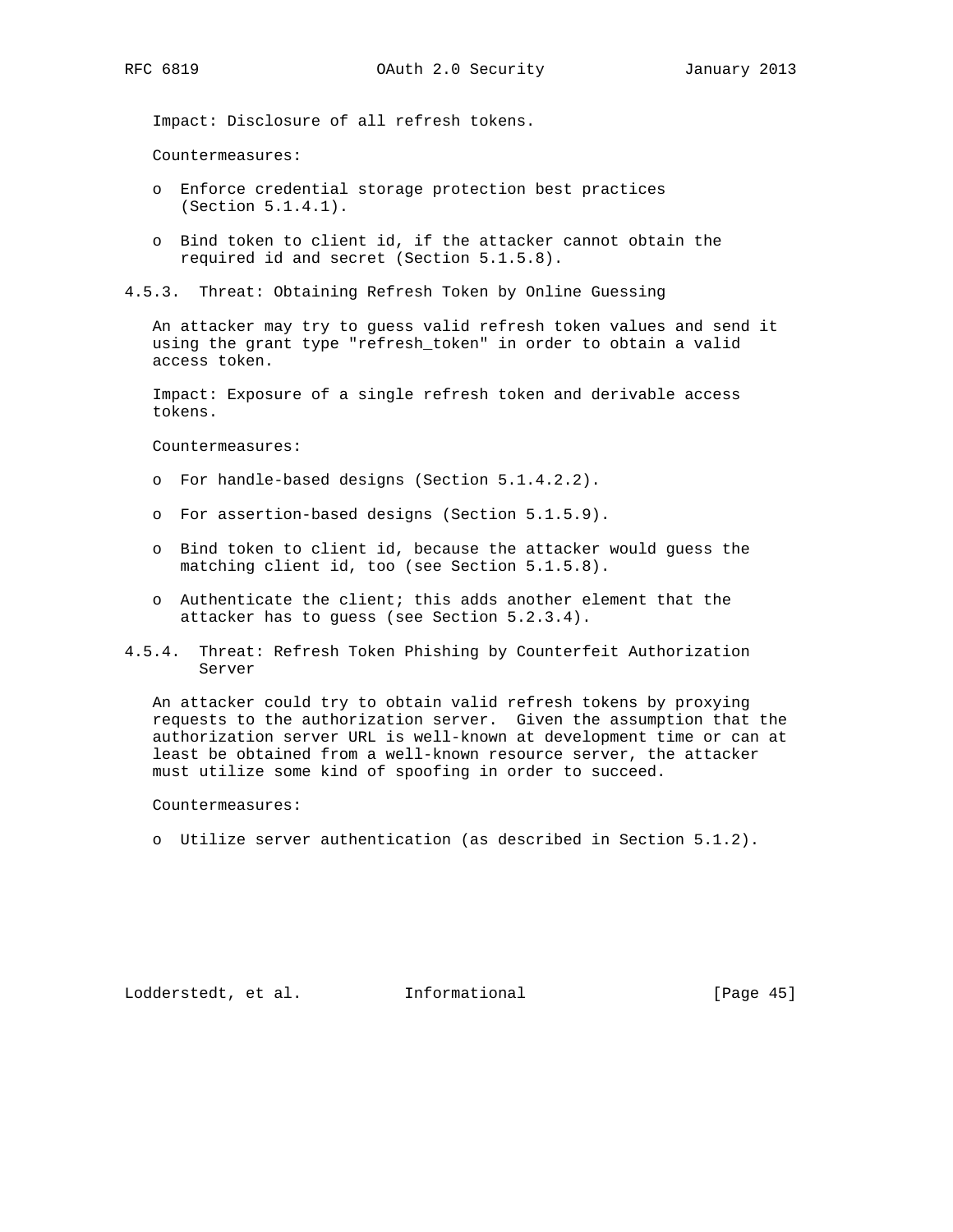### 4.6. Accessing Protected Resources

4.6.1. Threat: Eavesdropping Access Tokens on Transport

 An attacker could try to obtain a valid access token on transport between the client and resource server. As access tokens are shared secrets between the authorization server and resource server, they should be treated with the same care as other credentials (e.g., end user passwords).

Countermeasures:

- o Access tokens sent as bearer tokens should not be sent in the clear over an insecure channel. As per the core OAuth spec, transmission of access tokens must be protected using transport layer mechanisms such as TLS (see Section 5.1.1).
- o A short lifetime reduces impact in case tokens are compromised (see Section 5.1.5.3).
- o The access token can be bound to a client's identifier and require the client to prove legitimate ownership of the token to the resource server (see Section 5.4.2).

4.6.2. Threat: Replay of Authorized Resource Server Requests

 An attacker could attempt to replay valid requests in order to obtain or to modify/destroy user data.

Countermeasures:

- o The resource server should utilize transport security measures (e.g., TLS) in order to prevent such attacks (see Section 5.1.1). This would prevent the attacker from capturing valid requests.
- o Alternatively, the resource server could employ signed requests (see Section 5.4.3) along with nonces and timestamps in order to uniquely identify requests. The resource server should detect and refuse every replayed request.
- 4.6.3. Threat: Guessing Access Tokens

 Where the token is a handle, the attacker may attempt to guess the access token values based on knowledge they have from other access tokens.

Impact: Access to a single user's data.

Lodderstedt, et al. 1nformational [Page 46]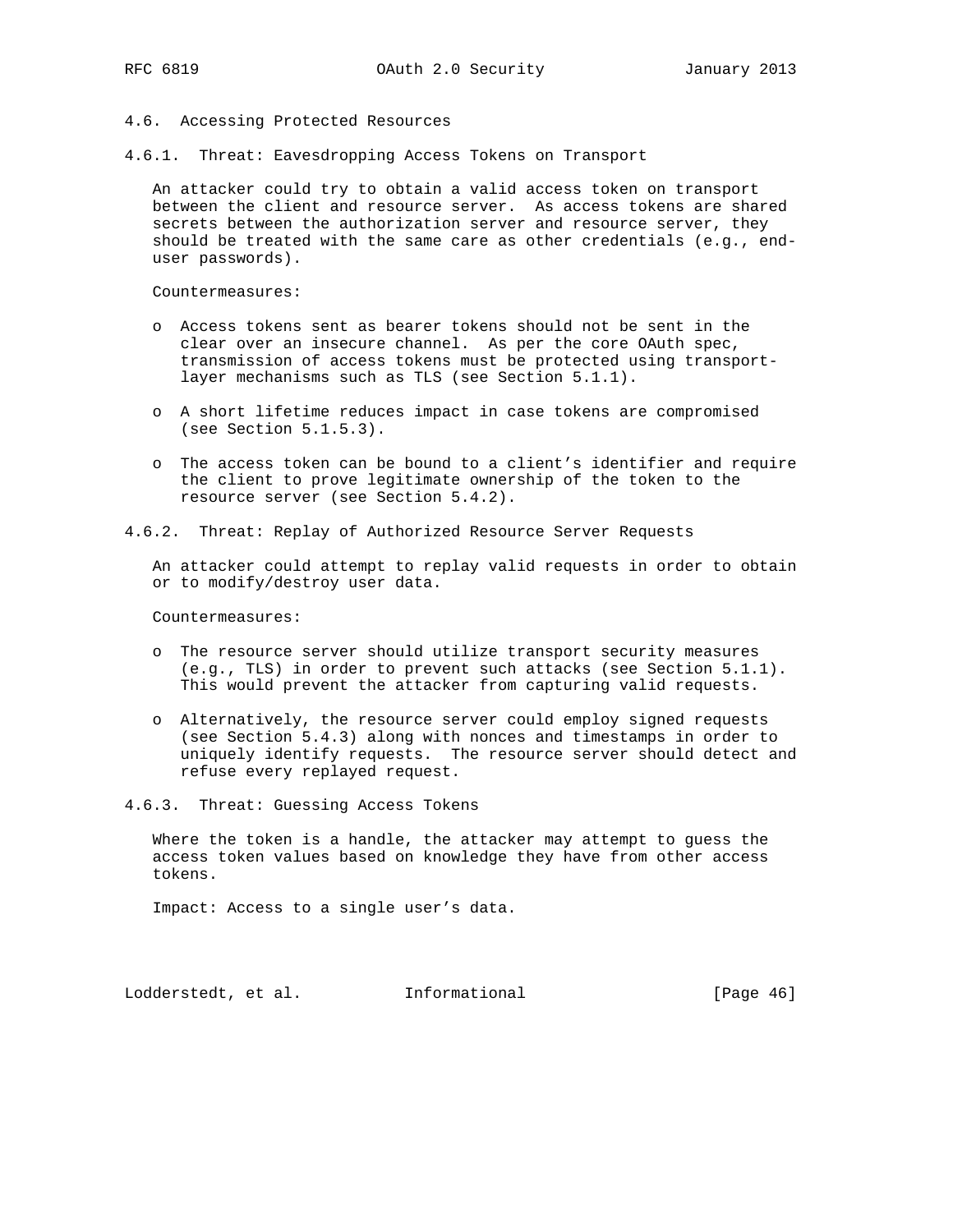Countermeasures:

- o Handle tokens should have a reasonable level of entropy (see Section 5.1.4.2.2) in order to make guessing a valid token value infeasible.
- o Assertion (or self-contained token) token contents should be protected by a digital signature (see Section 5.1.5.9).
- o Security can be further strengthened by using a short access token duration (see Sections 5.1.5.2 and 5.1.5.3).
- 4.6.4. Threat: Access Token Phishing by Counterfeit Resource Server

 An attacker may pretend to be a particular resource server and to accept tokens from a particular authorization server. If the client sends a valid access token to this counterfeit resource server, the server in turn may use that token to access other services on behalf of the resource owner.

Countermeasures:

- o Clients should not make authenticated requests with an access token to unfamiliar resource servers, regardless of the presence of a secure channel. If the resource server URL is well-known to the client, it may authenticate the resource servers (see Section 5.1.2).
- o Associate the endpoint URL of the resource server the client talked to with the access token (e.g., in an audience field) and validate the association at a legitimate resource server. The endpoint URL validation policy may be strict (exact match) or more relaxed (e.g., same host). This would require telling the authorization server about the resource server endpoint URL in the authorization process.
- o Associate an access token with a client and authenticate the client with resource server requests (typically via a signature, in order to not disclose a secret to a potential attacker). This prevents the attack because the counterfeit server is assumed to lack the capability to correctly authenticate on behalf of the legitimate client to the resource server (Section 5.4.2).
- o Restrict the token scope (see Section 5.1.5.1) and/or limit the token to a certain resource server (Section 5.1.5.5).

Lodderstedt, et al. Informational [Page 47]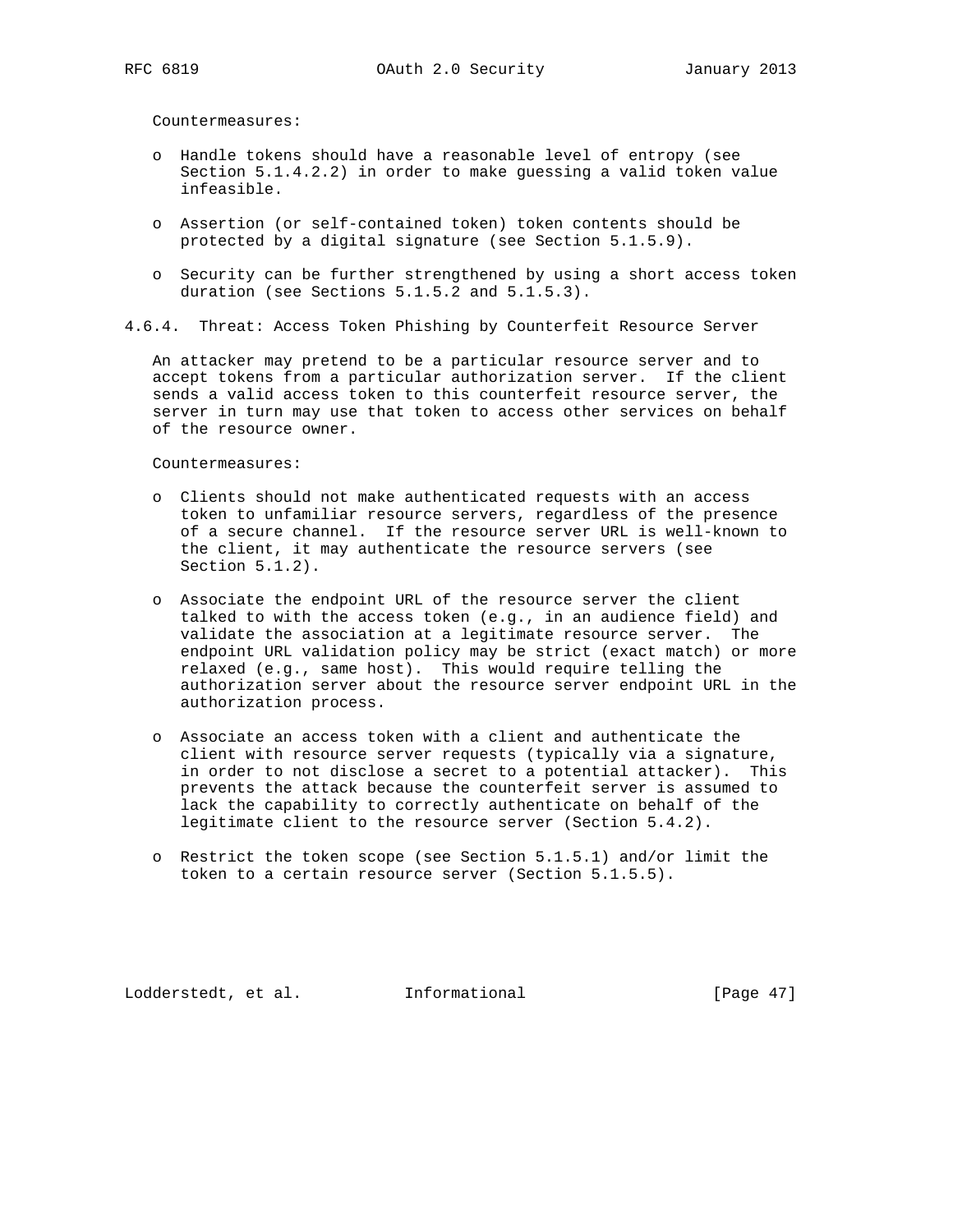4.6.5. Threat: Abuse of Token by Legitimate Resource Server or Client

 A legitimate resource server could attempt to use an access token to access another resource server. Similarly, a client could try to use a token obtained for one server on another resource server.

Countermeasures:

- o Tokens should be restricted to particular resource servers (see Section 5.1.5.5).
- 4.6.6. Threat: Leak of Confidential Data in HTTP Proxies

 An OAuth HTTP authentication scheme as discussed in [RFC6749] is optional. However, [RFC2616] relies on the Authorization and WWW-Authenticate headers to distinguish authenticated content so that it can be protected. Proxies and caches, in particular, may fail to adequately protect requests not using these headers. For example, private authenticated content may be stored in (and thus be retrievable from) publicly accessible caches.

Countermeasures:

- o Clients and resource servers not using an OAuth HTTP authentication scheme (see Section 5.4.1) should take care to use Cache-Control headers to minimize the risk that authenticated content is not protected. Such clients should send a Cache-Control header containing the "no-store" option [RFC2616]. Resource server success (2XX status) responses to these requests should contain a Cache-Control header with the "private" option [RFC2616].
- o Reducing scope (see Section 5.1.5.1) and expiry time (Section 5.1.5.3) for access tokens can be used to reduce the damage in case of leaks.
- 4.6.7. Threat: Token Leakage via Log Files and HTTP Referrers

 If access tokens are sent via URI query parameters, such tokens may leak to log files and the HTTP "referer".

Countermeasures:

- o Use Authorization headers or POST parameters instead of URI request parameters (see Section 5.4.1).
- o Set logging configuration appropriately.

Lodderstedt, et al. 1nformational [Page 48]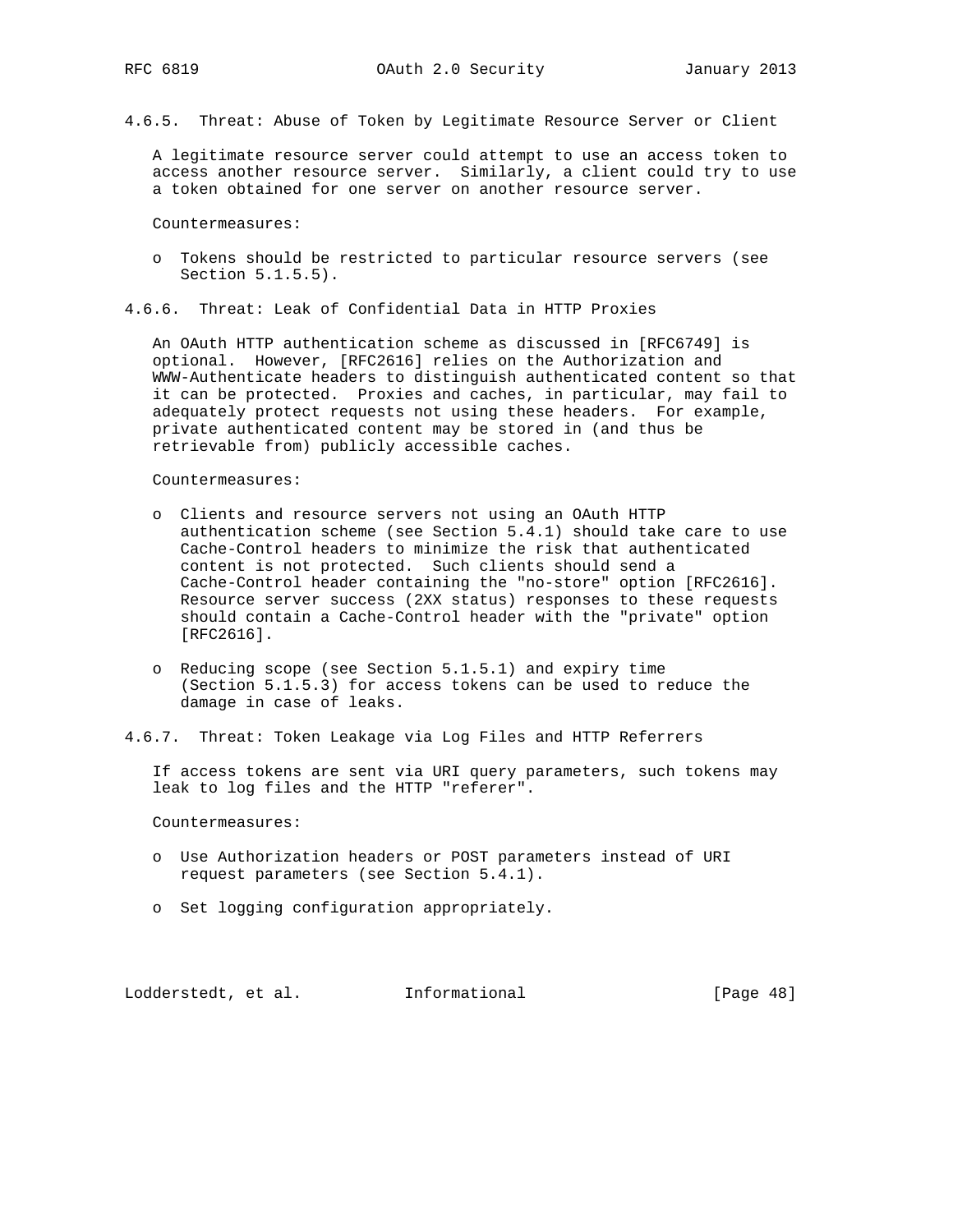- o Prevent unauthorized persons from access to system log files (see Section 5.1.4.1.1).
- o Abuse of leaked access tokens can be prevented by enforcing authenticated requests (see Section 5.4.2).
- o The impact of token leakage may be reduced by limiting scope (see Section 5.1.5.1) and duration (see Section 5.1.5.3) and by enforcing one-time token usage (see Section 5.1.5.4).
- 5. Security Considerations

 This section describes the countermeasures as recommended to mitigate the threats described in Section 4.

5.1. General

 This section covers considerations that apply generally across all OAuth components (client, resource server, token server, and user agents).

5.1.1. Ensure Confidentiality of Requests

 This is applicable to all requests sent from the client to the authorization server or resource server. While OAuth provides a mechanism for verifying the integrity of requests, it provides no guarantee of request confidentiality. Unless further precautions are taken, eavesdroppers will have full access to request content and may be able to mount interception or replay attacks by using the contents of requests, e.g., secrets or tokens.

 Attacks can be mitigated by using transport-layer mechanisms such as TLS [RFC5246]. A virtual private network (VPN), e.g., based on IPsec VPNs [RFC4301], may be considered as well.

 Note: This document assumes end-to-end TLS protected connections between the respective protocol entities. Deployments deviating from this assumption by offloading TLS in between (e.g., on the data center edge) must refine this threat model in order to account for the additional (mainly insider) threat this may cause.

This is a countermeasure against the following threats:

- o Replay of access tokens obtained on the token's endpoint or the resource server's endpoint
- o Replay of refresh tokens obtained on the token's endpoint

Lodderstedt, et al. 1nformational [Page 49]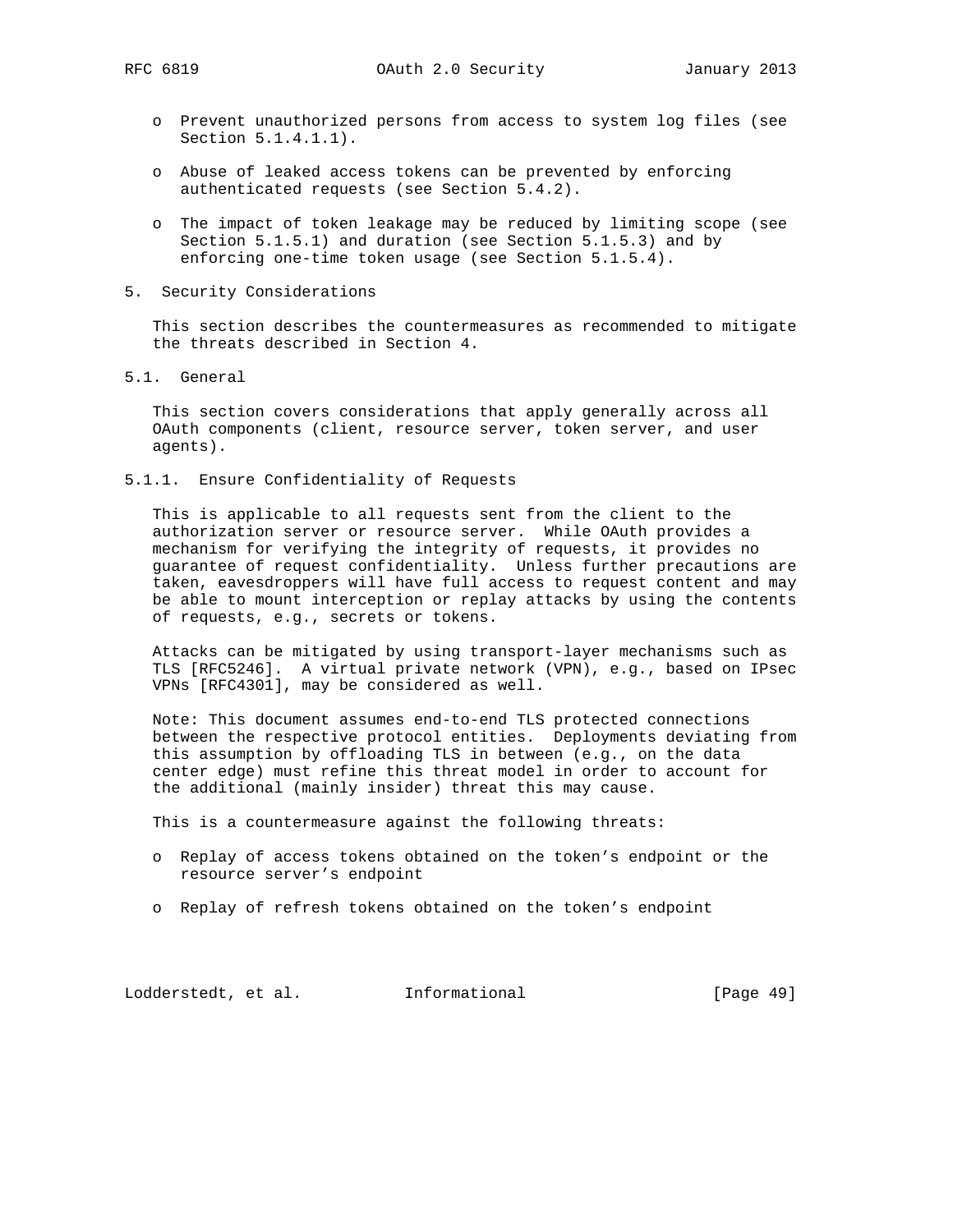- o Replay of authorization "codes" obtained on the token's endpoint (redirect?)
- o Replay of user passwords and client secrets
- 5.1.2. Utilize Server Authentication

 HTTPS server authentication or similar means can be used to authenticate the identity of a server. The goal is to reliably bind the fully qualified domain name of the server to the public key presented by the server during connection establishment (see [RFC2818]).

 The client should validate the binding of the server to its domain name. If the server fails to prove that binding, the communication is considered a man-in-the-middle attack. This security measure depends on the certification authorities the client trusts for that purpose. Clients should carefully select those trusted CAs and protect the storage for trusted CA certificates from modifications.

This is a countermeasure against the following threats:

- o Spoofing
- o Proxying
- o Phishing by counterfeit servers
- 5.1.3. Always Keep the Resource Owner Informed

 Transparency to the resource owner is a key element of the OAuth protocol. The user should always be in control of the authorization processes and get the necessary information to make informed decisions. Moreover, user involvement is a further security countermeasure. The user can probably recognize certain kinds of attacks better than the authorization server. Information can be presented/exchanged during the authorization process, after the authorization process, and every time the user wishes to get informed by using techniques such as:

- o User consent forms.
- o Notification messages (e.g., email, SMS, ...). Note that notifications can be a phishing vector. Messages should be such that look-alike phishing messages cannot be derived from them.

Lodderstedt, et al. Informational [Page 50]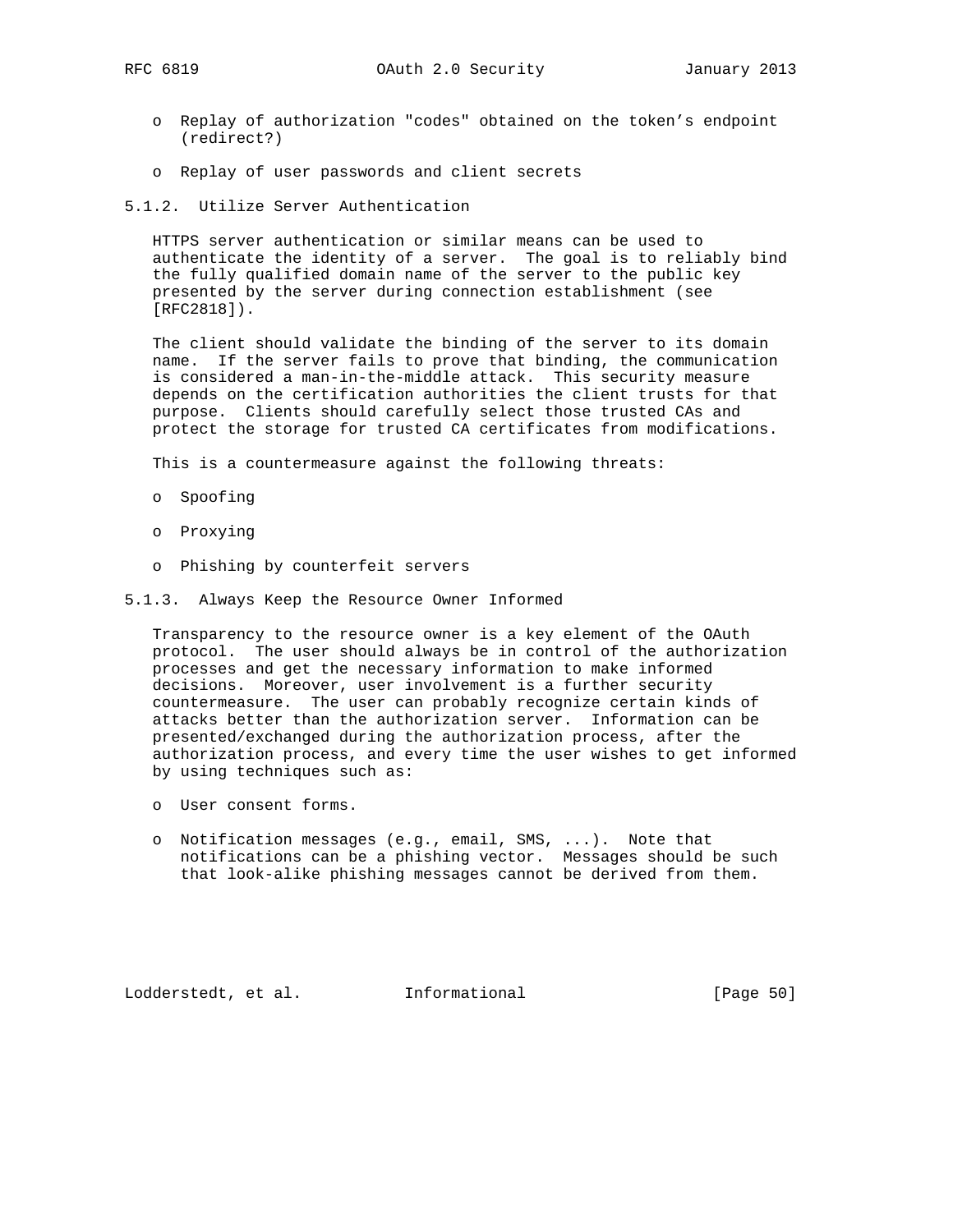- o Activity/event logs.
- o User self-care applications or portals.

5.1.4. Credentials

 This section describes countermeasures used to protect all kinds of credentials from unauthorized access and abuse. Credentials are long-term secrets, such as client secrets and user passwords as well as all kinds of tokens (refresh and access tokens) or authorization "codes".

5.1.4.1. Enforce Credential Storage Protection Best Practices

 Administrators should undertake industry best practices to protect the storage of credentials (for example, see [OWASP]). Such practices may include but are not limited to the following sub-sections.

5.1.4.1.1. Enforce Standard System Security Means

 A server system may be locked down so that no attacker may get access to sensitive configuration files and databases.

5.1.4.1.2. Enforce Standard SQL Injection Countermeasures

 If a client identifier or other authentication component is queried or compared against a SQL database, it may become possible for an injection attack to occur if parameters received are not validated before submission to the database.

- o Ensure that server code is using the minimum database privileges possible to reduce the "surface" of possible attacks.
- o Avoid dynamic SQL using concatenated input. If possible, use static SQL.
- o When using dynamic SQL, parameterize queries using bind arguments. Bind arguments eliminate the possibility of SQL injections.
- o Filter and sanitize the input. For example, if an identifier has a known format, ensure that the supplied value matches the identifier syntax rules.

Lodderstedt, et al. 1nformational [Page 51]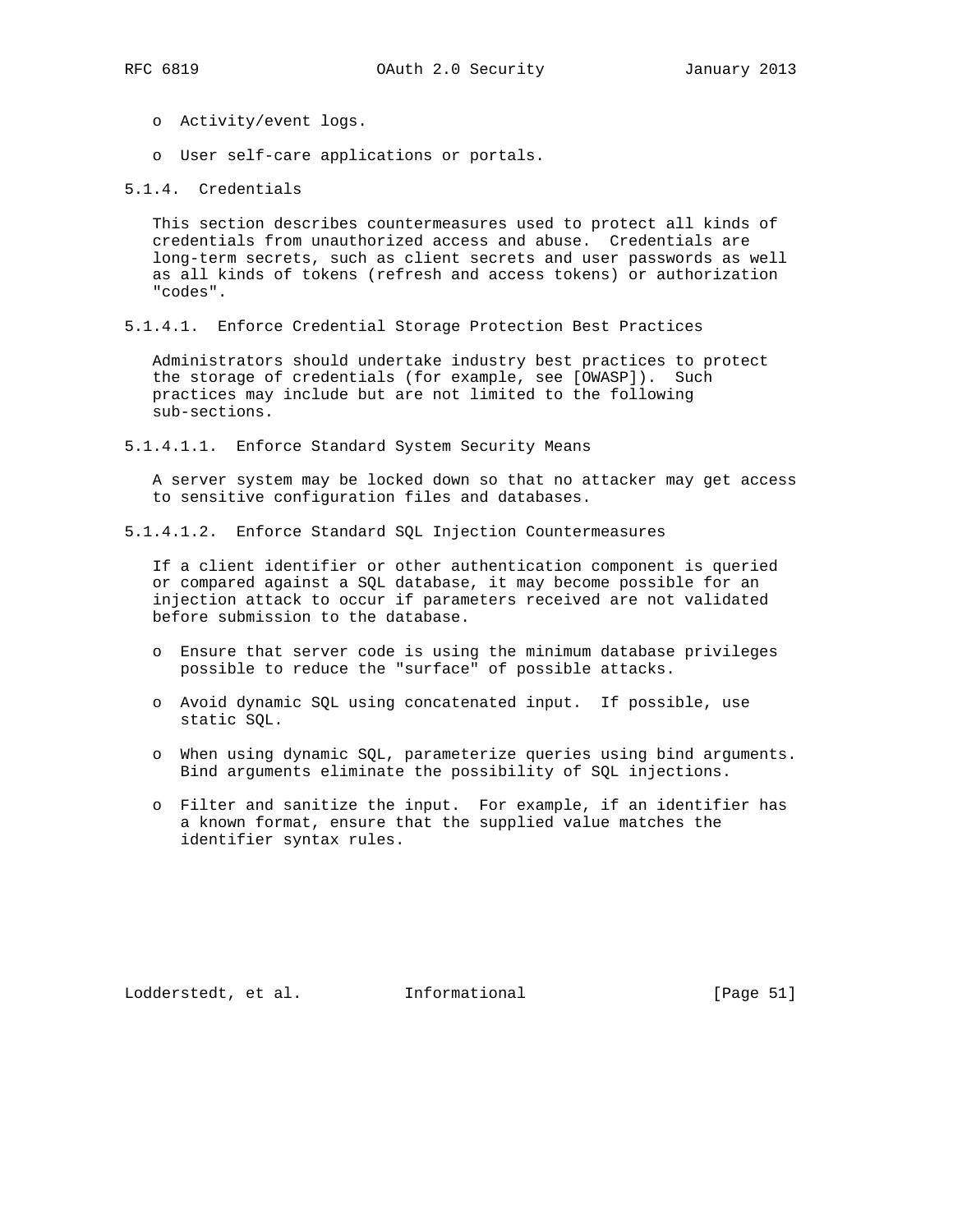5.1.4.1.3. No Cleartext Storage of Credentials

 The authorization server should not store credentials in clear text. Typical approaches are to store hashes instead or to encrypt credentials. If the credential lacks a reasonable entropy level (because it is a user password), an additional salt will harden the storage to make offline dictionary attacks more difficult.

 Note: Some authentication protocols require the authorization server to have access to the secret in the clear. Those protocols cannot be implemented if the server only has access to hashes. Credentials should be strongly encrypted in those cases.

5.1.4.1.4. Encryption of Credentials

 For client applications, insecurely persisted client credentials are easy targets for attackers to obtain. Store client credentials using an encrypted persistence mechanism such as a keystore or database. Note that compiling client credentials directly into client code makes client applications vulnerable to scanning as well as difficult to administer should client credentials change over time.

5.1.4.1.5. Use of Asymmetric Cryptography

 Usage of asymmetric cryptography will free the authorization server of the obligation to manage credentials.

- 5.1.4.2. Online Attacks on Secrets
- 5.1.4.2.1. Utilize Secure Password Policy

 The authorization server may decide to enforce a complex user password policy in order to increase the user passwords' entropy to hinder online password attacks. Note that too much complexity can increase the likelihood that users re-use passwords or write them down, or otherwise store them insecurely.

5.1.4.2.2. Use High Entropy for Secrets

When creating secrets not intended for usage by human users (e.g., client secrets or token handles), the authorization server should include a reasonable level of entropy in order to mitigate the risk of guessing attacks. The token value should be >=128 bits long and constructed from a cryptographically strong random or pseudo-random number sequence (see [RFC4086] for best current practice) generated by the authorization server.

Lodderstedt, et al. 1nformational [Page 52]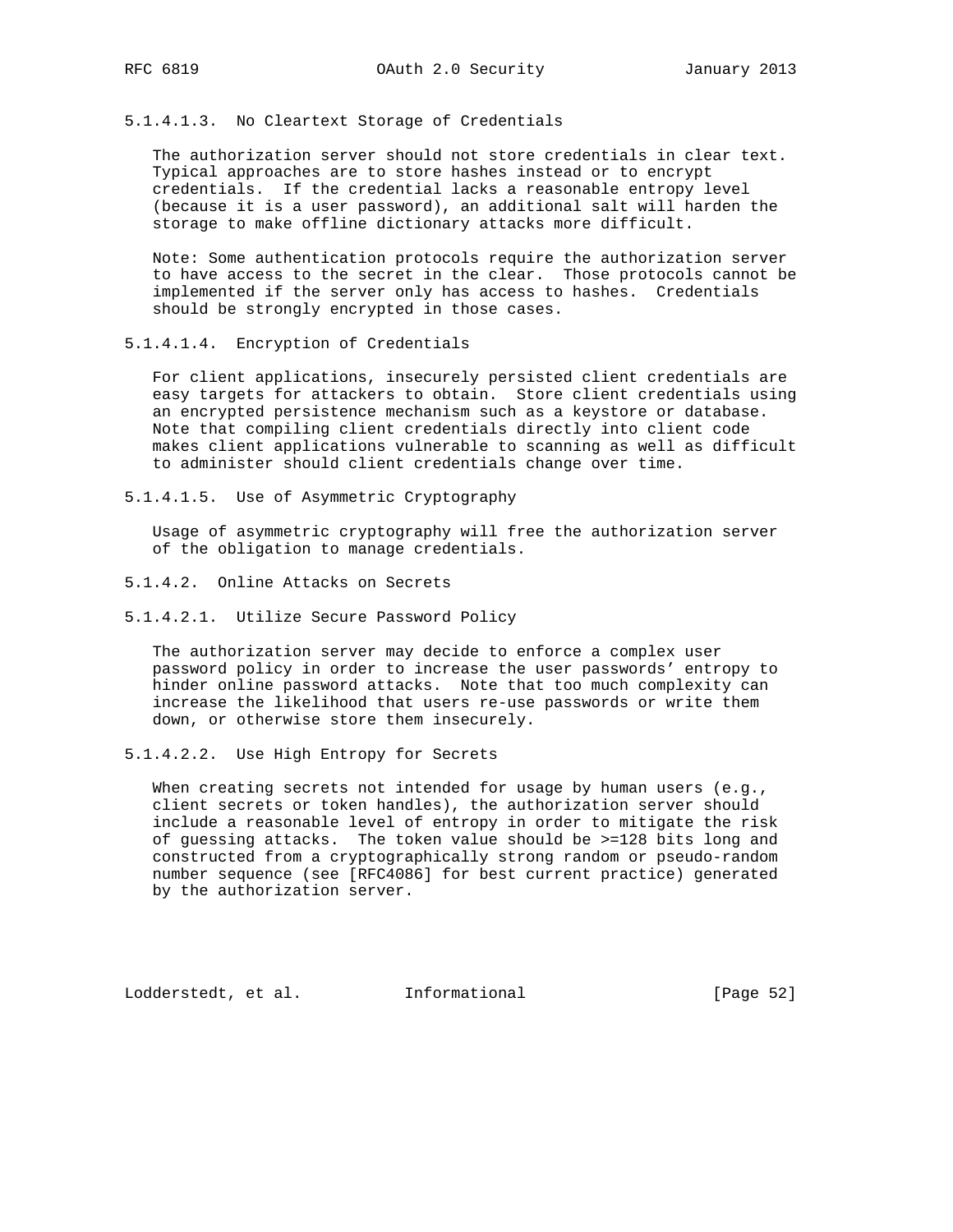## 5.1.4.2.3. Lock Accounts

 Online attacks on passwords can be mitigated by locking the respective accounts after a certain number of failed attempts.

 Note: This measure can be abused to lock down legitimate service users.

5.1.4.2.4. Use Tar Pit

 The authorization server may react on failed attempts to authenticate by username/password by temporarily locking the respective account and delaying the response for a certain duration. This duration may increase with the number of failed attempts. The objective is to slow the attacker's attempts on a certain username down.

 Note: This may require a more complex and stateful design of the authorization server.

5.1.4.2.5. Use CAPTCHAs

 The idea is to prevent programs from automatically checking a huge number of passwords, by requiring human interaction.

Note: This has a negative impact on user experience.

- 5.1.5. Tokens (Access, Refresh, Code)
- 5.1.5.1. Limit Token Scope

 The authorization server may decide to reduce or limit the scope associated with a token. The basis of this decision is out of scope; examples are:

- o a client-specific policy, e.g., issue only less powerful tokens to public clients,
- o a service-specific policy, e.g., it is a very sensitive service,
- o a resource-owner-specific setting, or
- o combinations of such policies and preferences.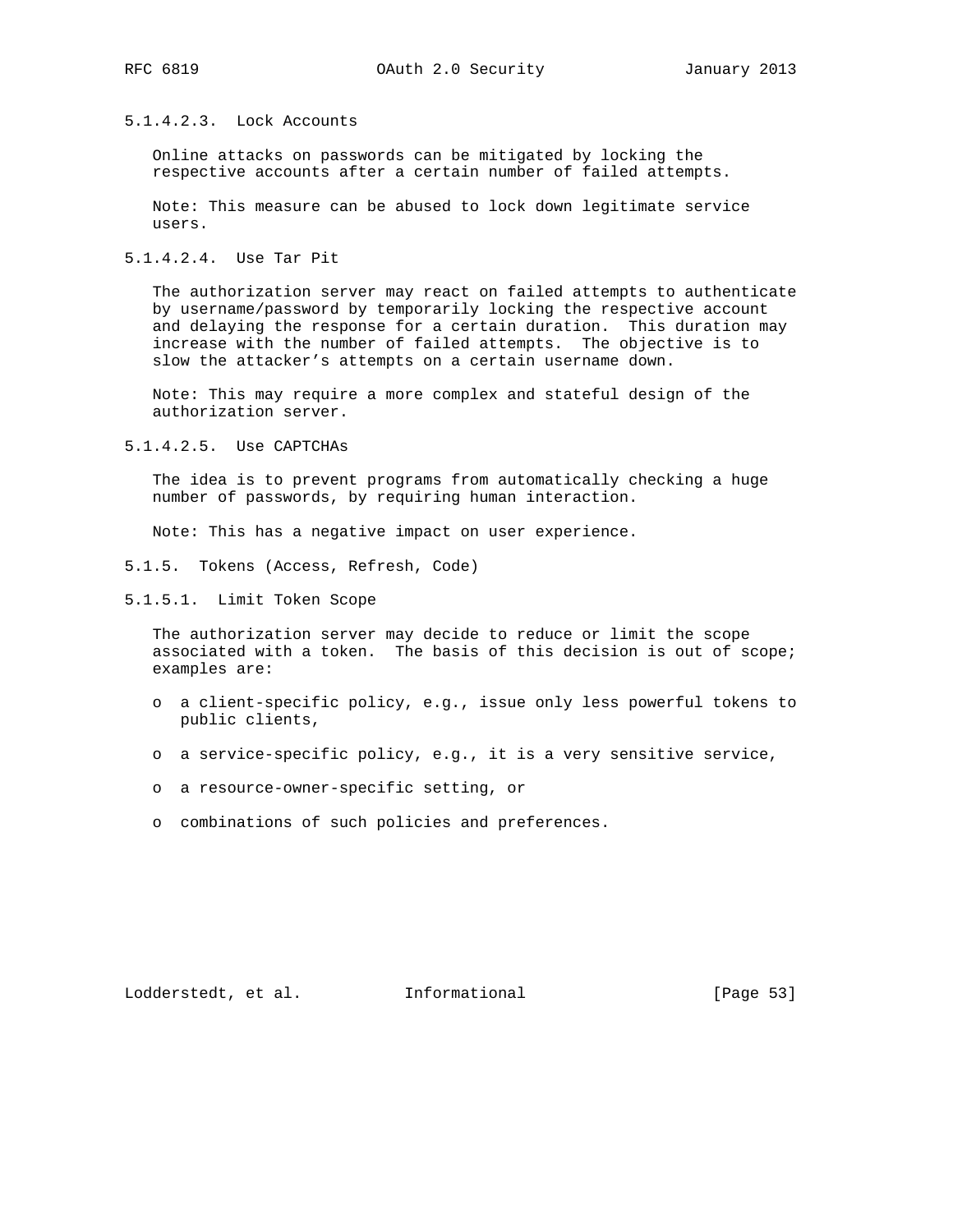The authorization server may allow different scopes dependent on the grant type. For example, end-user authorization via direct interaction with the end user (authorization "code") might be considered more reliable than direct authorization via grant type "username"/"password". This means will reduce the impact of the following threats:

- o token leakage
- o token issuance to malicious software
- o unintended issuance of powerful tokens with resource owner credentials flow
- 5.1.5.2. Determine Expiration Time

 Tokens should generally expire after a reasonable duration. This complements and strengthens other security measures (such as signatures) and reduces the impact of all kinds of token leaks. Depending on the risk associated with token leakage, tokens may expire after a few minutes (e.g., for payment transactions) or stay valid for hours (e.g., read access to contacts).

The expiration time is determined by several factors, including:

- o risk associated with token leakage,
- o duration of the underlying access grant,
- o duration until the modification of an access grant should take effect, and
- o time required for an attacker to guess or produce a valid token.
- 5.1.5.3. Use Short Expiration Time

 A short expiration time for tokens is a means of protection against the following threats:

- o replay
- o token leak (a short expiration time will reduce impact)
- o online guessing (a short expiration time will reduce the likelihood of success)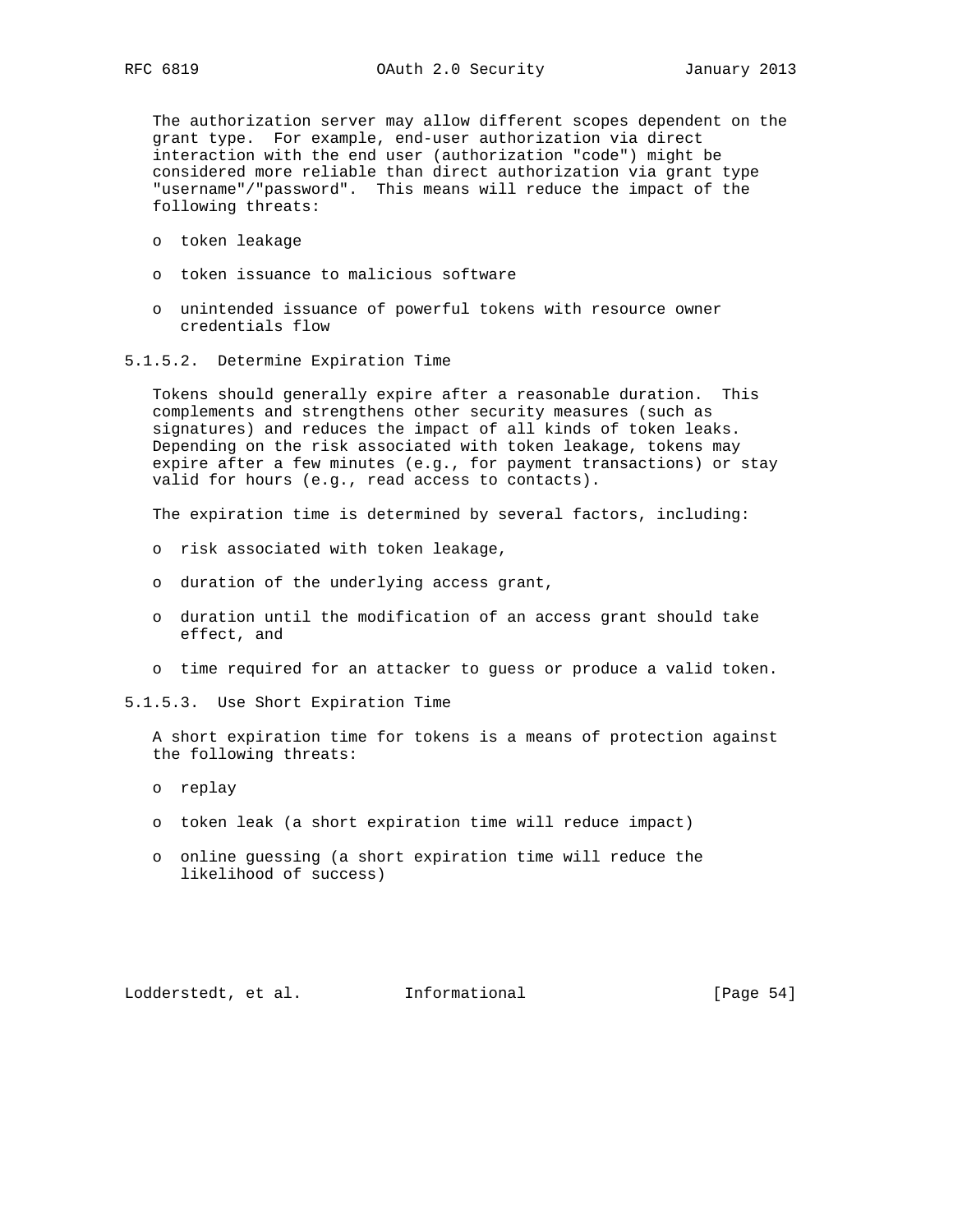Note: Short token duration requires more precise clock synchronization between the authorization server and resource server. Furthermore, shorter duration may require more token refreshes (access token) or repeated end-user authorization processes (authorization "code" and refresh token).

### 5.1.5.4. Limit Number of Usages or One-Time Usage

 The authorization server may restrict the number of requests or operations that can be performed with a certain token. This mechanism can be used to mitigate the following threats:

- o replay of tokens
- o guessing

 For example, if an authorization server observes more than one attempt to redeem an authorization "code", the authorization server may want to revoke all access tokens granted based on the authorization "code" as well as reject the current request.

 As with the authorization "code", access tokens may also have a limited number of operations. This either forces client applications to re-authenticate and use a refresh token to obtain a fresh access token, or forces the client to re-authorize the access token by involving the user.

5.1.5.5. Bind Tokens to a Particular Resource Server (Audience)

 Authorization servers in multi-service environments may consider issuing tokens with different content to different resource servers and to explicitly indicate in the token the target server to which a token is intended to be sent. SAML assertions (see [OASIS.saml-core-2.0-os]) use the Audience element for this purpose. This countermeasure can be used in the following situations:

- o It reduces the impact of a successful replay attempt, since the token is applicable to a single resource server only.
- o It prevents abuse of a token by a rogue resource server or client, since the token can only be used on that server. It is rejected by other servers.
- o It reduces the impact of leakage of a valid token to a counterfeit resource server.

Lodderstedt, et al. 1nformational [Page 55]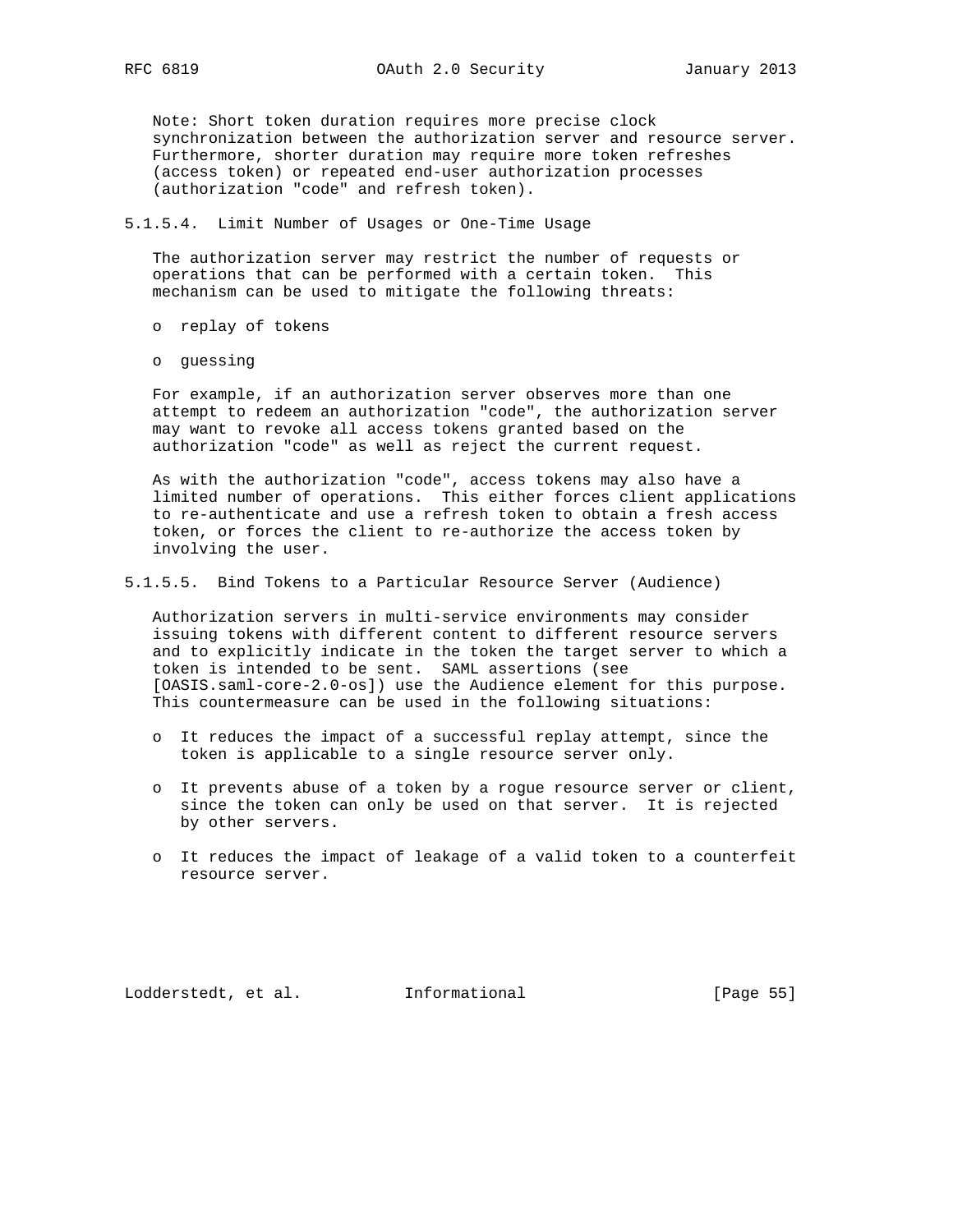5.1.5.6. Use Endpoint Address as Token Audience

 This may be used to indicate to a resource server which endpoint URL has been used to obtain the token. This measure will allow the detection of requests from a counterfeit resource server, since such a token will contain the endpoint URL of that server.

5.1.5.7. Use Explicitly Defined Scopes for Audience and Tokens

 Deployments may consider only using tokens with explicitly defined scopes, where every scope is associated with a particular resource server. This approach can be used to mitigate attacks where a resource server or client uses a token for a different purpose than the one intended.

5.1.5.8. Bind Token to Client id

 An authorization server may bind a token to a certain client identifier. This identifier should be validated for every request with that token. This technique can be used to

- o detect token leakage and
- o prevent token abuse.

 Note: Validating the client identifier may require the target server to authenticate the client's identifier. This authentication can be based on secrets managed independently of the token (e.g., pre-registered client id/secret on authorization server) or sent with the token itself (e.g., as part of the encrypted token content).

5.1.5.9. Sign Self-Contained Tokens

 Self-contained tokens should be signed in order to detect any attempt to modify or produce faked tokens (e.g., Hash-based Message Authentication Code or digital signatures).

5.1.5.10. Encrypt Token Content

 Self-contained tokens may be encrypted for confidentiality reasons or to protect system internal data. Depending on token format, keys (e.g., symmetric keys) may have to be distributed between server nodes. The method of distribution should be defined by the token and the encryption used.

Lodderstedt, et al. 1nformational [Page 56]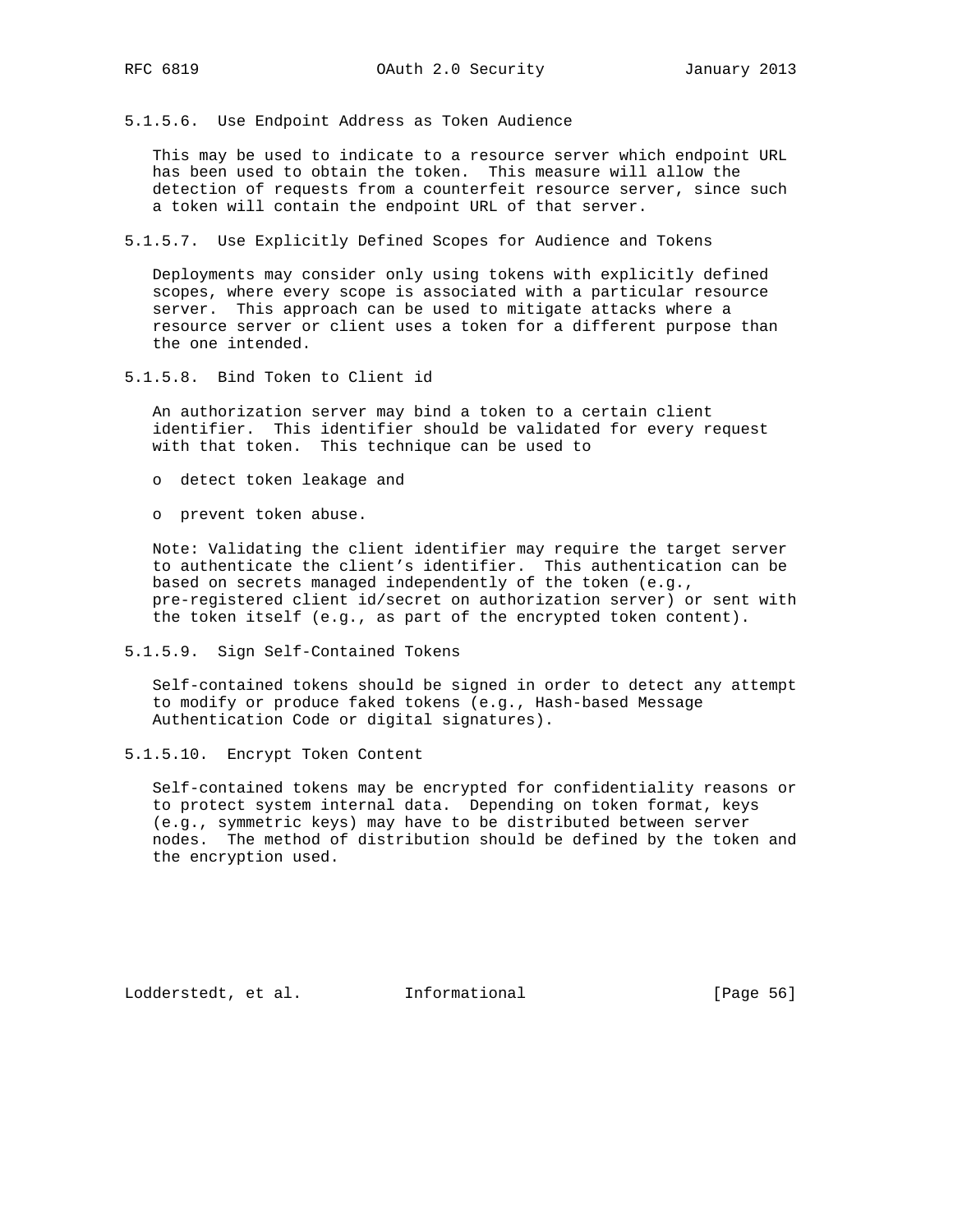5.1.5.11. Adopt a Standard Assertion Format

 For service providers intending to implement an assertion-based token design, it is highly recommended to adopt a standard assertion format (such as SAML [OASIS.saml-core-2.0-os] or the JavaScript Object Notation Web Token (JWT) [OAuth-JWT]).

5.1.6. Access Tokens

The following measures should be used to protect access tokens:

- o Keep them in transient memory (accessible by the client application only).
- o Pass tokens securely using secure transport (TLS).
- o Ensure that client applications do not share tokens with 3rd parties.
- 5.2. Authorization Server

 This section describes considerations related to the OAuth authorization server endpoint.

- 5.2.1. Authorization "codes"
- 5.2.1.1. Automatic Revocation of Derived Tokens If Abuse Is Detected

 If an authorization server observes multiple attempts to redeem an authorization grant (e.g., such as an authorization "code"), the authorization server may want to revoke all tokens granted based on the authorization grant.

- 5.2.2. Refresh Tokens
- 5.2.2.1. Restricted Issuance of Refresh Tokens

 The authorization server may decide, based on an appropriate policy, not to issue refresh tokens. Since refresh tokens are long-term credentials, they may be subject to theft. For example, if the authorization server does not trust a client to securely store such tokens, it may refuse to issue such a client a refresh token.

Lodderstedt, et al. 1nformational [Page 57]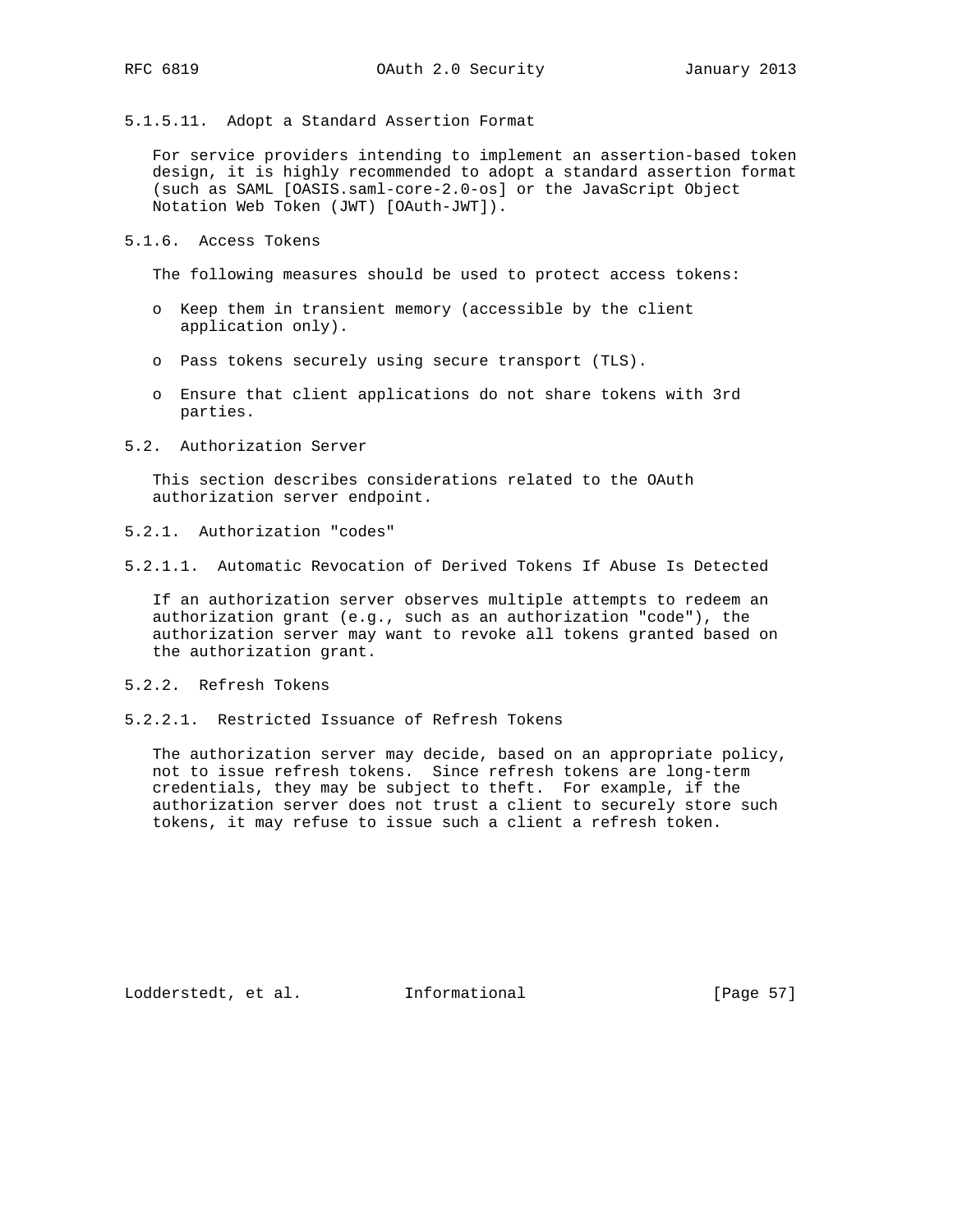5.2.2.2. Binding of Refresh Token to "client\_id"

 The authorization server should match every refresh token to the identifier of the client to whom it was issued. The authorization server should check that the same "client\_id" is present for every request to refresh the access token. If possible (e.g., confidential clients), the authorization server should authenticate the respective client.

This is a countermeasure against refresh token theft or leakage.

 Note: This binding should be protected from unauthorized modifications.

5.2.2.3. Refresh Token Rotation

 Refresh token rotation is intended to automatically detect and prevent attempts to use the same refresh token in parallel from different apps/devices. This happens if a token gets stolen from the client and is subsequently used by both the attacker and the legitimate client. The basic idea is to change the refresh token value with every refresh request in order to detect attempts to obtain access tokens using old refresh tokens. Since the authorization server cannot determine whether the attacker or the legitimate client is trying to access, in case of such an access attempt the valid refresh token and the access authorization associated with it are both revoked.

 The OAuth specification supports this measure in that the token's response allows the authorization server to return a new refresh token even for requests with grant type "refresh\_token".

 Note: This measure may cause problems in clustered environments, since usage of the currently valid refresh token must be ensured. In such an environment, other measures might be more appropriate.

## 5.2.2.4. Revocation of Refresh Tokens

 The authorization server may allow clients or end users to explicitly request the invalidation of refresh tokens. A mechanism to revoke tokens is specified in [OAuth-REVOCATION].

Lodderstedt, et al. 1nformational [Page 58]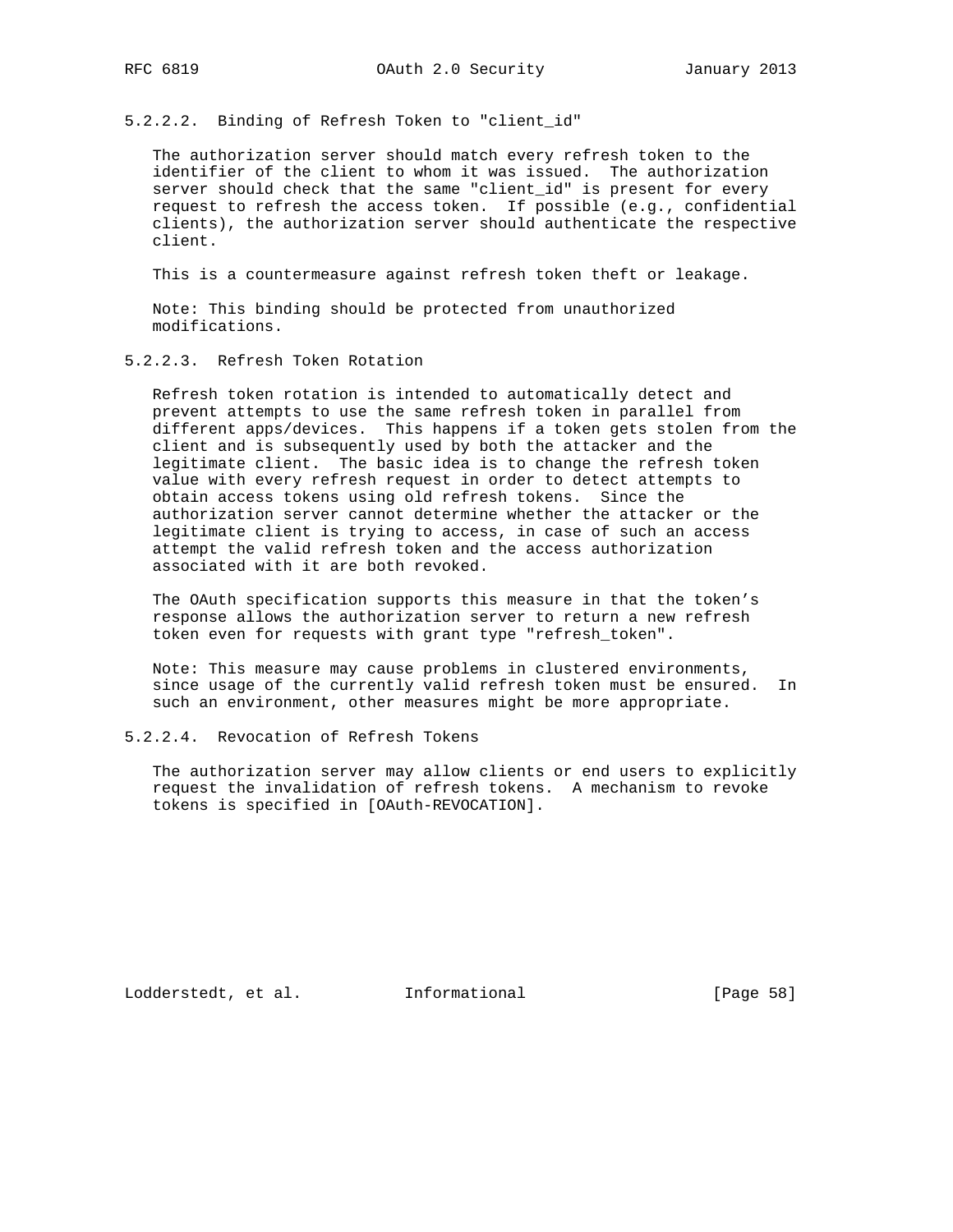This is a countermeasure against:

- o device theft,
- o impersonation of a resource owner, or
- o suspected compromised client applications.

### 5.2.2.5. Device Identification

 The authorization server may require the binding of authentication credentials to a device identifier. The International Mobile Station Equipment Identity [IMEI] is one example of such an identifier; there are also operating system-specific identifiers. The authorization server could include such an identifier when authenticating user credentials in order to detect token theft from a particular device.

 Note: Any implementation should consider potential privacy implications of using device identifiers.

5.2.2.6. X-FRAME-OPTIONS Header

 For newer browsers, avoidance of iFrames can be enforced on the server side by using the X-FRAME-OPTIONS header (see [X-Frame-Options]). This header can have two values, "DENY" and "SAMEORIGIN", which will block any framing or any framing by sites with a different origin, respectively. The value "ALLOW-FROM" specifies a list of trusted origins that iFrames may originate from.

This is a countermeasure against the following threat:

- o Clickjacking attacks
- 5.2.3. Client Authentication and Authorization

 As described in Section 3 (Security Features), clients are identified, authenticated, and authorized for several purposes, such as to:

- o Collate requests to the same client,
- o Indicate to the user that the client is recognized by the authorization server,
- o Authorize access of clients to certain features on the authorization server or resource server, and
- o Log a client identifier to log files for analysis or statistics.

Lodderstedt, et al. 1nformational [Page 59]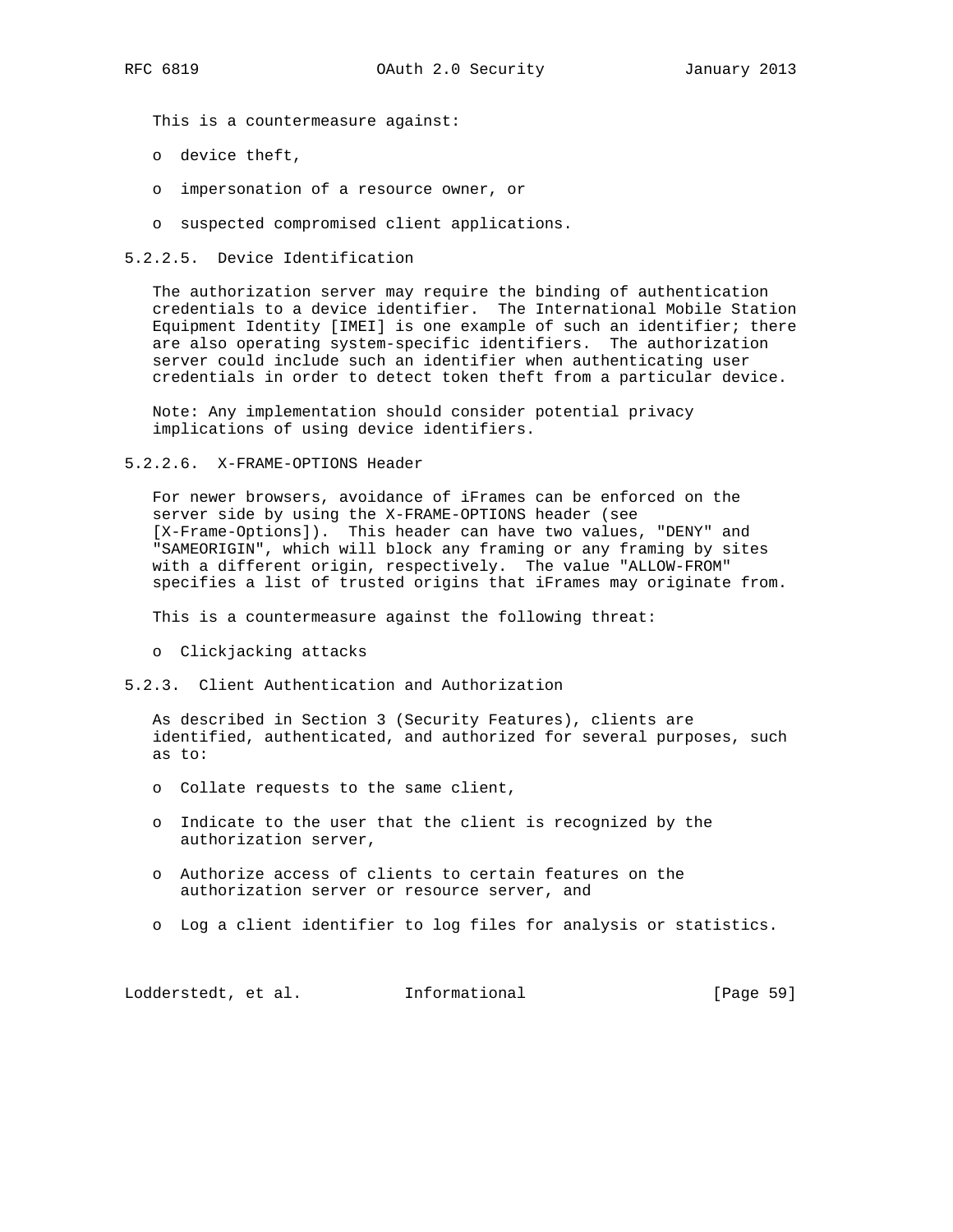Due to the different capabilities and characteristics of the different client types, there are different ways to support these objectives, which will be described in this section. Authorization server providers should be aware of the security policy and deployment of a particular client and adapt its treatment accordingly. For example, one approach could be to treat all clients as less trustworthy and unsecure. On the other extreme, a service provider could activate every client installation individually by an administrator and in that way gain confidence in the identity of the software package and the security of the environment in which the client is installed. There are several approaches in between.

5.2.3.1. Don't Issue Secrets to Clients with Inappropriate Security Policy

 Authorization servers should not issue secrets to clients that cannot protect secrets ("public" clients). This reduces the probability of the server treating the client as strongly authenticated.

 For example, it is of limited benefit to create a single client id and secret that are shared by all installations of a native application. Such a scenario requires that this secret must be transmitted from the developer via the respective distribution channel, e.g., an application market, to all installations of the application on end-user devices. A secret, burned into the source code of the application or an associated resource bundle, is not protected from reverse engineering. Secondly, such secrets cannot be revoked, since this would immediately put all installations out of work. Moreover, since the authorization server cannot really trust the client's identifier, it would be dangerous to indicate to end users the trustworthiness of the client.

 There are other ways to achieve a reasonable security level, as described in the following sections.

5.2.3.2. Require User Consent for Public Clients without Secret

 Authorization servers should not allow automatic authorization for public clients. The authorization server may issue an individual client id but should require that all authorizations are approved by the end user. For clients without secrets, this is a countermeasure against the following threat:

o Impersonation of public client applications.

Lodderstedt, et al. 1nformational [Page 60]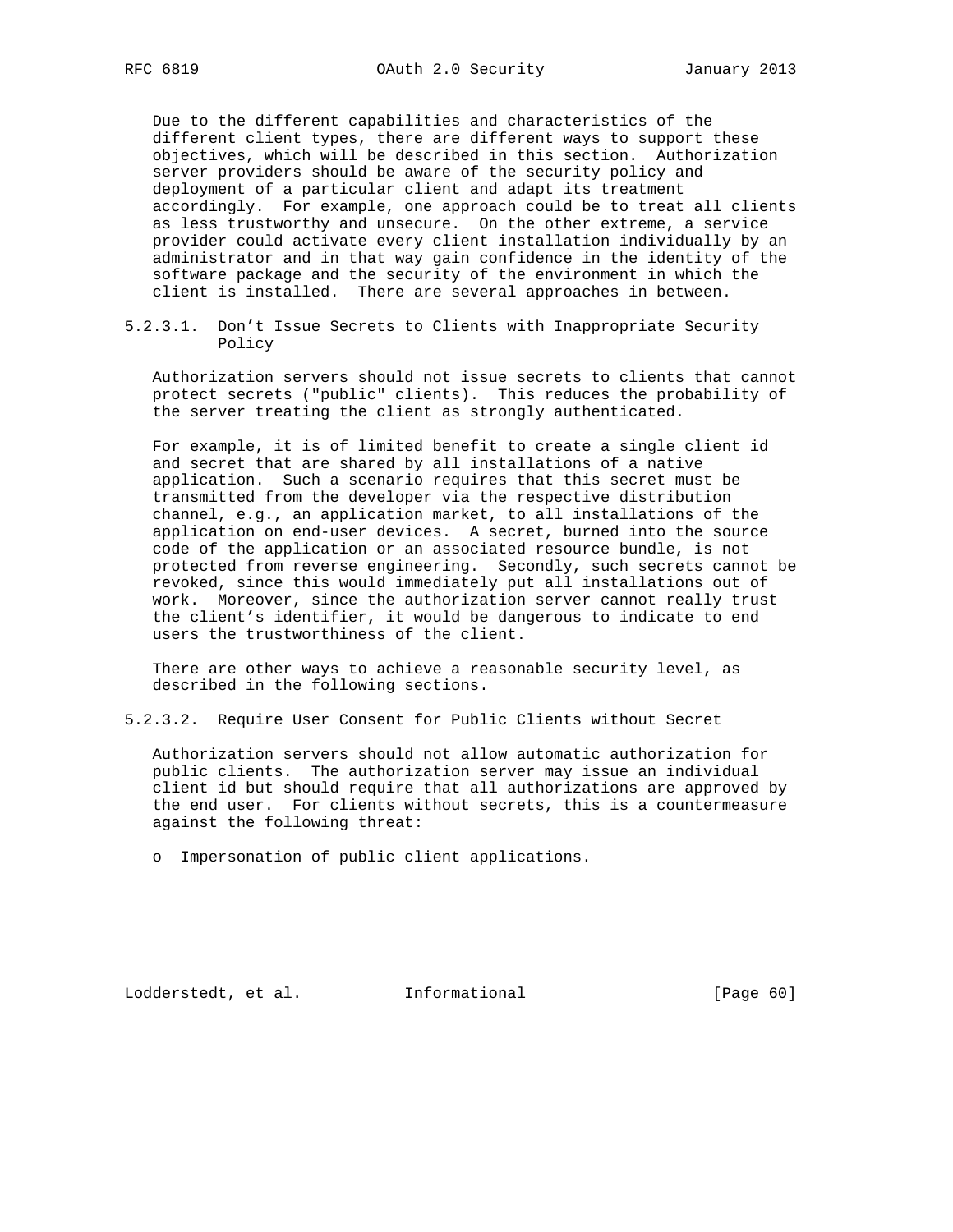5.2.3.3. Issue a "client\_id" Only in Combination with "redirect\_uri"

 The authorization server may issue a "client\_id" and bind the "client\_id" to a certain pre-configured "redirect\_uri". Any authorization request with another redirect URI is refused automatically. Alternatively, the authorization server should not accept any dynamic redirect URI for such a "client\_id" and instead should always redirect to the well-known pre-configured redirect URI. This is a countermeasure for clients without secrets against the following threats:

- o Cross-site scripting attacks
- o Impersonation of public client applications
- 5.2.3.4. Issue Installation-Specific Client Secrets

 An authorization server may issue separate client identifiers and corresponding secrets to the different installations of a particular client (i.e., software package). The effect of such an approach would be to turn otherwise "public" clients back into "confidential" clients.

 For web applications, this could mean creating one "client\_id" and "client\_secret" for each web site on which a software package is installed. So, the provider of that particular site could request a client id and secret from the authorization server during the setup of the web site. This would also allow the validation of some of the properties of that web site, such as redirect URI, web site URL, and whatever else proves useful. The web site provider has to ensure the security of the client secret on the site.

 For native applications, things are more complicated because every copy of a particular application on any device is a different installation. Installation-specific secrets in this scenario will require obtaining a "client\_id" and "client\_secret" either

- 1. during the download process from the application market, or
- 2. during installation on the device.

 Either approach will require an automated mechanism for issuing client ids and secrets, which is currently not defined by OAuth.

 The first approach would allow the achievement of a certain level of trust in the authenticity of the application, whereas the second option only allows the authentication of the installation but not the validation of properties of the client. But this would at least help

Lodderstedt, et al. 1nformational [Page 61]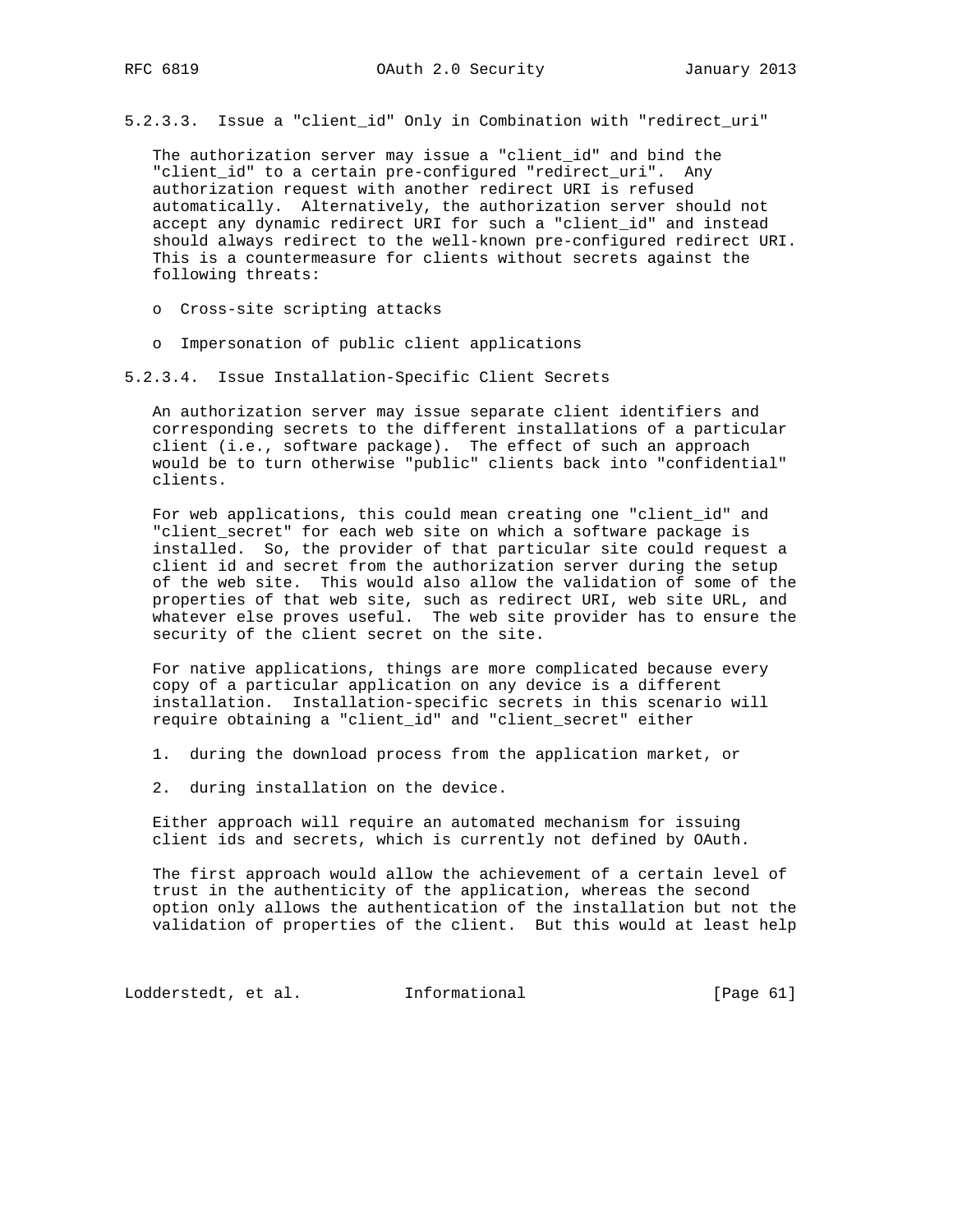to prevent several replay attacks. Moreover, installation-specific "client\_ids" and secrets allow the selective revocation of all refresh tokens of a specific installation at once.

5.2.3.5. Validate Pre-Registered "redirect\_uri"

 An authorization server should require all clients to register their "redirect\_uri", and the "redirect\_uri" should be the full URI as defined in [RFC6749]. The way that this registration is performed is out of scope of this document. As per the core spec, every actual redirect URI sent with the respective "client\_id" to the end-user authorization endpoint must match the registered redirect URI. Where it does not match, the authorization server should assume that the inbound GET request has been sent by an attacker and refuse it. Note: The authorization server should not redirect the user agent back to the redirect URI of such an authorization request. Validating the pre-registered "redirect\_uri" is a countermeasure against the following threats:

- o Authorization "code" leakage through counterfeit web site: allows authorization servers to detect attack attempts after the first redirect to an end-user authorization endpoint (Section 4.4.1.7).
- o Open redirector attack via a client redirection endpoint (Section 4.1.5).
- o Open redirector phishing attack via an authorization server redirection endpoint (Section 4.2.4).

 The underlying assumption of this measure is that an attacker will need to use another redirect URI in order to get access to the authorization "code". Deployments might consider the possibility of an attacker using spoofing attacks to a victim's device to circumvent this security measure.

 Note: Pre-registering clients might not scale in some deployments (manual process) or require dynamic client registration (not specified yet). With the lack of dynamic client registration, a pre-registered "redirect\_uri" only works for clients bound to certain deployments at development/configuration time. As soon as dynamic resource server discovery is required, the pre-registered "redirect\_uri" may no longer be feasible.

Lodderstedt, et al. 1nformational [Page 62]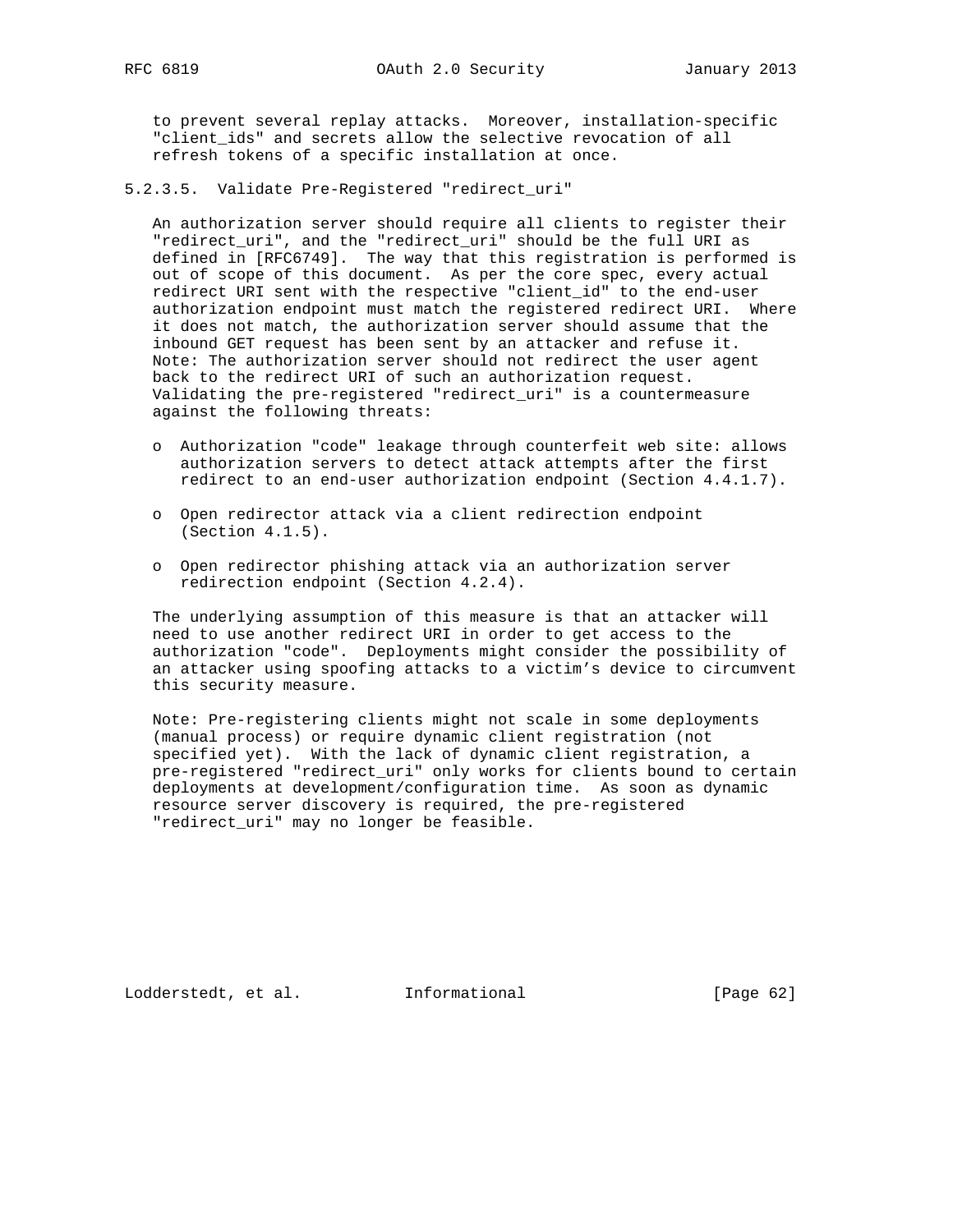5.2.3.6. Revoke Client Secrets

 An authorization server may revoke a client's secret in order to prevent abuse of a revealed secret.

 Note: This measure will immediately invalidate any authorization "code" or refresh token issued to the respective client. This might unintentionally impact client identifiers and secrets used across multiple deployments of a particular native or web application.

This a countermeasure against:

- o Abuse of revealed client secrets for private clients
- 5.2.3.7. Use Strong Client Authentication (e.g., client\_assertion/ client\_token)

 By using an alternative form of authentication such as client assertion [OAuth-ASSERTIONS], the need to distribute a "client\_secret" is eliminated. This may require the use of a secure private key store or other supplemental authentication system as specified by the client assertion issuer in its authentication process.

5.2.4. End-User Authorization

 This section includes considerations for authorization flows involving the end user.

5.2.4.1. Automatic Processing of Repeated Authorizations Requires Client Validation

 Authorization servers should NOT automatically process repeat authorizations where the client is not authenticated through a client secret or some other authentication mechanism such as a signed authentication assertion certificate (Section 5.2.3.7) or validation of a pre-registered redirect URI (Section 5.2.3.5).

5.2.4.2. Informed Decisions Based on Transparency

 The authorization server should clearly explain to the end user what happens in the authorization process and what the consequences are. For example, the user should understand what access he is about to grant to which client for what duration. It should also be obvious to the user whether the server is able to reliably certify certain client properties (web site URL, security policy).

Lodderstedt, et al. 1nformational [Page 63]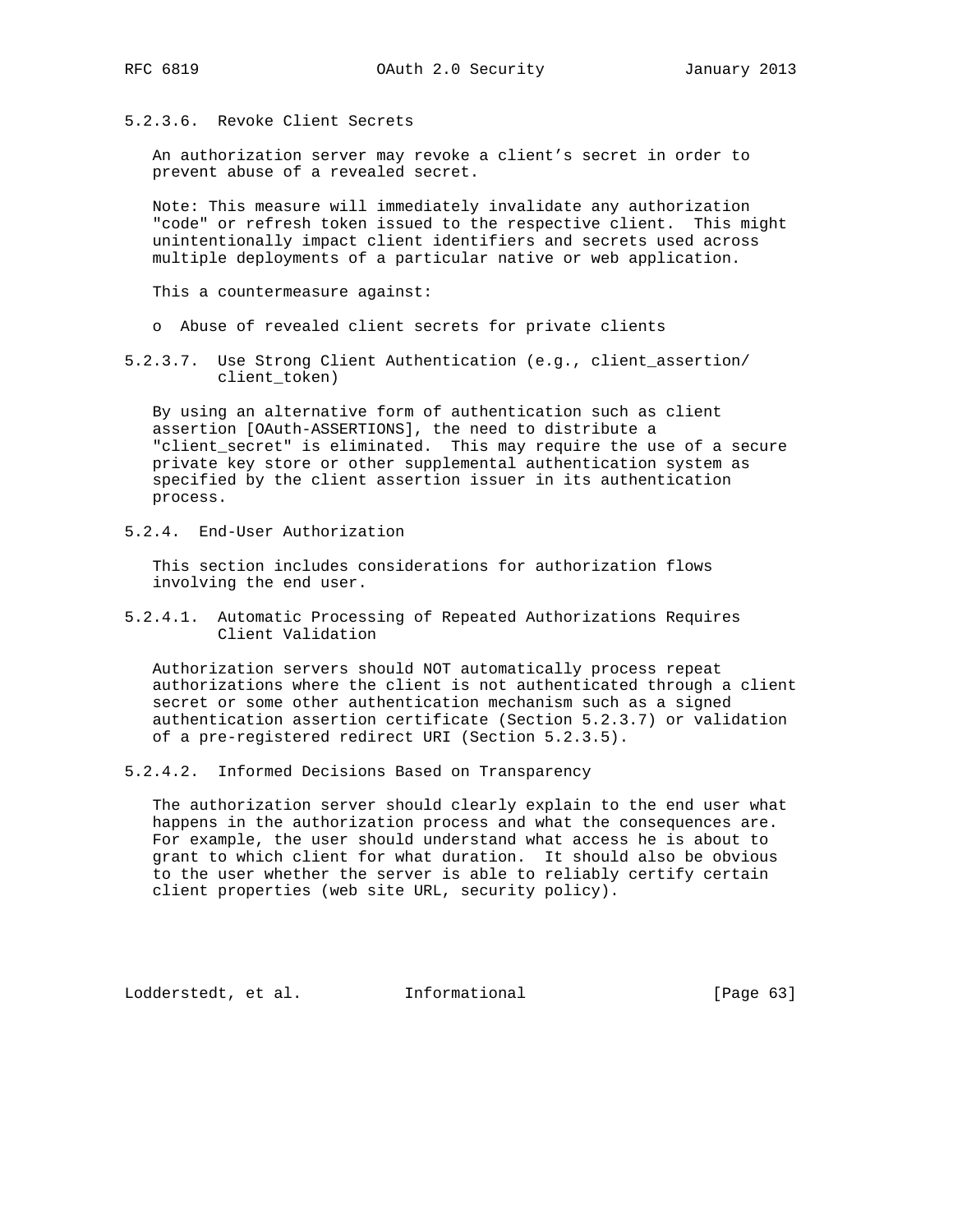5.2.4.3. Validation of Client Properties by End User

 In the authorization process, the user is typically asked to approve a client's request for authorization. This is an important security mechanism by itself because the end user can be involved in the validation of client properties, such as whether the client name known to the authorization server fits the name of the web site or the application the end user is using. This measure is especially helpful in situations where the authorization server is unable to authenticate the client. It is a countermeasure against:

- o A malicious application
- o A client application masquerading as another client
- 5.2.4.4. Binding of Authorization "code" to "client\_id"

 The authorization server should bind every authorization "code" to the id of the respective client that initiated the end-user authorization process. This measure is a countermeasure against:

- o Replay of authorization "codes" with different client credentials, since an attacker cannot use another "client\_id" to exchange an authorization "code" into a token
- o Online guessing of authorization "codes"

 Note: This binding should be protected from unauthorized modifications (e.g., using protected memory and/or a secure database).

5.2.4.5. Binding of Authorization "code" to "redirect\_uri"

 The authorization server should be able to bind every authorization "code" to the actual redirect URI used as the redirect target of the client in the end-user authorization process. This binding should be validated when the client attempts to exchange the respective authorization "code" for an access token. This measure is a countermeasure against authorization "code" leakage through counterfeit web sites, since an attacker cannot use another redirect URI to exchange an authorization "code" into a token.

Lodderstedt, et al. 1nformational [Page 64]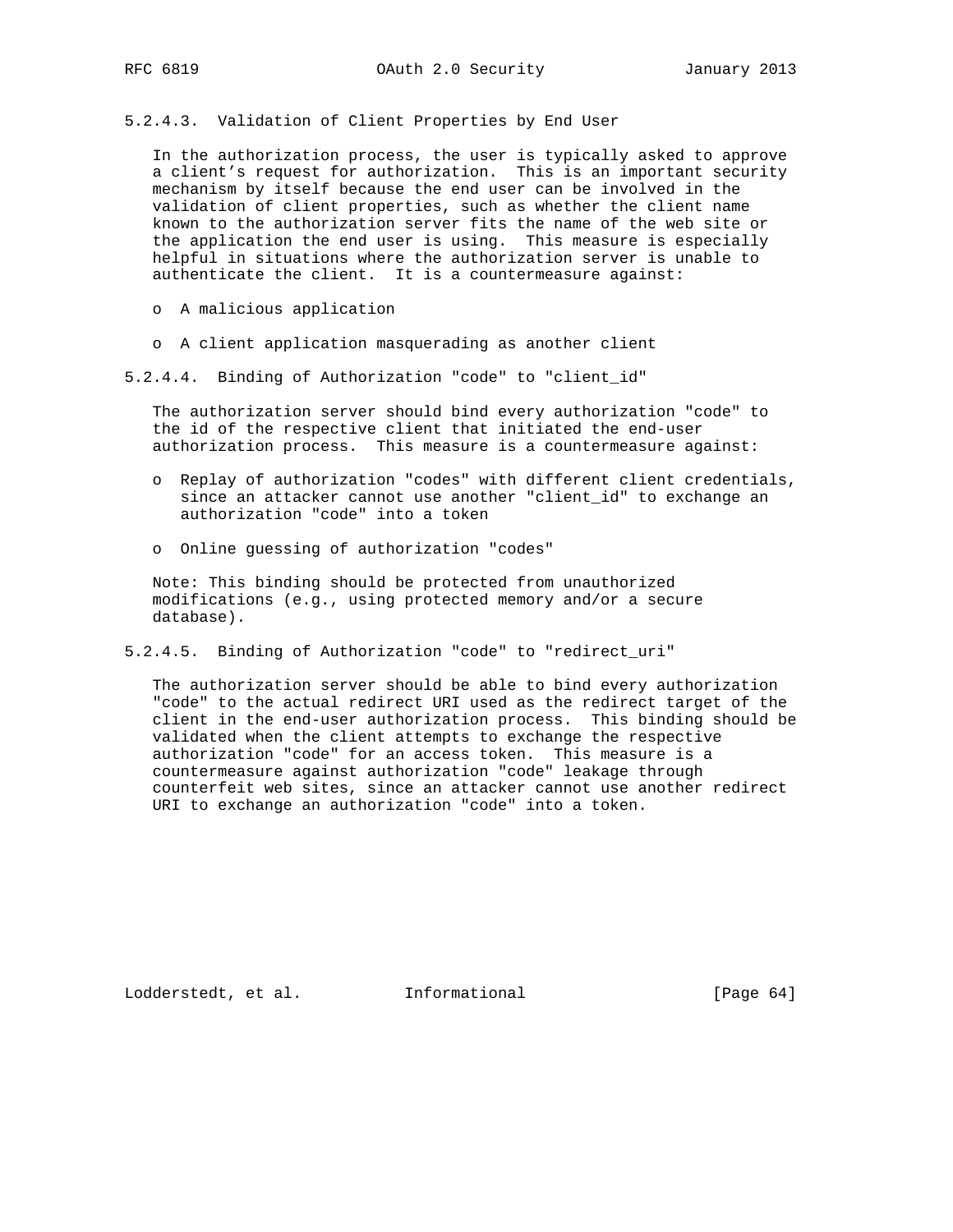### 5.3. Client App Security

This section deals with considerations for client applications.

5.3.1. Don't Store Credentials in Code or Resources Bundled with Software Packages

 Because of the number of copies of client software, there is limited benefit in creating a single client id and secret that is shared by all installations of an application. Such an application by itself would be considered a "public" client, as it cannot be presumed to be able to keep client secrets. A secret, burned into the source code of the application or an associated resource bundle, cannot be protected from reverse engineering. Secondly, such secrets cannot be revoked, since this would immediately put all installations out of work. Moreover, since the authorization server cannot really trust the client's identifier, it would be dangerous to indicate to end users the trustworthiness of the client.

5.3.2. Use Standard Web Server Protection Measures (for Config Files and Databases)

 Use standard web server protection and configuration measures to protect the integrity of the server, databases, configuration files, and other operational components of the server.

5.3.3. Store Secrets in Secure Storage

 There are different ways to store secrets of all kinds (tokens, client secrets) securely on a device or server.

 Most multi-user operating systems segregate the personal storage of different system users. Moreover, most modern smartphone operating systems even support the storage of application-specific data in separate areas of file systems and protect the data from access by other applications. Additionally, applications can implement confidential data by using a user-supplied secret, such as a PIN or password.

 Another option is to swap refresh token storage to a trusted backend server. This option in turn requires a resilient authentication mechanism between the client and backend server. Note: Applications should ensure that confidential data is kept confidential even after reading from secure storage, which typically means keeping this data in the local memory of the application.

Lodderstedt, et al. 1nformational [Page 65]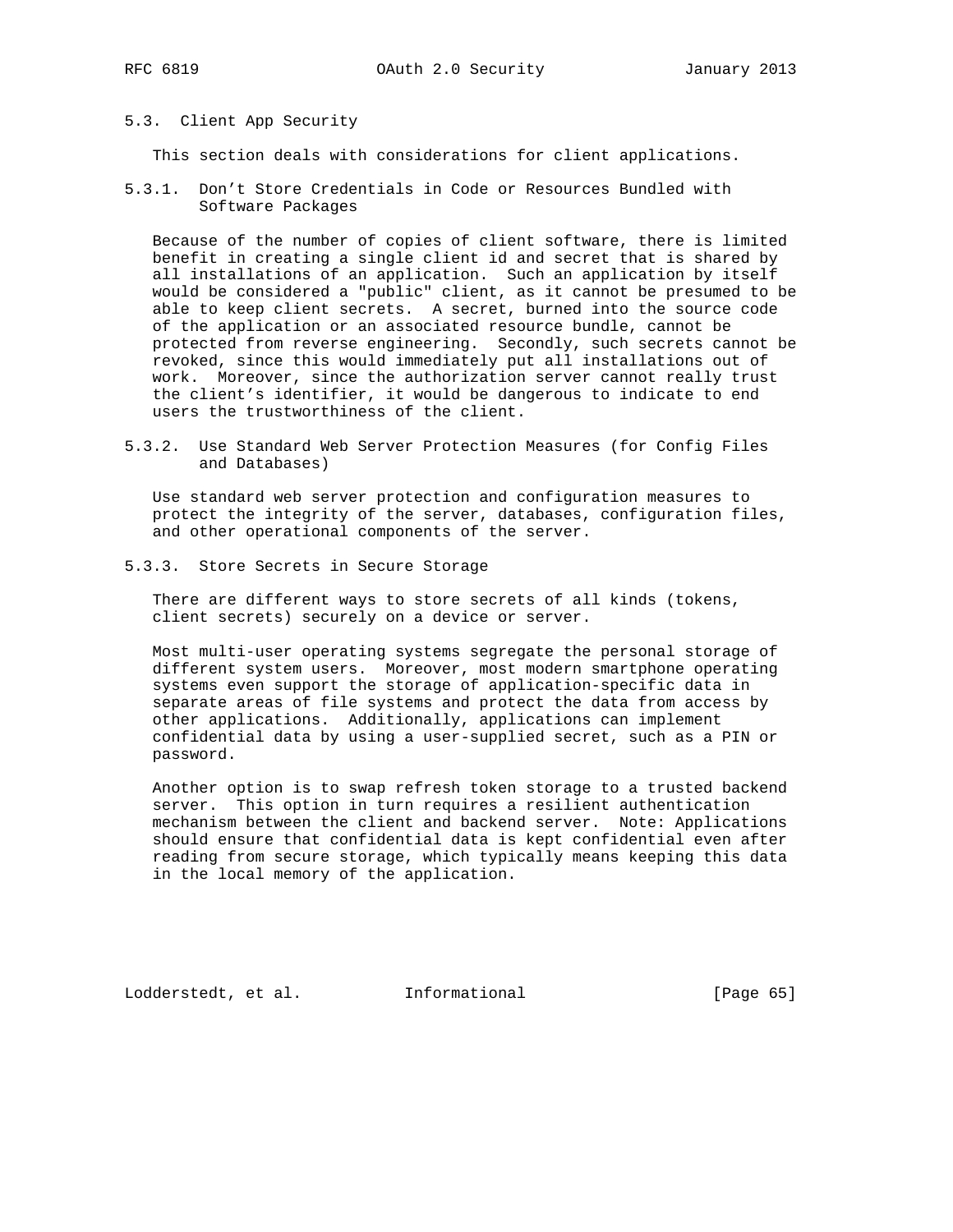5.3.4. Utilize Device Lock to Prevent Unauthorized Device Access

 On a typical modern phone, there are many "device lock" options that can be utilized to provide additional protection when a device is stolen or misplaced. These include PINs, passwords, and other biometric features such as "face recognition". These are not equal in the level of security they provide.

5.3.5. Link the "state" Parameter to User Agent Session

 The "state" parameter is used to link client requests and prevent CSRF attacks, for example, attacks against the redirect URI. An attacker could inject their own authorization "code" or access token, which can result in the client using an access token associated with the attacker's protected resources rather than the victim's (e.g., save the victim's bank account information to a protected resource controlled by the attacker).

 The client should utilize the "state" request parameter to send the authorization server a value that binds the request to the user agent's authenticated state (e.g., a hash of the session cookie used to authenticate the user agent) when making an authorization request. Once authorization has been obtained from the end user, the authorization server redirects the end-user's user agent back to the client with the required binding value contained in the "state" parameter.

 The binding value enables the client to verify the validity of the request by matching the binding value to the user agent's authenticated state.

5.4. Resource Servers

 The following section details security considerations for resource servers.

## 5.4.1. Authorization Headers

 Authorization headers are recognized and specially treated by HTTP proxies and servers. Thus, the usage of such headers for sending access tokens to resource servers reduces the likelihood of leakage or unintended storage of authenticated requests in general, and especially Authorization headers.

Lodderstedt, et al. 1nformational [Page 66]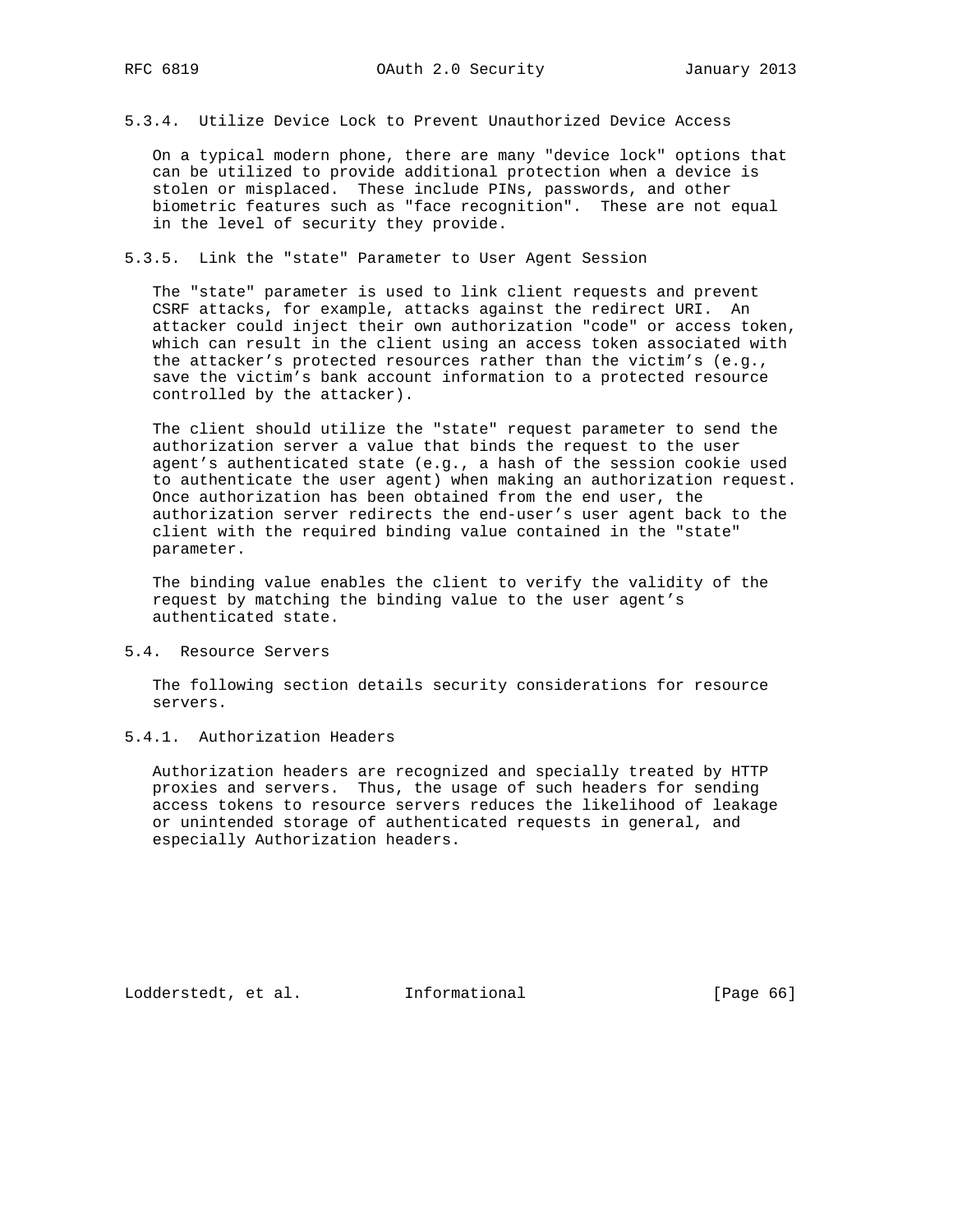## 5.4.2. Authenticated Requests

 An authorization server may bind tokens to a certain client identifier and enable resource servers to validate that association on resource access. This will require the resource server to authenticate the originator of a request as the legitimate owner of a particular token. There are several options to implement this countermeasure:

- o The authorization server may associate the client identifier with the token (either internally or in the payload of a self-contained token). The client then uses client certificate-based HTTP authentication on the resource server's endpoint to authenticate its identity, and the resource server validates the name with the name referenced by the token.
- o Same as the option above, but the client uses his private key to sign the request to the resource server (the public key is either contained in the token or sent along with the request).
- o Alternatively, the authorization server may issue a token-bound key, which the client uses in a Holder-of-Key proof to authenticate the client's use of the token. The resource server obtains the secret directly from the authorization server, or the secret is contained in an encrypted section of the token. In that way, the resource server does not "know" the client but is able to validate whether the authorization server issued the token to that client.

 Authenticated requests are a countermeasure against abuse of tokens by counterfeit resource servers.

### 5.4.3. Signed Requests

 A resource server may decide to accept signed requests only, either to replace transport-level security measures or to complement such measures. Every signed request should be uniquely identifiable and should not be processed twice by the resource server. This countermeasure helps to mitigate:

- o modifications of the message and
- o replay attempts

Lodderstedt, et al. 1nformational [Page 67]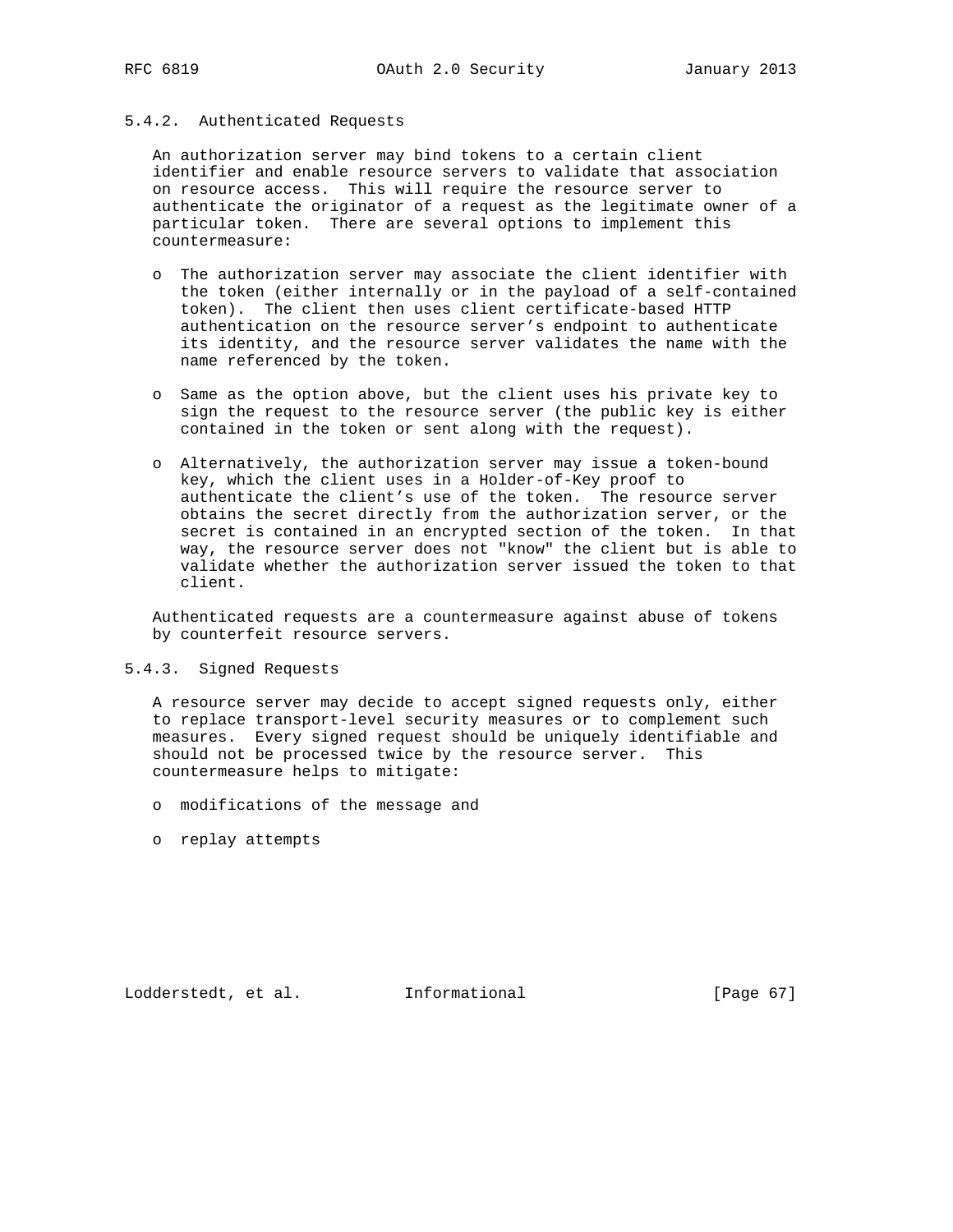# 5.5. A Word on User Interaction and User-Installed Apps

 OAuth, as a security protocol, is distinctive in that its flow usually involves significant user interaction, making the end user a part of the security model. This creates some important difficulties in defending against some of the threats discussed above. Some of these points have already been made, but it's worth repeating and highlighting them here.

- o End users must understand what they are being asked to approve (see Section 5.2.4.2). Users often do not have the expertise to understand the ramifications of saying "yes" to an authorization request and are likely not to be able to see subtle differences in the wording of requests. Malicious software can confuse the user, tricking the user into approving almost anything.
- o End-user devices are prone to software compromise. This has been a long-standing problem, with frequent attacks on web browsers and other parts of the user's system. But with the increasing popularity of user-installed "apps", the threat posed by compromised or malicious end-user software is very strong and is one that is very difficult to mitigate.
- o Be aware that users will demand to install and run such apps, and that compromised or malicious ones can steal credentials at many points in the data flow. They can intercept the very user login credentials that OAuth is designed to protect. They can request authorization far beyond what they have led the user to understand and approve. They can automate a response on behalf of the user, hiding the whole process. No solution is offered here, because none is known; this remains in the space between better security and better usability.
	- o Addressing these issues by restricting the use of user-installed software may be practical in some limited environments and can be used as a countermeasure in those cases. Such restrictions are not practical in the general case, and mechanisms for after-the fact recovery should be in place.
	- o While end users are mostly incapable of properly vetting applications they load onto their devices, those who deploy authorization servers might have tools at their disposal to mitigate malicious clients. For example, a well-run authorization server must only assert client properties to the end user it is effectively capable of validating, explicitly point out which properties it cannot validate, and indicate to the end user the risk associated with granting access to the particular client.

Lodderstedt, et al. 1nformational [Page 68]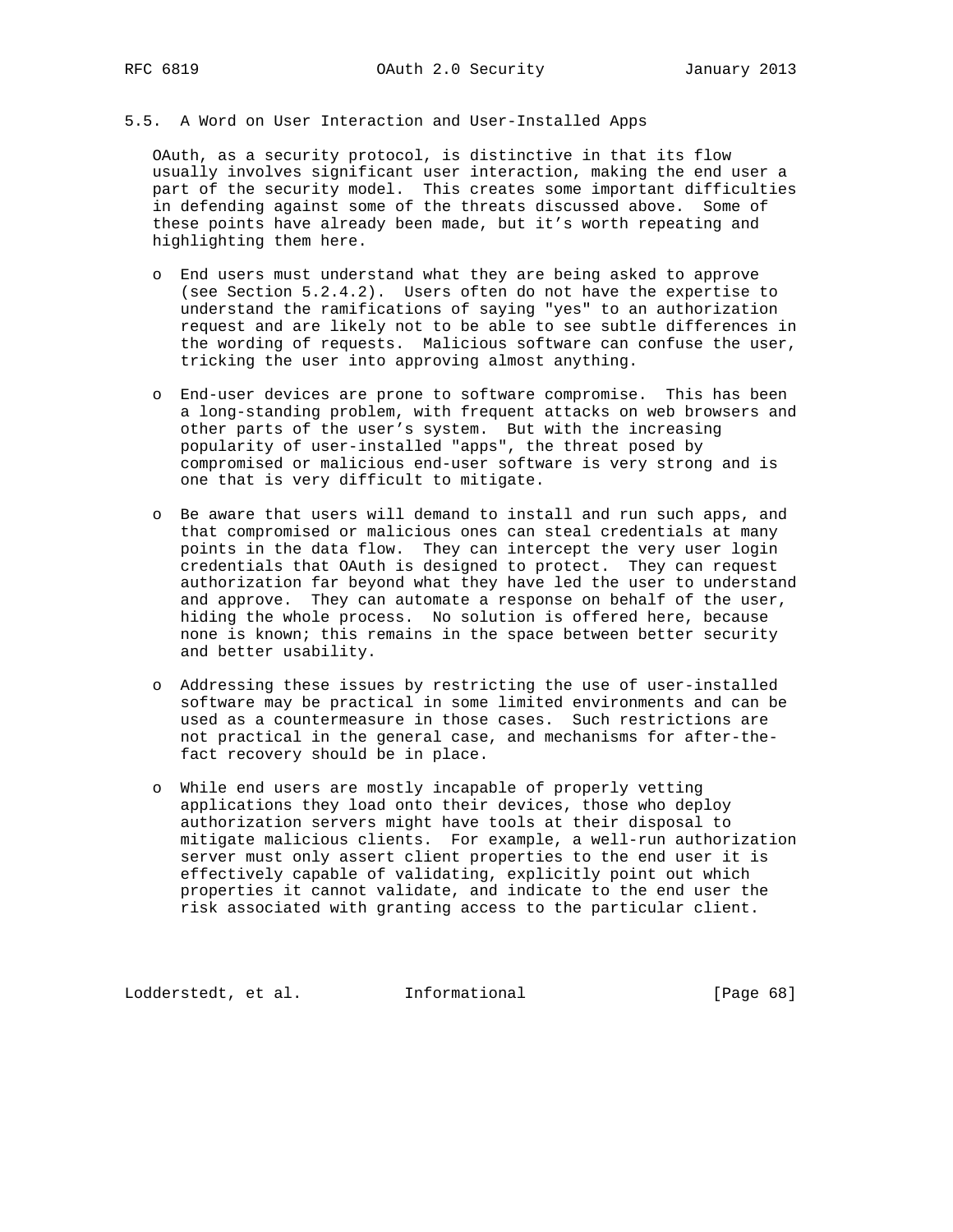6. Acknowledgements

 We would like to thank Stephen Farrell, Barry Leiba, Hui-Lan Lu, Francisco Corella, Peifung E. Lam, Shane B. Weeden, Skylar Woodward, Niv Steingarten, Tim Bray, and James H. Manger for their comments and contributions.

- 7. References
- 7.1. Normative References
	- [RFC6749] Hardt, D., "The OAuth 2.0 Authorization Framework", RFC 6749, October 2012.
	- [RFC6750] Jones, M. and D. Hardt, "The OAuth 2.0 Authorization Framework: Bearer Token Usage", RFC 6750, October 2012.
- 7.2. Informative References

[Framebusting]

- Rydstedt, G., Bursztein, Boneh, D., and C. Jackson, "Busting Frame Busting: a Study of Clickjacking Vulnerabilities on Popular Sites", IEEE 3rd Web 2.0 Security and Privacy Workshop, May 2010, <http://elie.im/ publication/busting-frame-busting-a-study-of clickjacking-vulnerabilities-on-popular-sites>.
- [IMEI] 3GPP, "International Mobile station Equipment Identities (IMEI)", 3GPP TS 22.016 11.0.0, September 2012, <http://www.3gpp.org/ftp/Specs/html-info/22016.htm>.

[OASIS.saml-core-2.0-os]

 Cantor, S., Ed., Kemp, J., Ed., Philpott, R., Ed., and E. Maler, Ed., "Assertions and Protocols for the OASIS Security Assertion Markup Language (SAML) V2.0", OASIS Standard saml-core-2.0-os, March 2005, <http://docs.oasis-open.org/security/saml/ v2.0/saml-core-2.0-os.pdf>.

[OASIS.sstc-saml-bindings-1.1]

 Maler, E., Ed., Mishra, P., Ed., and R. Philpott, Ed., "Bindings and Profiles for the OASIS Security Assertion Markup Language (SAML) V1.1", September 2003, <http://www.oasis-open.org/committees/download.php/3405/ oasis-sstc-saml-bindings-1.1.pdf>.

Lodderstedt, et al. Informational [Page 69]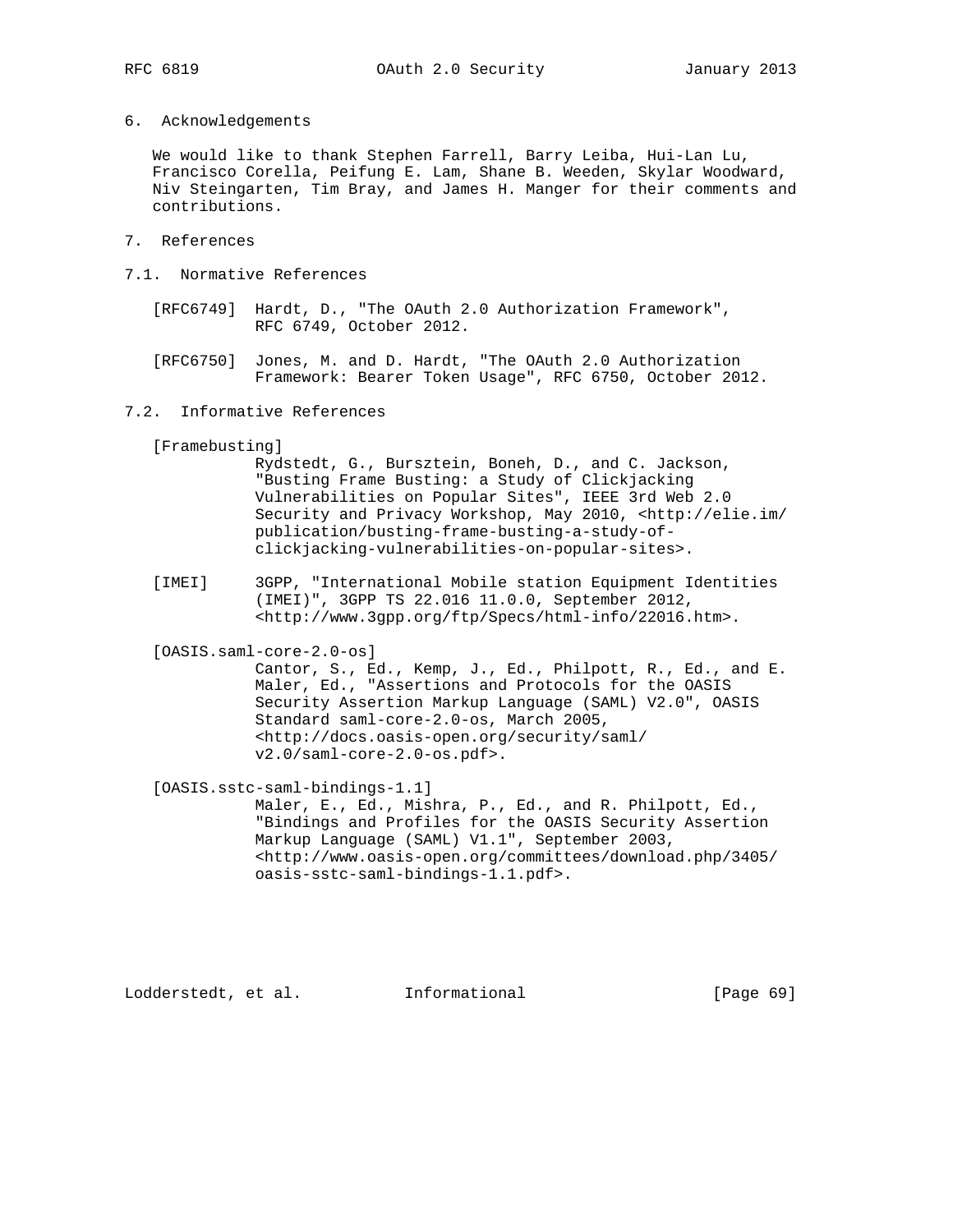[OASIS.sstc-sec-analysis-response-01] Linn, J., Ed., and P. Mishra, Ed., "SSTC Response to "Security Analysis of the SAML Single Sign-on Browser/ Artifact Profile"", January 2005, <http://www.oasis-open.org/committees/download.php/ 11191/sstc-gross-sec-analysis-response-01.pdf>. [OAuth-ASSERTIONS] Campbell, B., Mortimore, C., Jones, M., and Y. Goland, "Assertion Framework for OAuth 2.0", Work in Progress, December 2012. [OAuth-HTTP-MAC] Richer, J., Ed., Mills, W., Ed., and H. Tschofenig, Ed., "OAuth 2.0 Message Authentication Code (MAC) Tokens", Work in Progress, November 2012. [OAuth-JWT] Jones, M., Bradley, J., and N. Sakimura, "JSON Web Token (JWT)", Work in Progress, December 2012. [OAuth-REVOCATION] Lodderstedt, T., Ed., Dronia, S., and M. Scurtescu, "Token Revocation", Work in Progress, November 2012. [OPENID] "OpenID Foundation Home Page", <http://openid.net/>. [OWASP] "Open Web Application Security Project Home Page", <https://www.owasp.org/>. [Portable-Contacts] Smarr, J., "Portable Contacts 1.0 Draft C", August 2008, <http://portablecontacts.net/>. [RFC2616] Fielding, R., Gettys, J., Mogul, J., Frystyk, H., Masinter, L., Leach, P., and T. Berners-Lee, "Hypertext Transfer Protocol -- HTTP/1.1", RFC 2616, June 1999. [RFC2818] Rescorla, E., "HTTP Over TLS", RFC 2818, May 2000. [RFC4086] Eastlake, D., Schiller, J., and S. Crocker, "Randomness Requirements for Security", BCP 106, RFC 4086, June 2005. [RFC4120] Neuman, C., Yu, T., Hartman, S., and K. Raeburn, "The Kerberos Network Authentication Service (V5)", RFC 4120, July 2005.

Lodderstedt, et al. 1nformational [Page 70]